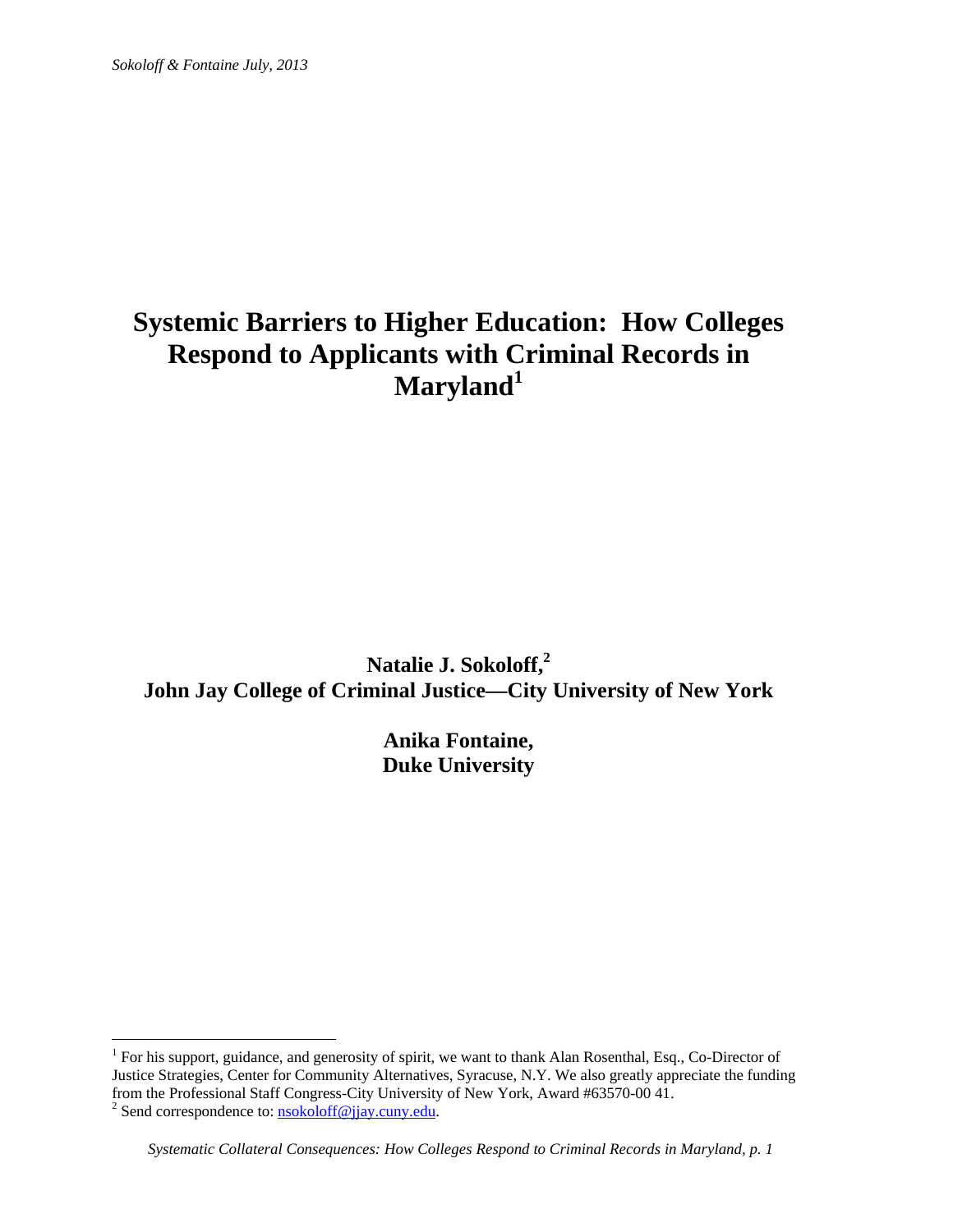# **Systemic Barriers to Higher Education: How Colleges Respond to Applicants with Criminal Records in Maryland**

# **Natalie J. Sokoloff, John Jay College of Criminal Justice—City University of New York**

# **Anika Fontaine, Duke University**

*Research consistently shows that higher education is a key resource in lowering recidivism rates and increasing life opportunities for previously incarcerated individuals. Yet, there has been a trend for colleges to inquire about criminal background during the admissions process. The goal of this report is to explore how Maryland colleges seek information about criminal backgrounds of applicants and how they use this information in their decision making process. The study used two methods of data collection: a review of the online applications of all Maryland colleges and a questionnaire distributed to all colleges. Further, the findings from this study are compared with those of the only national study available at this time. The findings in this report are limited but they provide important insight to how Maryland colleges react to applicants with criminal backgrounds and set the context for a number of policy and practice recommendations.*

### **I. Introduction**

 $\overline{a}$ 

 The recent growth in prison-based college education programs has allowed people in prison to take college classes through local colleges and universities. At the same time, there has been a trend for schools of higher education to inquire about and/or screen for criminal background during the admissions process. This trend comes in the wake of recent school shootings, including the 2007 Virginia Tech shooting and the 2010 University of Texas shooting, and a growing concern around how funding is impacted by campus safety. The goal of this report is to explore the barriers faced by individuals with criminal backgrounds to obtaining *post-release* entrance to colleges in the state of Maryland. The overarching question we explore in this report is: *How do colleges in Maryland react to applicants with criminal records?<sup>3</sup>* 

 $3$  As far as we know, there is only one other such study—at the national level which we discuss later in this report (see *The Use of Criminal History Records in College Admissions Reconsidered*, 2011). Thus, we see the Maryland study as a major contribution in addressing the collateral consequences literature. We hope other states begin to do their own research in this area and that Maryland will do more in-depth research on this in the future.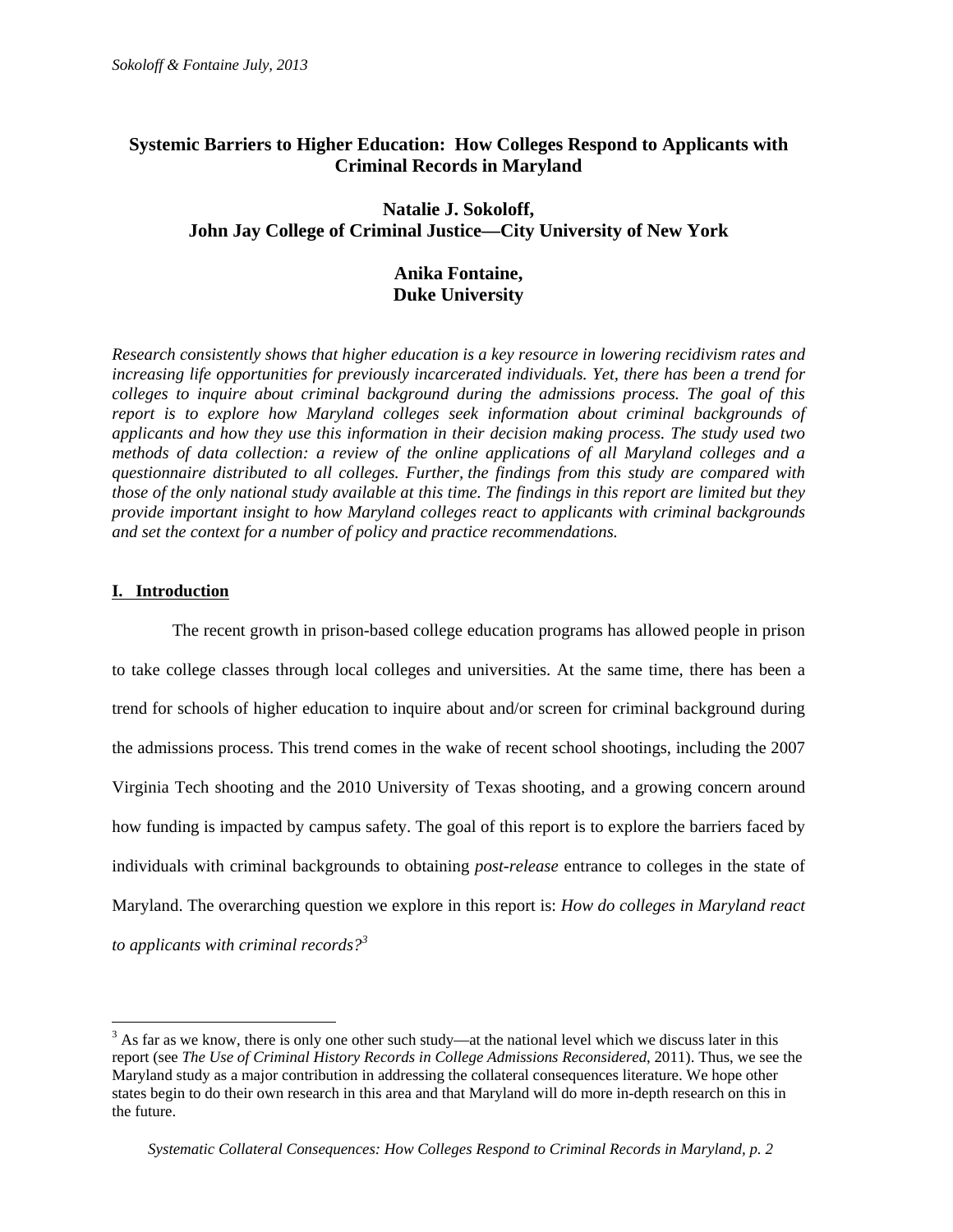$\overline{a}$ 

Two areas of research set the context for this report: (1) The importance of *higher education* for women and men coming out of prison and (2) *collateral* or negative unanticipated consequences<sup>4</sup> of incarceration for people re-entering communities that decrease their opportunities for continuing their education in college once released from prison. The study used two methods: (1) a review of admission applications and processes for all Maryland colleges and (2) a questionnaire about policies and practices that was distributed to all Maryland colleges. Following an accounting of the study's findings, the report includes a comparison of how Maryland admissions policies compare to policies and practices nationally—the only other study currently in this arena—and sets forth a series of recommendations in response to current admissions practices in Maryland.

The findings presented in this report are limited by the small percentage of responding institutions, but they provide insight into Maryland colleges' policies and practices around the admission of applicants with criminal or disciplinary backgrounds. Of the 50 Maryland colleges, only 22 of the on-line applications ask a question about criminal or disciplinary background. Private and 4-year colleges are more likely to include a question about criminal or disciplinary background. Of the small number of colleges responding to our *questionnaire*, all of them send applications with a disclosed criminal background to a special review committee and most offer an appeals process to applicants who were rejected due to a criminal background.

These findings provide an important framework and context for understanding the policies and programs being implemented by groups and individuals across the country, and how these fit into the broader movement toward improving the lives and opportunities of those who have been in contact with the criminal legal system. These two studies also elucidate the gaps in our knowledge and our policy and practice responses.

<sup>&</sup>lt;sup>4</sup> Collateral or enmeshed consequences of a criminal conviction affect people long after they have paid their official "debt to society." This creates all kinds of barriers to housing, employment, civic participation, etc. Rather than use the term "collateral," some argue that these are "lifelong," "enmeshed," or "invisible, lasting" consequences-- not just "collateral" (see *Criminal History Screening*, 2013).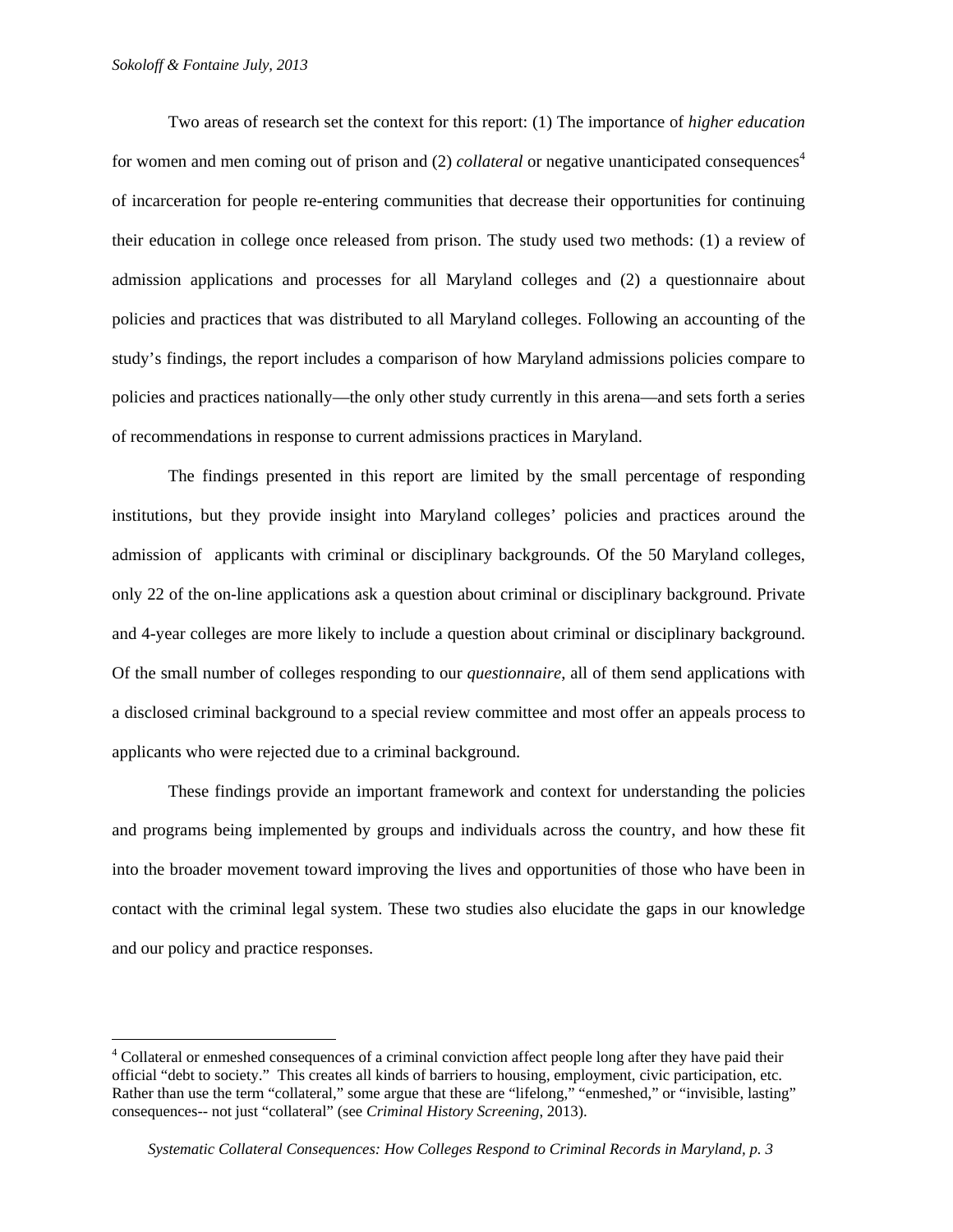#### **II. Literature Review**

 $\overline{a}$ 

In 2010, approximately 7.1 million people were under the jurisdiction of the criminal legal system<sup>5</sup> in the U.S.— 2.3 million were incarcerated in jails and prisons and another 4.8 million were on probation and parole (Glaze, 2011; One in One Hundred: Behind Bars in America, 2008). Each year, 700,000 individuals are released from prison and another 13 million pass in and out of jail, representing 9 million unique individuals (Freudenberg, 2006). In Maryland, 22,645 individuals were incarcerated in prisons in 2010, including 959 women (Glaze, 2011).<sup>6</sup> However, as seen below in Figure 1, a significant majority of Maryland individuals under criminal legal jurisdiction are involved through probation or parole and not incarceration. In 2010, 88,181 individuals were on probation and 13,195 individuals were on parole (Glaze & Bonczar, 2011). In sum, 135,870 men and women in Maryland are controlled by the criminal legal system (through prison, jail, probation and parole).<sup>7</sup> As illustrated by these staggering figures, the reach of the negative consequences of conviction and incarceration for a crime is wide. Since at least 95% of all people in prison will be released eventually, the impact of these negative consequences on our communities is extensive (Contardo & Tolbert, N.d.). This is all the more remarkable because the concentrations of those who return to communities all too often do so to *million dollar blocks*. These are neighborhoods or areas where more than a million dollars is spent annually to incarcerate the residents. The goal of identifying these areas is to urge local and state officials to better target neighborhoods for the infusion of funds and programs to keep citizens out of prisons (Gonnerman, 2004; Justice Mapping Center, 2010).

 $<sup>5</sup>$  Belknap (2001) uses the term "crime processing system" instead of "criminal justice system" in order to</sup> reflect the system's emphasis on processing offenders rather than promoting justice. Likewise, in this article, we use the term "criminal legal system" out of similar concerns.

For a detailed breakdown of Maryland Criminal Legal System populations, see Appendix A.

 $<sup>7</sup>$  The high number of incarcerated individuals is particularly concerning in light of the current economic</sup> situation and the costs of incarceration to tax payers. A Vera Institute of Justice factsheet released in January 2012 estimates that the total cost of prisons in Maryland is \$836.2 million, \$104.9 million above the DOC prison budget (Vera Institute of Justice, Center on Sentencing and Corrections, 2012). The average annual cost per inmate in Maryland is \$38,383.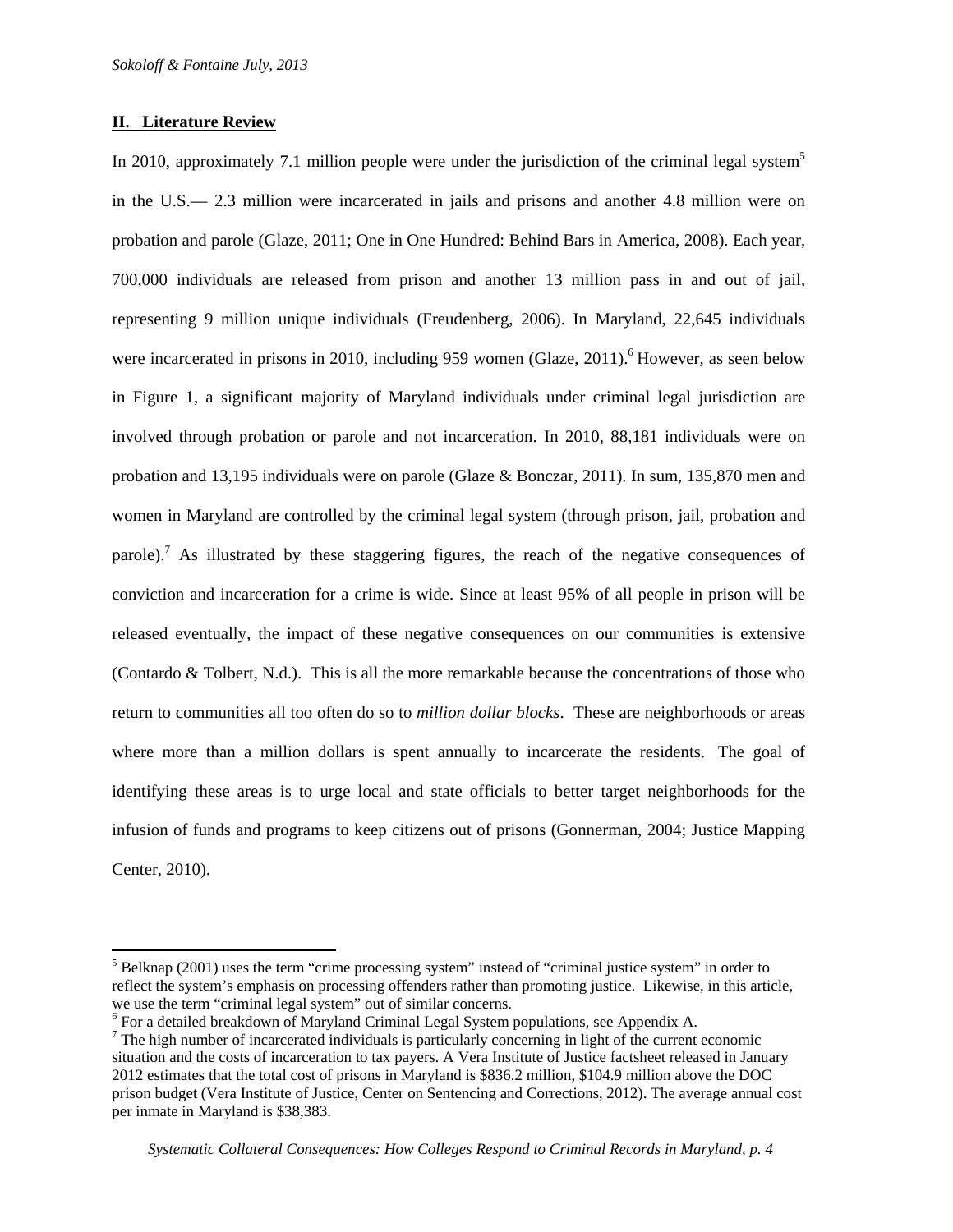

#### **Figure 1: Number of Individuals Under Maryland Criminal Legal Jurisdiction, 1995 – 2010**

**Sources:** (Harrison & Beck, 2005) (Guerino, Harrison, & Sabol, 2011) (Stephan J. J., 2001) (Stephan & Walsh, 2011) (Adults on Probation, Federal And State-By-State, 1977-2010, 2011) (Glaze & Bonczar, 2011)

Individuals returning from prison are faced with significant challenges as they reintegrate into their communities. According to a 2001 Urban Institute report, soon-to-be released prison inmates have poor educational backgrounds, with 70% having dropped out of high school and 50% being functionally illiterate (Travis, Solomon, & Waul, 2001). Compared with the general population, they are more likely to struggle with mental health and substance abuse concerns. Approximately 56% report a mental illness and almost three-quarters report substance abuse problems (Glaze & James, 2006; Travis, Solomon, & Waul, 2001). This population also suffers disproportionately from physical health problems with a prevalence of infectious disease that is between 4 to 10 times higher than among the general population (Davis, 2006). Inadequate income, unemployment and homelessness are also critical concerns for prison inmates returning to communities. Depending on their level of education, between 62% and 71% of prison inmates were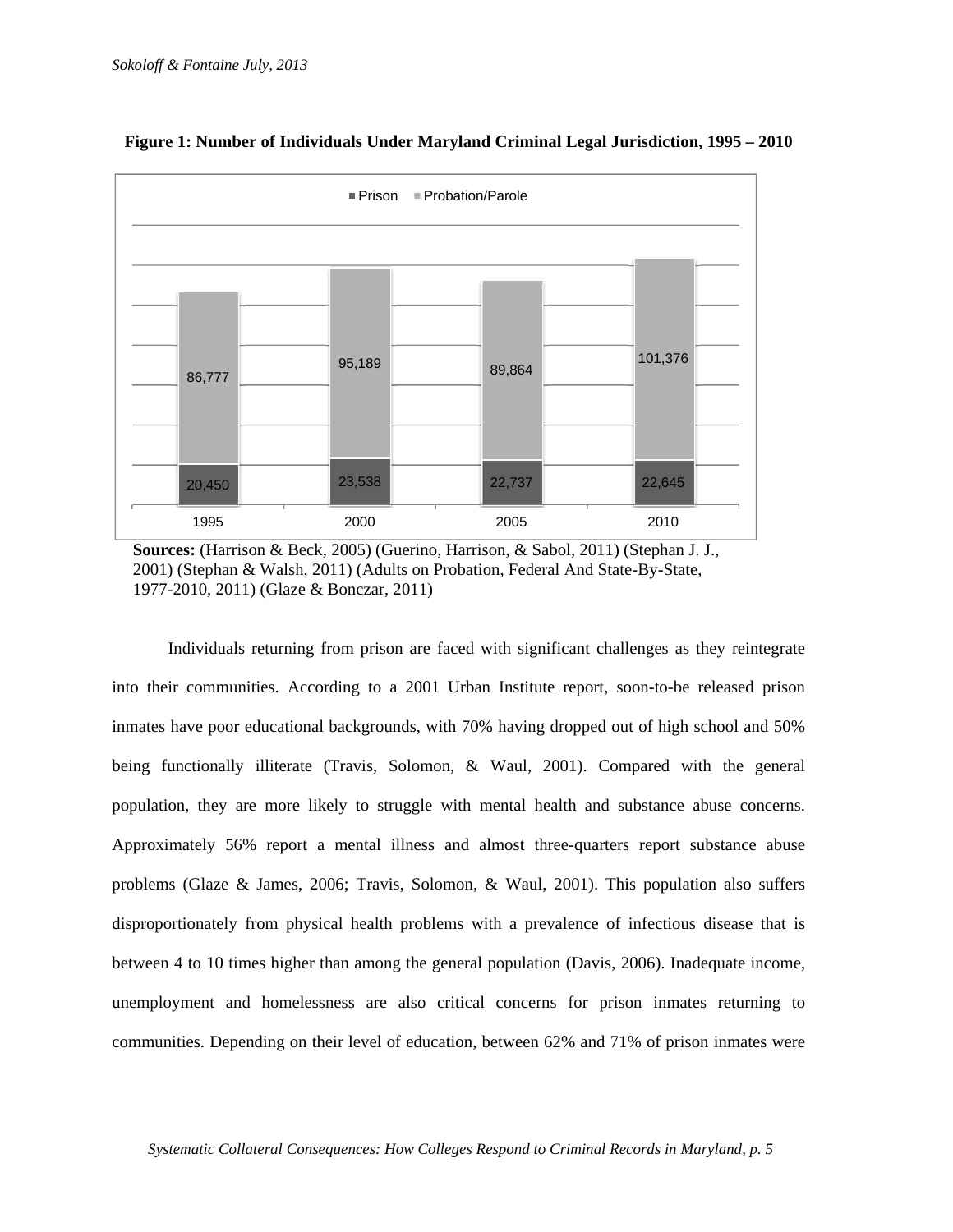$\overline{a}$ 

employed prior to their arrest (Solomon, Johnson, Travis, & McBride, 2004).<sup>8</sup> Of those who were employed, between one-third (33%) and two-thirds (63%) reported a monthly income of less than \$1,000. Moreover, a Bureau of Justice Statistics study states that 12% of soon-to-be released prison inmates were homeless at the time of arrest (Langan & Levin, 2002).

An additional burden is added by the collateral consequences of conviction and incarceration, the invisible or lifelong consequences as people reintegrate back into their communities. These invisible consequences, which vary by state, include socially structured barriers to jobs, occupational licensing, health insurance coverage, added fines, revocation of voting rights, potential loss of and difficulty regaining parental rights, ineligibility for residence at shelters for battered women (Travis, 2002; Richie, 2001), etc.<sup>9</sup> These unintended consequences are further complicated because potential employers, schools, and service providers learn about criminal histories either through criminal records or self-reporting. Criminal records are inadequate tools for the understanding of a person's criminal background because they can be inaccurate and are difficult to interpret, particularly by untrained reviewers (*The Use of Criminal History Records in College Admissions Reconsidered*, 2011). Self-reporting of criminal history is a significant concern when the person was adjudicated as a Youthful Offender. While states vary in their specific legislation, Youthful Offender status for some states denotes that the criminal conviction should be sealed and not appear on the public record and that the individual does not need to disclose this information.<sup>10</sup>

 $8$  It is important to note that, when comparing the jail and prison samples of two studies in Maryland, there is a pronounced difference in the proportion of male and female prison inmates who were employed prior to their arrest compared with male jail detainees and male and female individuals being released from jail (65% of the male/female prison sample were employed, compared to 6% of the male jail detainee sample, and 45% of the male/female jail release sample). Also, more male jail detainees and men and women being released from jail were employed full-time prior to their arrest compared to male and female prison inmates (73% and 71% of the male jail detainee and the male/female jail release samples respectively, compared to 48% of the male/female prison sample). See: Visher, LaVigne, & Travis, 2004; Flower, 2009.

<sup>&</sup>lt;sup>9</sup> The University of North Carolina's School of Government has developed a Collateral Consequences Assessment Tool (C-CAT) (see http://ccat.sog.unc.edu/) to aid professionals working with North Carolina residents with criminal backgrounds to understand the collateral consequences in that state. It is possible that similar tools are available for other states.

**<sup>10</sup>** In Maryland, a youthful offender record is not available to the public unless through a court order (Think Before You Plea - Maryland).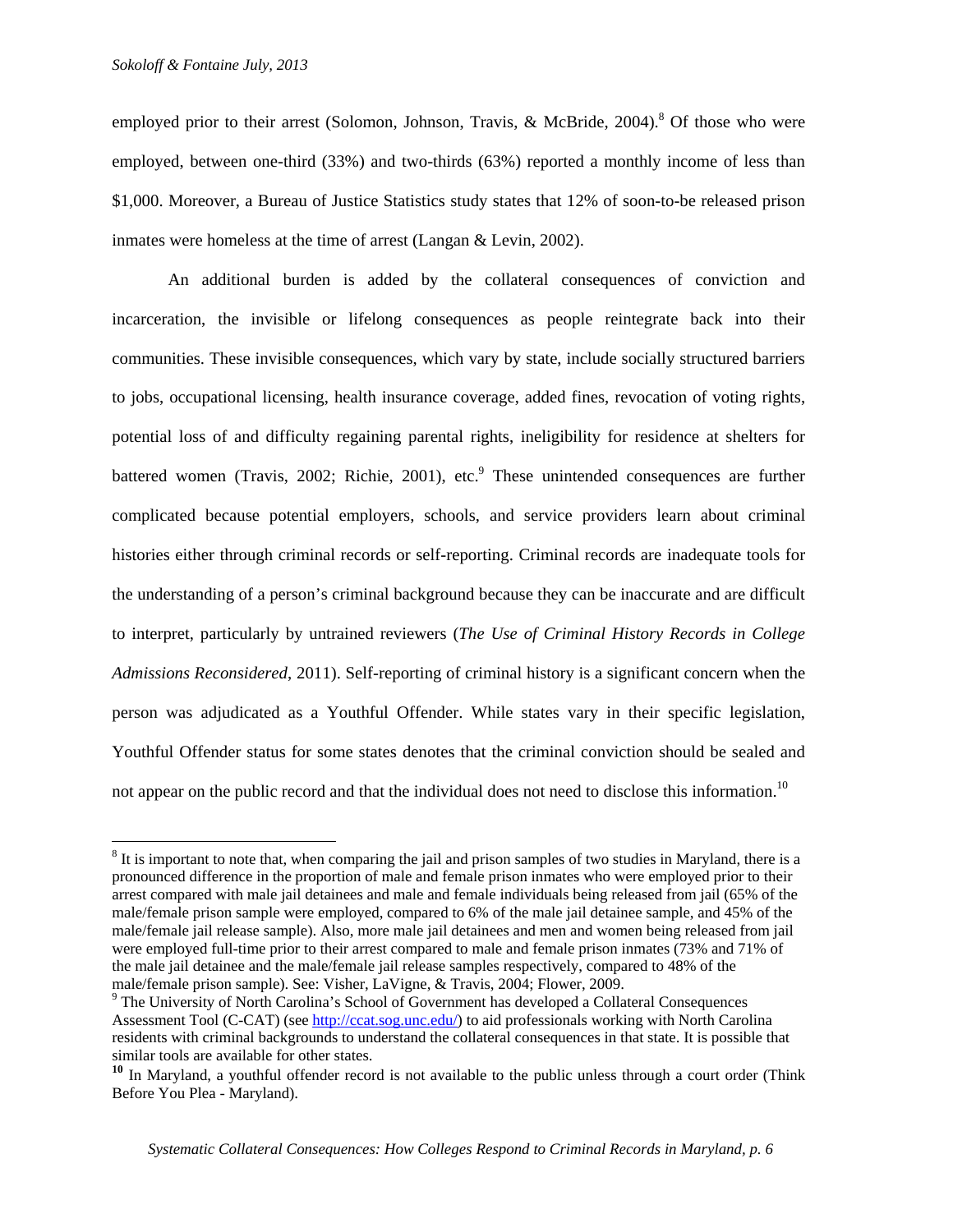For women involved in the criminal legal system, the lack of childcare services, harsh requirements for regaining custody for children, lower levels of pre-incarceration employment, higher levels of pre-incarceration homelessness and financial hardship, higher levels of abuse as children and adults, higher levels of drug dependency, and socially structured intersecting gender, race/class inequalities provide exponentially added burdens upon reentry compared to those experienced by men (Jacobs, 2005; Michalsen, 2007; Flanders, 2011; Ney, Ramirez, & Van Dieten, 2012). Moreover, women are more likely than men to be the primary caregiver to their children and are often the only caregiver. These studies, combined with the knowledge that education is correlated with reduced recidivism, seem to suggest that the benefits for criminal legal systeminvolved women and their families of education in general and higher education in particular could be even greater than for men (Fine, et al., 2001; Davis, 2006).

It is no surprise that faced with already significant challenges that are compounded by the consequences of conviction and incarceration, people returning from prison struggle to build productive lives. In fact, 43% return to prison within three years of their release (State of Recidivism: The Revolving Door of America's Prisons, 2011).

#### **Disproportionate Minority Contact**

 $\overline{a}$ 

Disproportionate minority contact is a pervasive problem for the criminal legal system. A survey of 2010 imprisonment rates in the U.S. shows that 459 per 100,000 white men, 1,258 per 100,000 Hispanic men, and 3,074 per 100,000 Black men were incarcerated (Guerino, Harrison, & Sabol, 2011). Similarly, the survey shows that 47 per 100,000 white women, 77 per 100,000 Hispanic women, and 133 per 100,000 Black women were incarcerated. In sum, *for both men and women*, Blacks are 3 to 6 times as likely, and Latinos/as are 1.5 to 2.5 times as likely as whites to be incarcerated.11,12 These significant disparities in the incarceration rates between racial/ethnic

 $11$  A February 2013 report by the Sentencing Project documented a shift in racial disparity patterns between 2000 and 2009. Incarceration rates decreased 9.8% for African American men and 30.7% for African American women. Conversely, incarceration rates rose 8.5% for white men and 47.1% for white women. The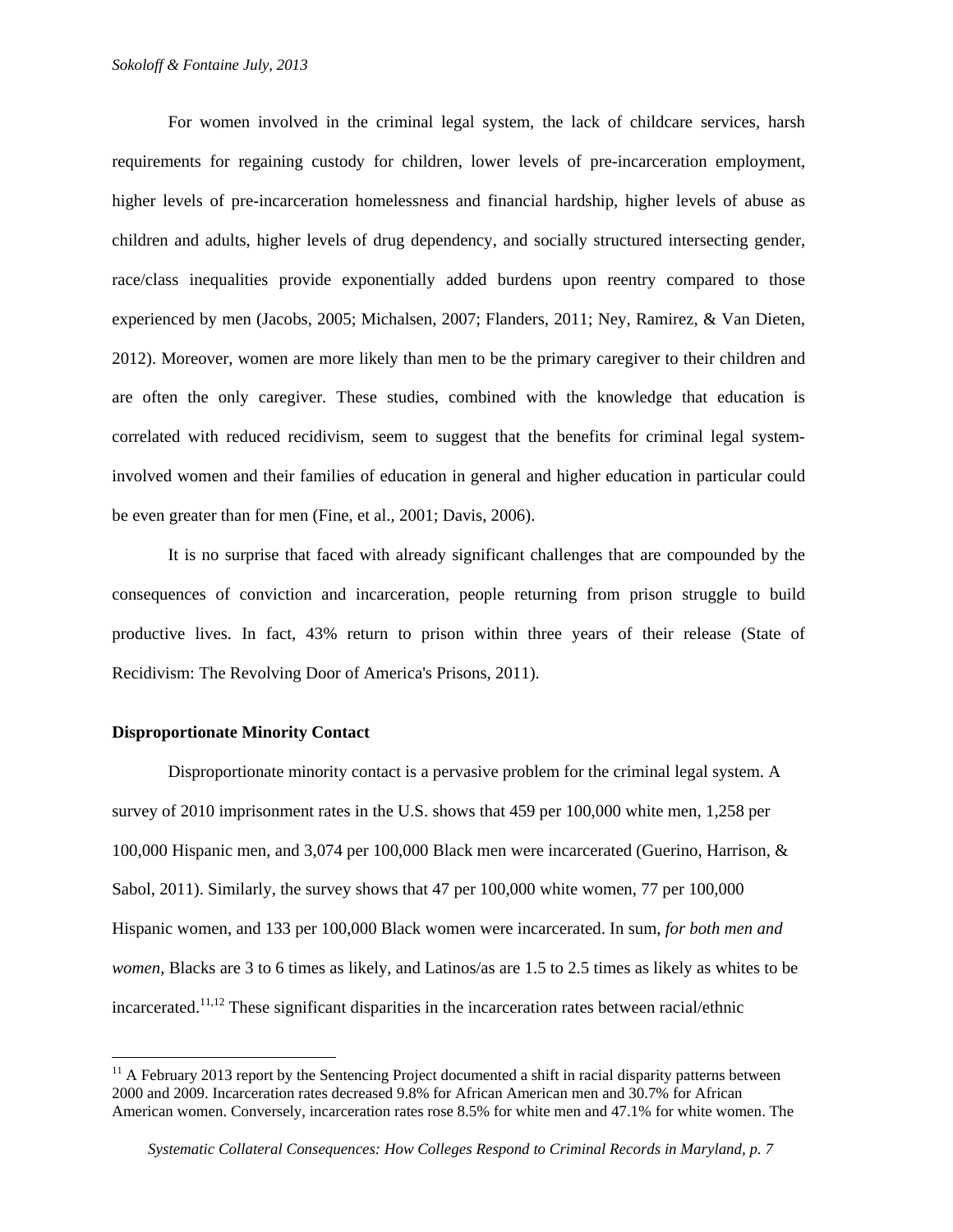minority groups suggest that any negative consequences of conviction and incarceration will inevitably impact these minority groups more significantly. Moreover, structural racism, as well as health and achievement disparities for racial/ethnic minority groups mean that people of color may face even more significant challenges as they reintegrate into communities.

The discussion of race also demands a consideration of the link between school discipline and juvenile justice involvement, particularly because a number of college applications, including the Common Application used by many schools, contain a question about school disciplinary action. The term *school-to-prison-pipeline* is often used to describe the set of policies and practices centered on harsher school disciplinary actions, increased reliance on police, and a lack of supports that effectively push youth out of schools, onto streets, and into the juvenile legal system and, subsequently, the criminal legal system. A 2012 report published by the Center for Civil Rights Remedies at The Civil Rights Project at UCLA reports that minority youth are disproportionately impacted by harsh disciplinary actions: 17% of African-American youth, 8% of Native American youth, 7% of Latino youth, and 5% of Caucasian youth were suspended at least once in the 2009- 2010 school year. Moreover, the *Breaking Schools' Rules* report found that, young African-American males were those most disproportionally impacted by harsh disciplinary policies (Fabelo, et al, 2011). These exclusionary disciplinary policies have the potential to significantly narrow the life opportunities for youth of color, particularly male youth of color.<sup>13</sup>

shift in racial disparity is particularly dramatic among women (Mauer, 2013). Nevertheless, Black and Latino/a men and women remain disproportionately incarcerated to whites in U.S. prisons.<br><sup>12</sup> A recent report by the American Civil Liberties Union shows that African-Americans are arrested at a higher

rate than white individuals for marijuana possession (3.73 times more), though African-Americans and whites use marijuana at similar rates (*The War on Marijuana*, 2013). Maryland has the third highest per capita arrest rate for marijuana possession and African-Americans in Maryland are 2.9 times more likely than whites to be arrested. In Baltimore, African-Americans are 5.6 times more likely to be arrested for possession than whites. 13 For a dramatic example of this see the video on "The Central Park Five" which portrays the criminalization

of 5 young African American male teenagers who were persecuted, incarcerated, and finally, after more than a decade, exonerated (Williams, 2013).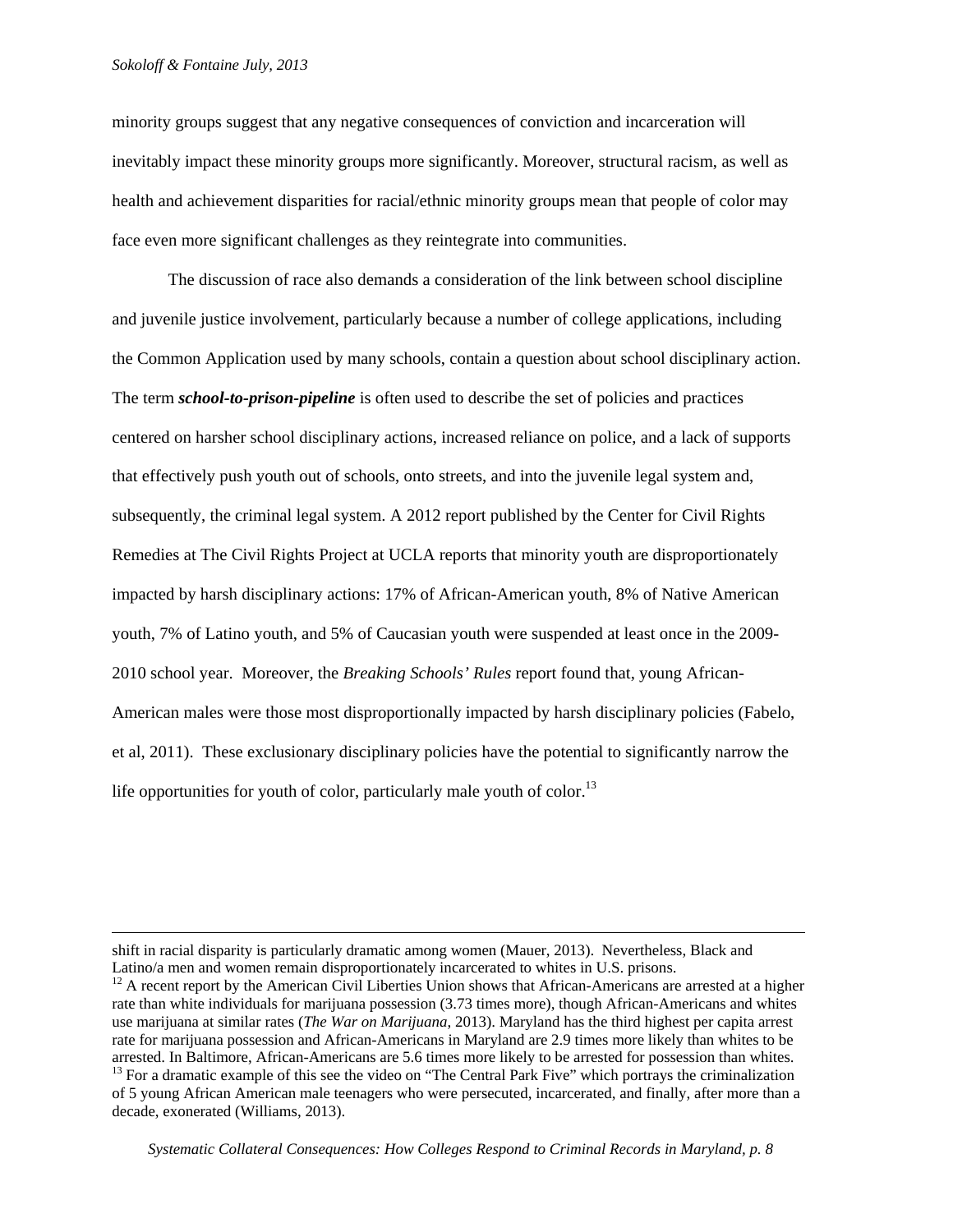#### **Higher Education: Benefits, Barriers, and Programs**

The significant personal benefits of higher education are widely known and include higher levels of income and lifetime earnings, improved health, reduced likelihood of incarceration, and increased life chances for children of individuals with college degrees (Baum & Payea, 2005). The successful reentry of an individual being released into the community can depend on a wide range of factors depending on the person's particular needs, including employment, housing, education, mental health and substance use/abuse treatment, and family support. However, research consistently shows that education, and even more so *college education in prison* is a key resource in lowering recidivism rates (Batiuk, et al., 2005).

Prison-based college programs suffered greatly in 1994 when the Violent Crime Control and Law Enforcement Act officially barred prisoners from being able to access Pell Grant funding for college courses, requiring that college classes for prisoners had to be fully funded by the educational institutions (Henry, 2011). This resulted in a significant decrease in the number of college degree programs available to prisoners from approximately 350 programs in 1994 to 12 programs in 2011. New programs are beginning to emerge (Holding et al, 2012; Gudrais, 2013; Spycher, Shkodriani and Lee, N.d.). As one study in post-secondary correctional education reports in a 50 state analysis, "prisoners are participating in higher education in record numbers nationwide"—even though most of these students are taking vocational, not college, education programs and mainly exist in only 15 states (Erisman and Contardo, 2005, p. v). Moreover, new alternatives to traditional prison-based higher education are emerging. For example, the VERA Institute of Justice *Pathways from Prison to Postsecondary Education Project* (2013) is exploring an approach to community college programs that begin in prison (2 years of community college education) and continue after release (for another two years).

Prison-based higher education is also a significant topic for emerging research. A metaanalysis of the impact of college education in prison on post-release outcomes argues that methodologically sound observational studies support the conclusion that correctional education

 *Systematic Collateral Consequences: How Colleges Respond to Criminal Records in Maryland, p. 9*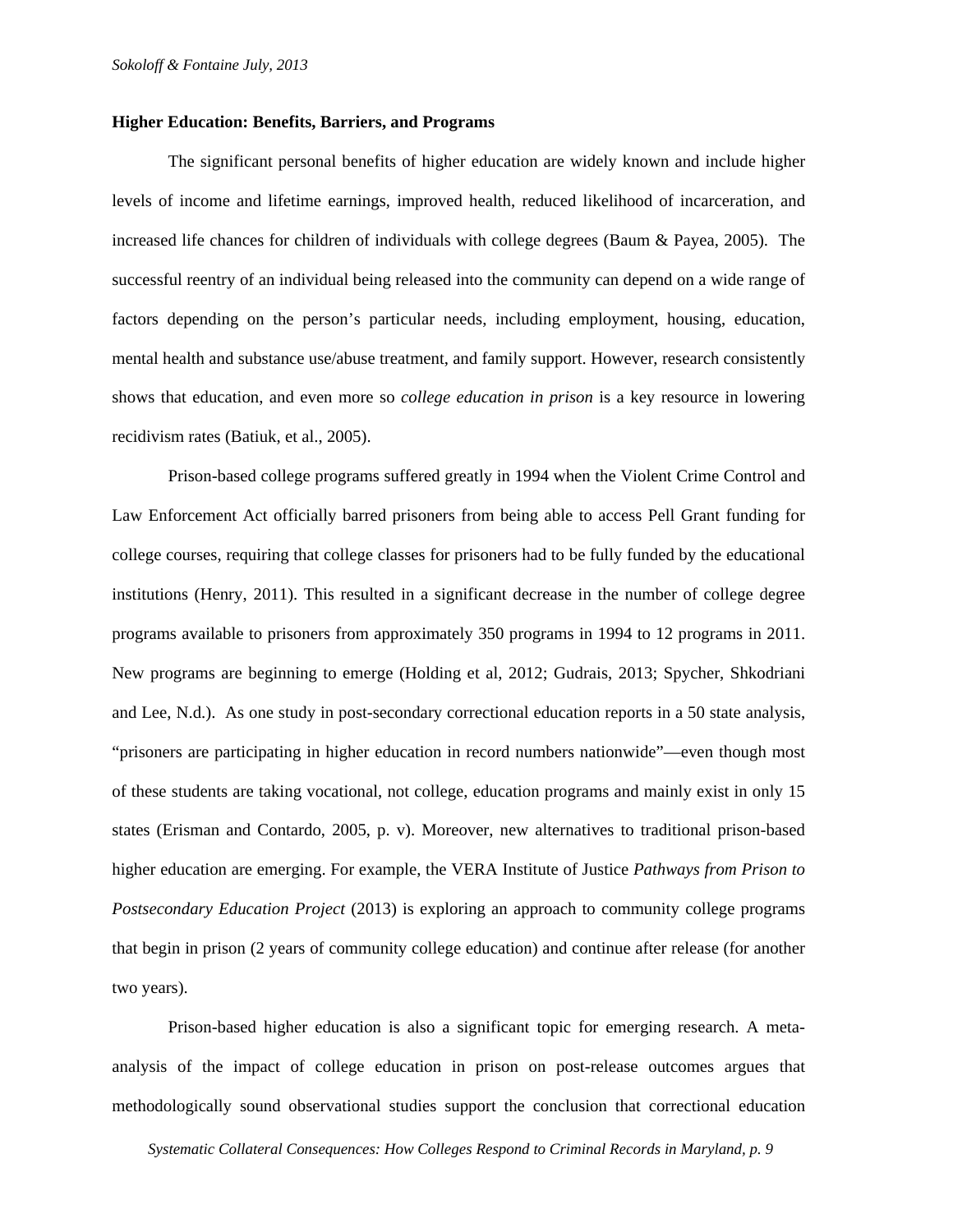reduces recidivism and enhances employment for formerly incarcerated individuals (Gaes, 2008; see also Gorgol & Sponsler, 2011). In the National Institute of Justice Report to the U.S. Congress (N.d.), it is stated that *prison education more effectively reduces recidivism than vocational training, boot camps, and shock incarceration* (Karpowitz & Kenner, N.d.). A fact sheet published by the Center for Community Alternatives states that individuals who participated in prison-based higher education programming had recidivism rates 46% lower than other incarcerated individuals (*Benefits of Higher Education*). Prison-based college education programming has also been shown to increase probabilities for enhanced problem-solving skills, increase opportunities for steady employment and safety on the outside, and provide safer and more manageable conditions inside prison (Ross & Gangi, 2009; Crayton & Neusteter, N.d; Karpowitz, 2005; Karpowitz & Kenner, N.d; Contardo & Tolbert, N.d.; Fine, et al., 2001).

### **Collateral Consequences of College Admissions Policies**

A landmark report entitled *The Use of Criminal History Records in College Admissions Reconsidered* was released in 2011 by the Center for Community Alternatives (hereon referred to as the CCA National Study). This report explored the use of information on criminal records in the admissions process in colleges across the country. The authors surveyed 3,248 higher education institutions, receiving 273 responses to the electronic survey. While the response rate was very low (8.4%), the findings of the study are both relevant and instructive.

According to survey responses, there is little consistency across schools in how criminal records are solicited, used, and treated in the college admissions process.

- *Two-thirds (66%)* of the responding schools *collect criminal background information,* but only 40% of these schools train staff on the interpretation of criminal backgrounds and few of these schools have written policies in place.
- *Private and four-year colleges* are more likely to collect and use criminal background information than public and two-year colleges.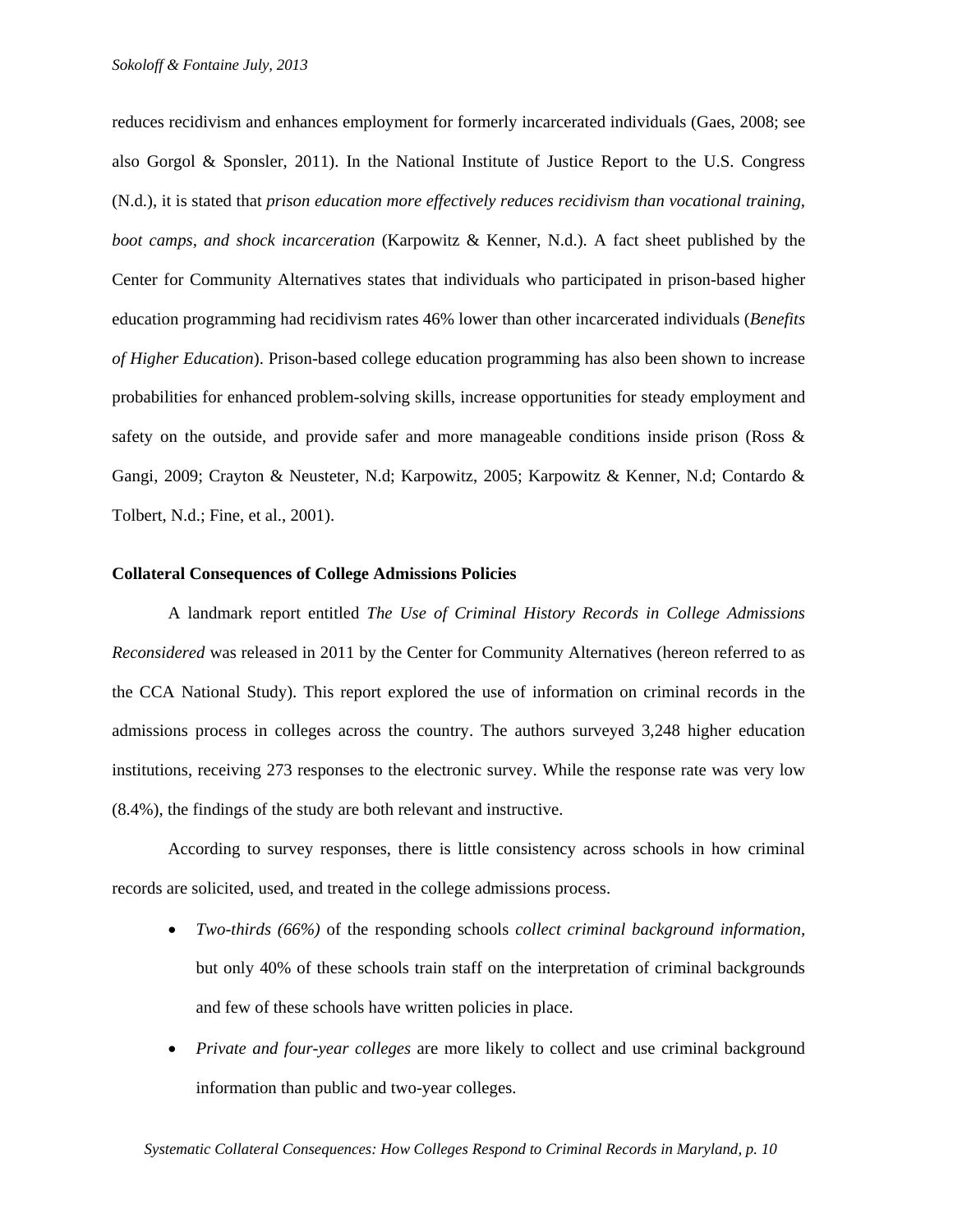- *Self-disclosure* in response to a question on the admission application is the *most common* method to collect criminal background information. As of now, very few schools conduct actual criminal background checks
- A majority of the schools that do collect and use criminal background information, *use additional steps* in the decision making process for applicants who do present with a criminal background. Examples of such additional steps include submitting an explanatory letter about one's crime and/or incarceration, consulting with campus security, or the academic deans—making people go through embarrassing and stigmatizing procedures that might—and often did—prevent them from continuing the application process (*Criminal History Screening*, 2013).
- More than half of the schools that collect and use criminal background information mostly provide additional supervision (rather than added supports) —often experienced as harassment—of students who were admitted with a criminal background.

The report concludes that, because there is no known link between students with criminal backgrounds and endangered campus safety, because education is linked to lower recidivism rates and, therefore, increased public safety, and because of the civil rights implications of such policies for African-Americans, colleges should *not* collect or use criminal background information in the admission decision-making process.

#### **III. In Maryland: The Use of Criminal Background Information in College Admissions**

The purpose of this study is to augment knowledge about the use of criminal background information in the college admissions process with specific information about the policies and processes of Maryland's higher education institutions. Information on the use of criminal history records by higher education institutions was collected using two methods: (1) a preliminary review of each institution's application materials available online and (2) a questionnaire we developed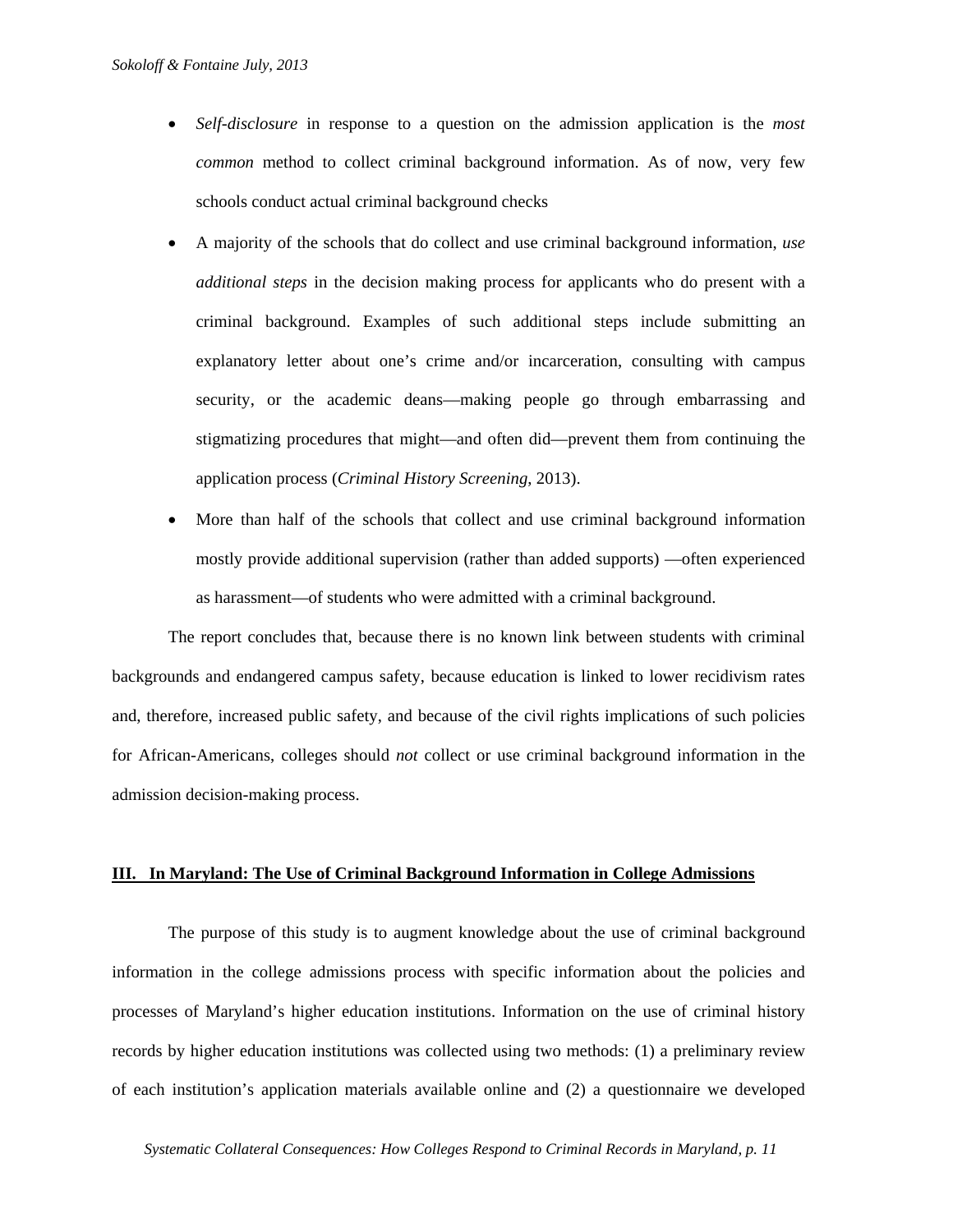$\overline{a}$ 

which focused on the policies and practices of Maryland colleges and universities regarding the collection and use of criminal background information during the admissions process.

| <b>Type of Institution</b>                      | <b>Number</b> | $\frac{0}{0}$ |
|-------------------------------------------------|---------------|---------------|
| Public 4-Year Colleges                          |               | 26            |
| <b>Public 2-Year Community Colleges</b>         | 16            | 32            |
| Private 4-Year Colleges                         | 19            | 38            |
| Private 2-Year Technical and Vocational Schools |               |               |
| Total                                           | 50            | 100           |

**Table 1: Number and Types of Maryland Institutions** 

We compiled a list of all 50 two- and four-year public and private schools offering associate and bachelor degrees in Maryland (see Table 1; see Appendix C for complete list of institutions). We grouped schools with multiple campuses, with the exception of the University of Maryland system where each of these campuses acts as an independent institution with unique admissions policies.<sup>14</sup> As seen in Figure 2, almost three-fifths (58%) of higher education institutions in Maryland are public schools, of which 55% are 2-year schools and 45% are 4-year schools. The remaining two-fifths (42%) of colleges are private institutions, of which only 10% are 2-year schools and 90% are 4-year schools. Overall, the majority of Maryland's higher education institutions are 4-year colleges (64%) and 32% are 2-year colleges.

<sup>&</sup>lt;sup>14</sup> Higher education centers were excluded from our target population. These are organizations that coordinate partnerships between multiple institutions to allow easier access to underserved areas. However, students need to enroll directly with each college and are subject to each institution's admissions process and requirements.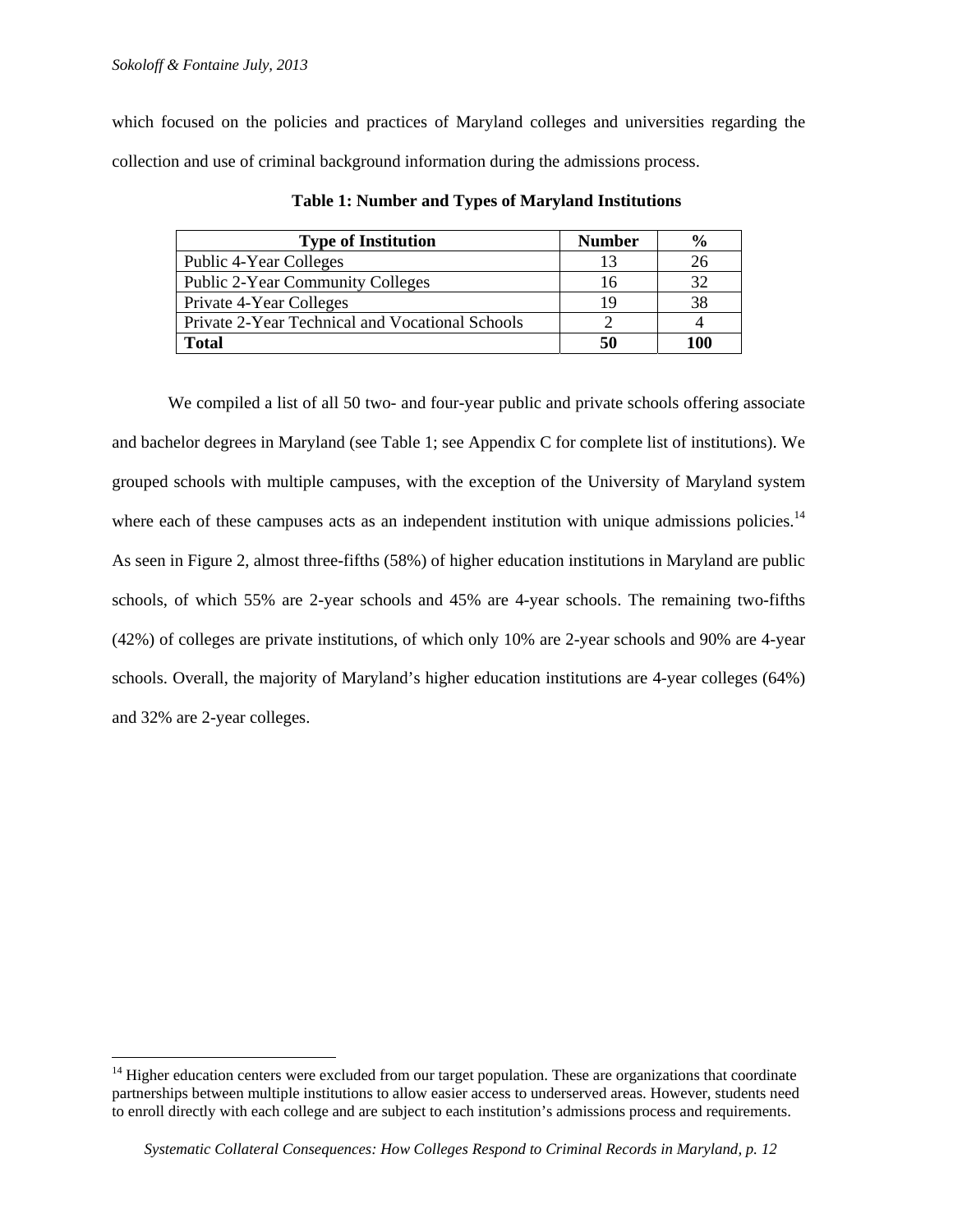

**Figure 2: Breakdown of All Colleges in Maryland Contacted, by Type (N=50)** 

#### **Preliminary Review of Maryland Colleges' Admissions Applications**

Prior to distributing the questionnaire, we accessed each college's website and completed a preliminary review of the admission application process for all 50 of Maryland's colleges. Through this method, we were able to review each school's application language and identify which schools' applications include questions about criminal background, youthful offenses, and disciplinary actions. Because of this procedure, this report has complete information about application questions for 100% of Maryland colleges.

In this analysis, we also noted which schools use the Common Application in addition to or in place of their own application materials. The Common Application is currently used by 488 fouryear colleges nationally and includes questions about both (1) criminal background and (2) youthful offenses or disciplinary actions (*Criminal History Screening*, 2013). Our review found that, in Maryland, 7% of the public colleges (2/29) and 48% of private colleges (10 out of 21) use the Common Application.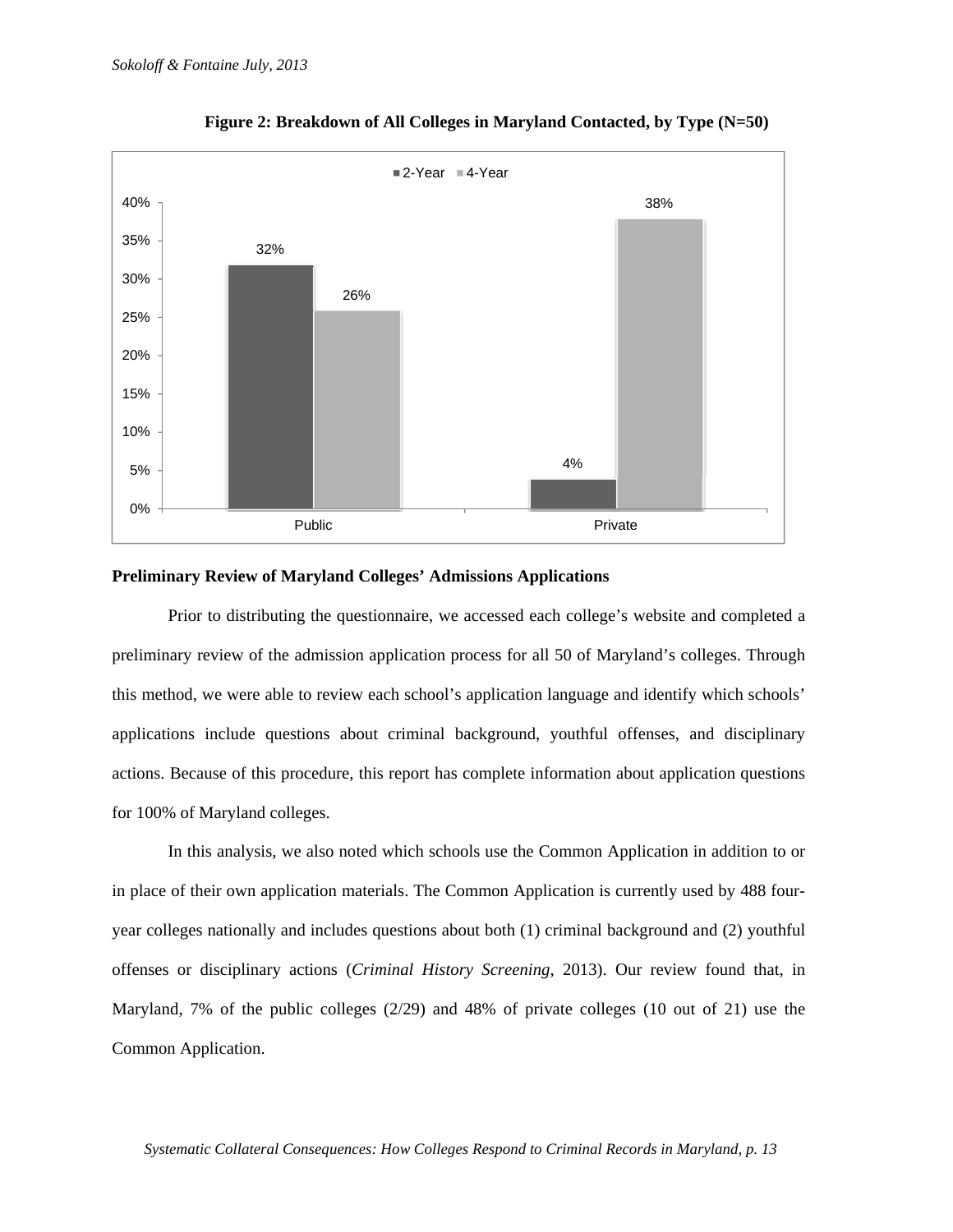Of the 50 Maryland institutions, only 22 (44%) institutions ask a question about criminal or disciplinary background. Figure 3 shows a breakdown of schools, by endowment (public versus private funding) and by duration (2-year versus 4-year), that include a question about criminal or disciplinary background on their application. Private and 4-year colleges are more likely to include a question about criminal or disciplinary background. Thus, 52% of private colleges compared to 38% of public colleges, and 66% of 4-year colleges compared to only 11% of 2-year colleges, include these questions.

**Figure 3: Criminal or Disciplinary Background Questions in Maryland College Application, by Endowment and Duration (N=22/50)** 



All of the 22 institutions that include questions about criminal or disciplinary background in their applications seek information about a guilty conviction of a misdemeanor, felony, or other crime. However, a smaller number (16 of the 22 or 73%) include a question about a youthful offense or disciplinary action at an educational institution that resulted from academic or behavioral misconduct. Private colleges are more likely than public colleges to include a question about youthful offenses or disciplinary action (52% compared to 17%). This is likely, at least in part, to be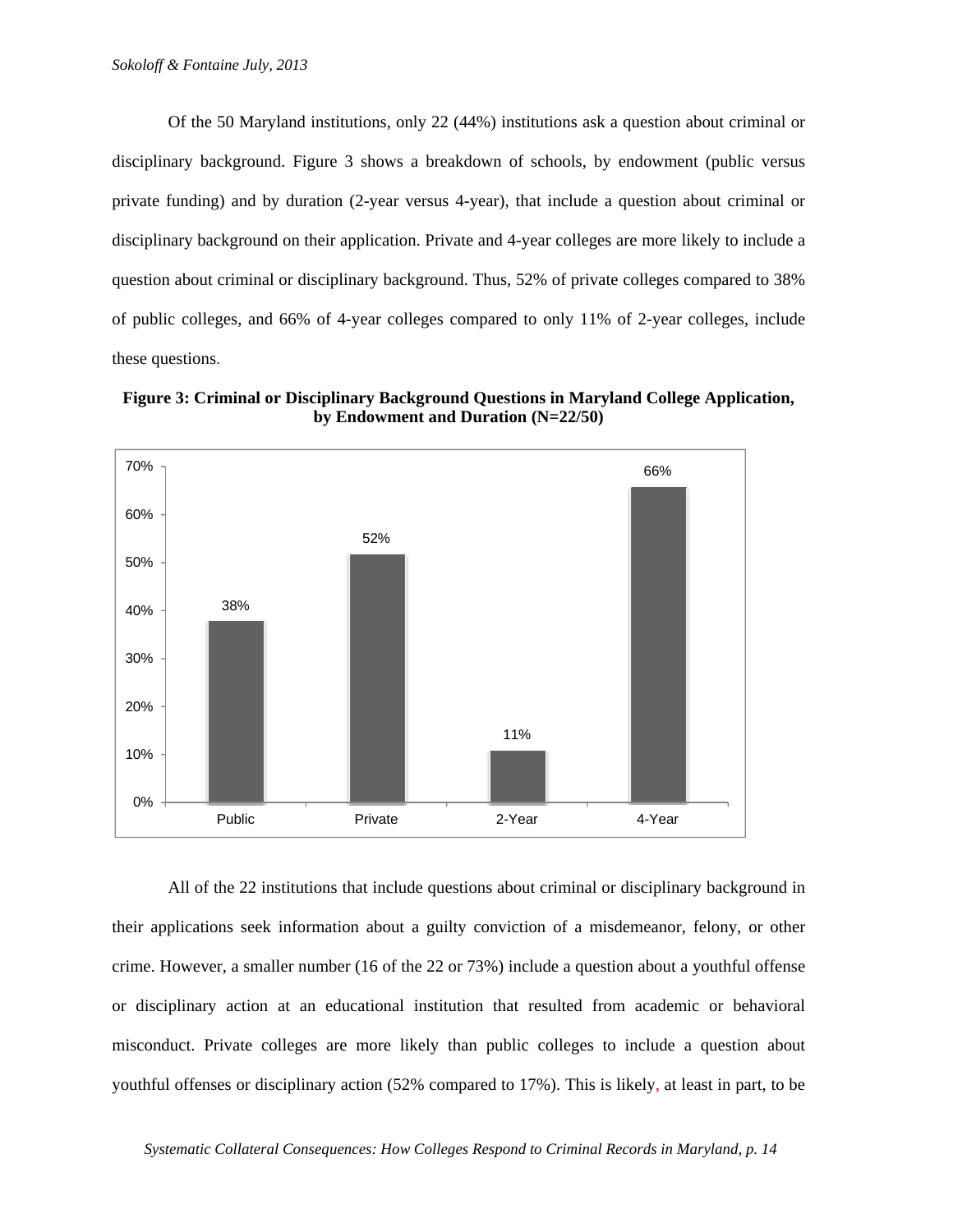$\overline{a}$ 

the case because these institutions are most likely to use the Common Application, which includes this question. Four-year colleges are also more likely to ask a question about youthful offenses or disciplinary action (50% of four-year colleges compared to no two-year colleges).

### **Questionnaire: Maryland Colleges' Policies and Practices**

Following the completion of our review of the admissions application process, we developed a questionnaire to identify the policies and practices of Maryland higher education institutions around screening applicants with criminal backgrounds (see Appendix B for the instrument).<sup>15</sup> The questionnaire, which was made available to institutions using an online survey tool (Survey Monkey), was distributed to the Admissions Director at each institution by email and an informed consent form was included in this correspondence. All emails were followed up with several phone calls to address any questions and encourage participation in the study. The data were collected in December, 2010.

 Of the 50 institutions we contacted, only 12 institutions responded to our communications. How colleges and universities handle the admission of students with criminal or disciplinary backgrounds is a politically charged topic. Therefore, it is not surprising that colleges may have been concerned about completing a questionnaire on the subject, despite the guarantee of anonymity. Of the responding institutions, 83% are public (5 four-year colleges and 5 community colleges), while the remaining 2 responding institutions are private four-year colleges. Thus, private institutions were much more reluctant to complete the questionnaire than public institutions. Overall, public colleges (34%) were more likely to respond than private colleges (34% compared to 10%) and 2-year colleges were somewhat more likely to respond than 4-year colleges (28% compared to 22%).

<sup>&</sup>lt;sup>15</sup> In developing our questionnaire we benefitted from the knowledge obtained by the Center of Community Alternatives' national study of colleges screening for criminal or juvenile disciplinary background.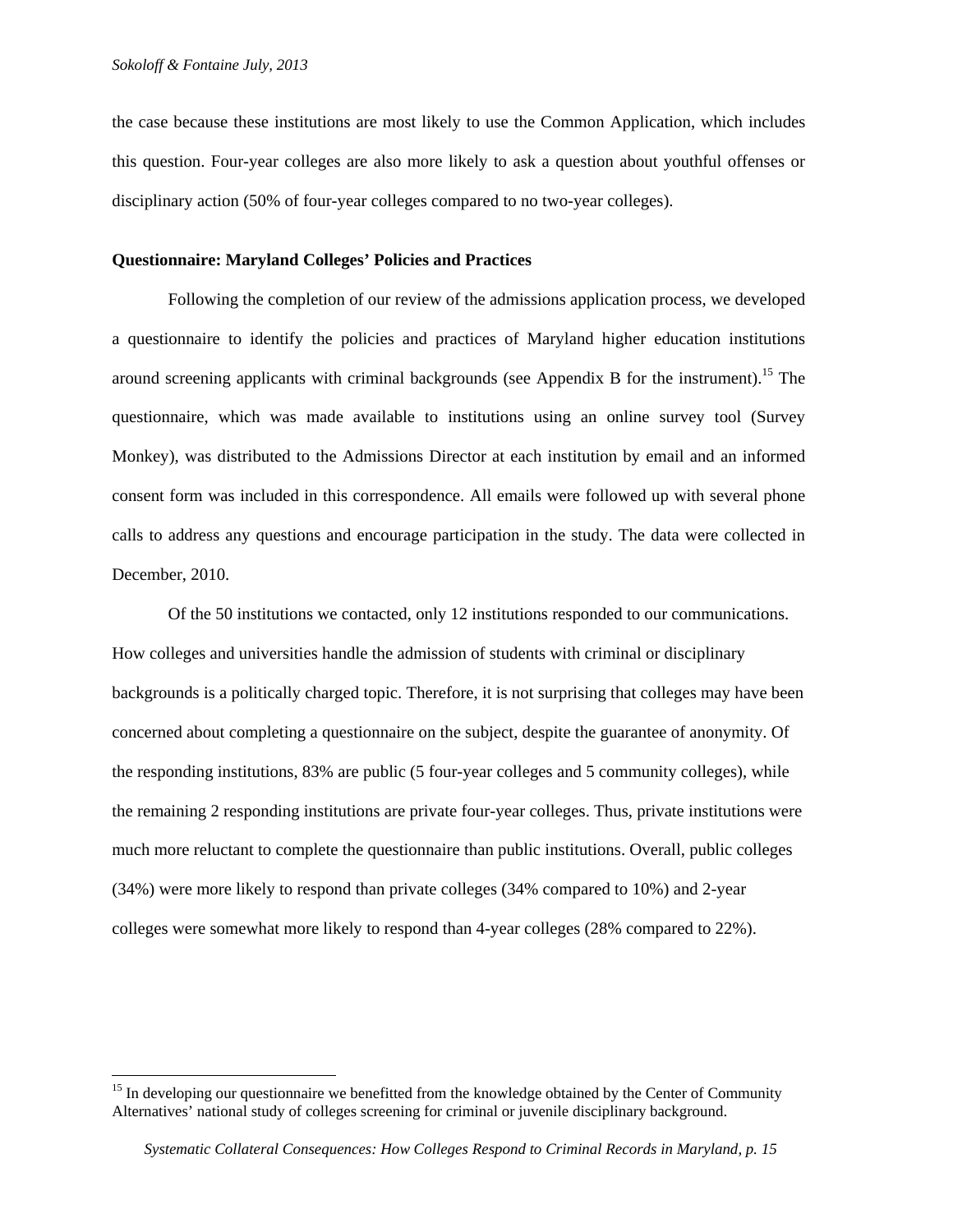Unfortunately, of the 12 institutions who responded to our communications, only seven actually completed the questionnaire (a  $14\%$  questionnaire response rate).<sup>16</sup> The questionnaire results presented below offer important information about whether and how Maryland colleges use criminal background information in the admissions process. However, it is important to note that the low response rate yielded a very small number  $(N=7)$ . Moreover, the number for several questions is even smaller, ranging between 6 and 2. The reason for this is that each responding institution did not complete all questions in the questionnaire. Table 3, below, shows a breakdown of responding institutions by type and endowment. The majority of responding colleges are public institutions (4 public four-year colleges and 2 public community colleges). The only responding private institution was a four-year college.

**Table 3: Breakdown of Responding Institutions in Maryland (N=7)** 

| <b>Type of Institution</b>                      |  |
|-------------------------------------------------|--|
| Public 4-Year Colleges                          |  |
| <b>Public 2-Year Community Colleges</b>         |  |
| Private 4-Year Colleges                         |  |
| Private 2-Year Technical and Vocational Schools |  |
| Total                                           |  |

# *Application Question and Background Checks*

 $\overline{a}$ 

Six of the seven responding institutions provided an answer to the questions about whether an institution includes a question about criminal background on its admissions application and whether that institution conducts criminal background checks. As shown in Figure 4, all six colleges report that they ask about adult criminal records, but only 1 college (17%) reports including an

<sup>&</sup>lt;sup>16</sup> While the remaining 5 institutions (3 community college, 1 private 4-year college, and 1 public 4-year college) did not complete the questionnaire, noting that, because they did not have a policy on criminal backgrounds, the questionnaire was not relevant to them, these 5 institutions provided us with some additional information or explanation in e-mail or phone interviews. Of the three community colleges, two have no policy on criminal backgrounds and do not consider it in the admissions process, while the third community college only considers criminal background for students applying to its teaching education or health technology programs due to state or federal regulations. The private four-year institution is a very small and selective school and considers each prospective student individually and holistically, including any potential criminal or disciplinary background, without any particular weight given to these factors. The public four-year college, explained that, while it does not currently have a policy, it would consider this in the future.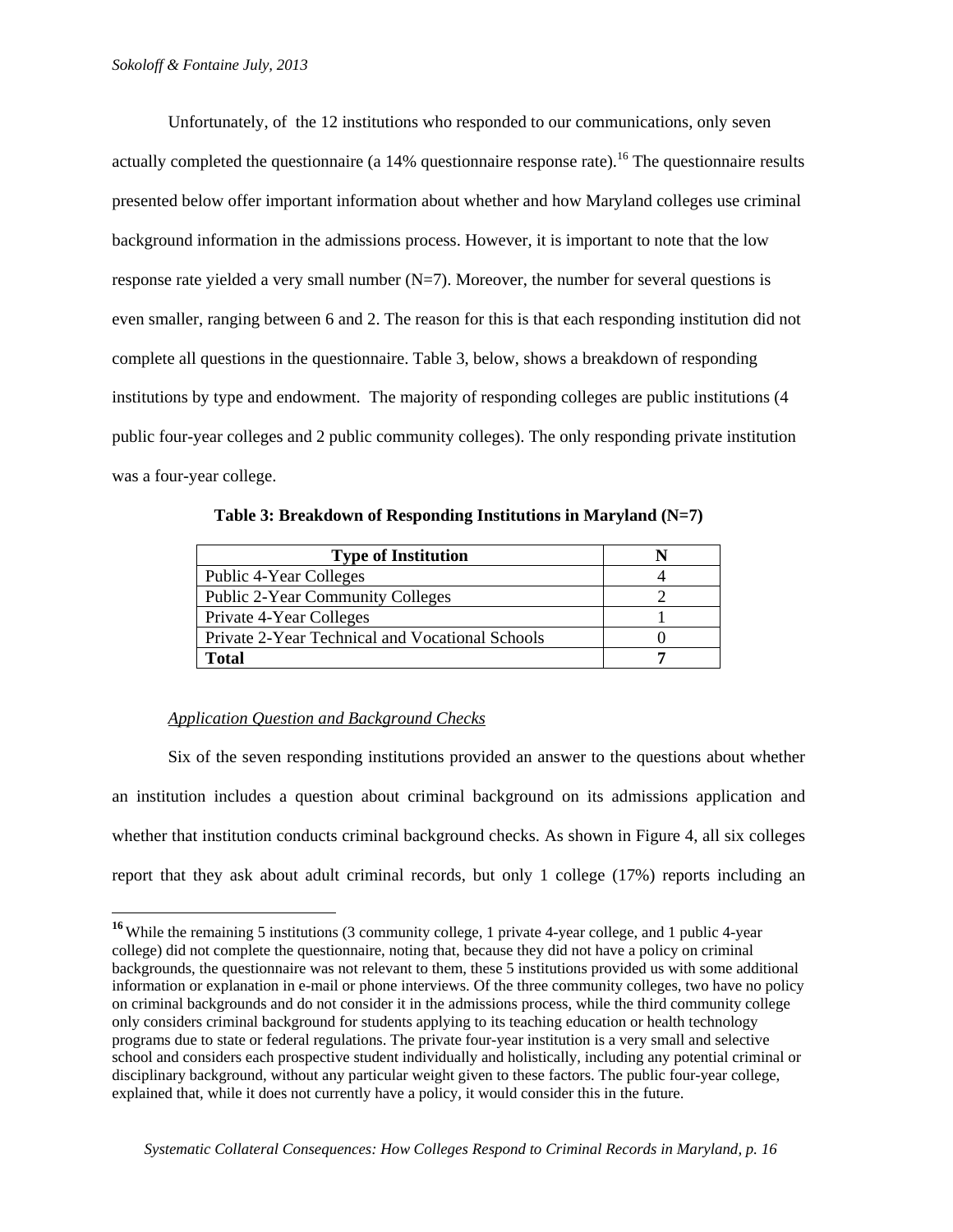application question about youthful offenses or disciplinary backgrounds. Importantly, though, a comparison with our preliminary review of applications revealed that 3 (50%) of the responding institutions ask about youthful offenses and disciplinary backgrounds. This is critical because it illustrates that *colleges are not necessarily aware of whether their applications include such questions*. All six of the responding institutions that ask about youthful offenses are four-year colleges, indicating that applicants to four-year colleges face greater barriers than applicants to community colleges. Only one (17%) of the six responding colleges actually conducts a criminal background check on applicants in addition to asking a question about such background on its application. This institution, a community college, only does so after extending an offer of admission.



**Figure 4: Application Questions and Criminal Background Checks in Maryland (N=6)** 

# *Special Process for Applicants with Criminal Backgrounds*

Six of the seven responding colleges provided information on whether they have a special review process for applicants who disclose a criminal background. For an applicant who is otherwise qualified for admissions, all six colleges send the application to a special review committee and do

 *Systematic Collateral Consequences: How Colleges Respond to Criminal Records in Maryland, p. 17*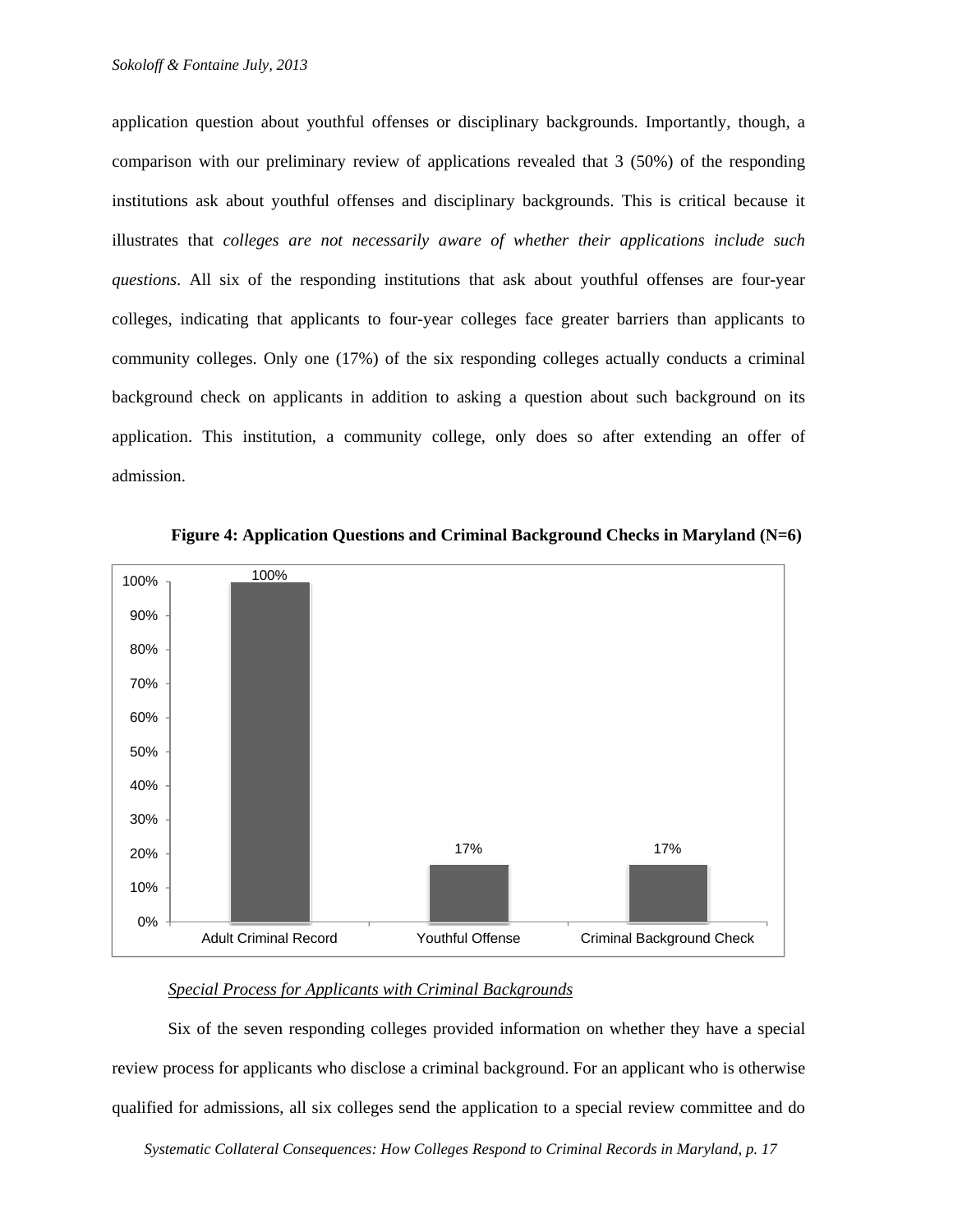not automatically reject the applicant (see Figure 5).<sup>17</sup> This special review committee is structured differently at each school. At two institutions, the Undergraduate Dean or Dean of Students chairs the committee; at another two of the schools the committee is chaired by the Legal Department; and at the remaining two institutions, the Admissions Director or the Campus Security Department chairs the special review committees.





# *Types of Crime Considered in Admissions Process*

 $\overline{a}$ 

Six of seven responding institutions provided information on whether they differentiate between the types of crime (i.e. felony, misdemeanor, youthful offense, or violent crime) when considering an applicant's criminal background. Five of these six institutions (83%) consider all types of crime. The outlying institution, a public four-year college, does not consider youthful

 $17$  If an institution sends the application to a special review committee, it is possible that the applicant has to be interviewed by one or several committees; for example, in developing the questionnaire, one school offered in a preparatory interview that applicants with criminal records had to go through two hurdles: being interviewed by a legal committee and by an academic committee. However, in the final survey this did not show up in that school's response.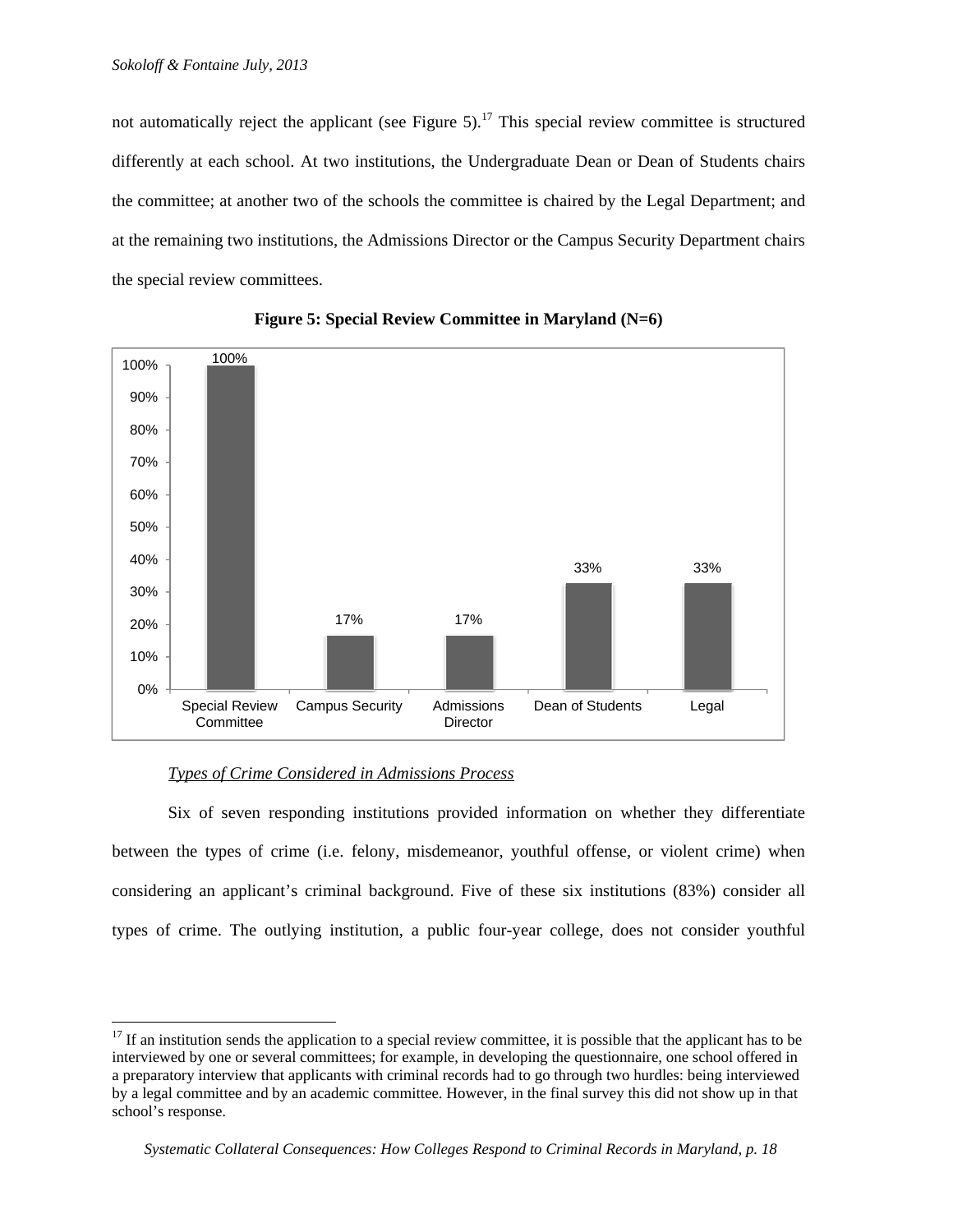offenses in the admissions process. Moreover, two of the six colleges noted that the duration of time passed since the crime plays a role in the admissions decision.

Institutions were also asked whether particular types of crimes result in an automatic bar to admission. Only two institutions responded to this question––a public four-year college and a private four-year college. Both institutions automatically bar any applicants from admission who have a history of offenses against children. The public four-year school also automatically bars applicants with a history of sex offenses and applicants with any felonies on their records, while the private four-year school, on the other hand, automatically bars applicants with specific felonies on their records and applicants with a history of other types of crimes on their records.

In addition to the content of these two responses, it is also interesting to note that five of the seven institutions declined to respond to this particular question. This was the most controversial item on the questionnaire, because it would require institutions to reveal a keystone of their policies toward the admission of students with criminal records, policies which are currently not readily available to the public.

#### *Handling of Rejected Applicants*

Six of the seven responding institutions gave insight into how they handle the rejection of applicants with criminal backgrounds (see Figure 6). Four of the schools (67%) stated that they notify applicants who have been rejected due to their criminal backgrounds of the reason for the rejection. For those rejected applicants, an appeals process exists at four (67%) of the responding schools. All four of these colleges are public institutions.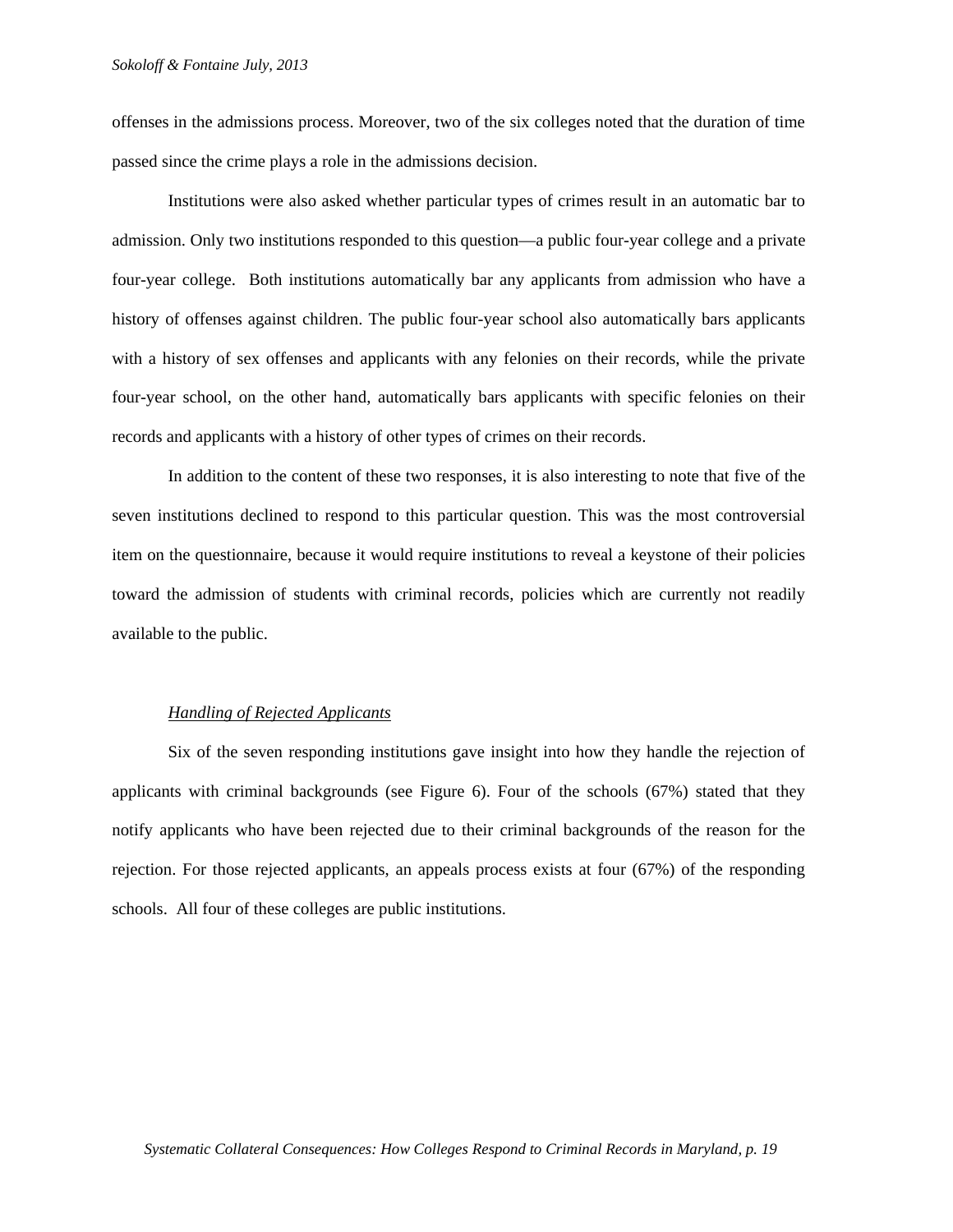

**Figure 6: Handling of Admitted or Rejected Applicants with Criminal or Disciplinary Backgrounds in MD (N varies: 6 or 5)** 

#### *Handling of Admitted Applicants*

Five of the seven responding institutions also provided information about whether they place any restrictions on admitted students with criminal backgrounds (see Figure 6 above). Three of the five colleges (60%) have some type of requirements, restrictions, or special supervision measures (i.e. academic or social probation, no campus housing, no financial support) placed on admitted students with criminal records.

Figure 7 illustrates the responses given by six of the seven responding institutions about whether services such as counseling, financial aid, legal aid, and tuition remission are provided to admitted students with criminal backgrounds, and whether any of the colleges offer resources to specifically help *women* with a criminal record (i.e. child care, housing, financial aid). What we found was that of the six responding institutions, four indicate that they offer special resources to students with a criminal or youthful offender background. Only the community college and one of the public four-year or colleges report not offering such resources. Further, only one institution, a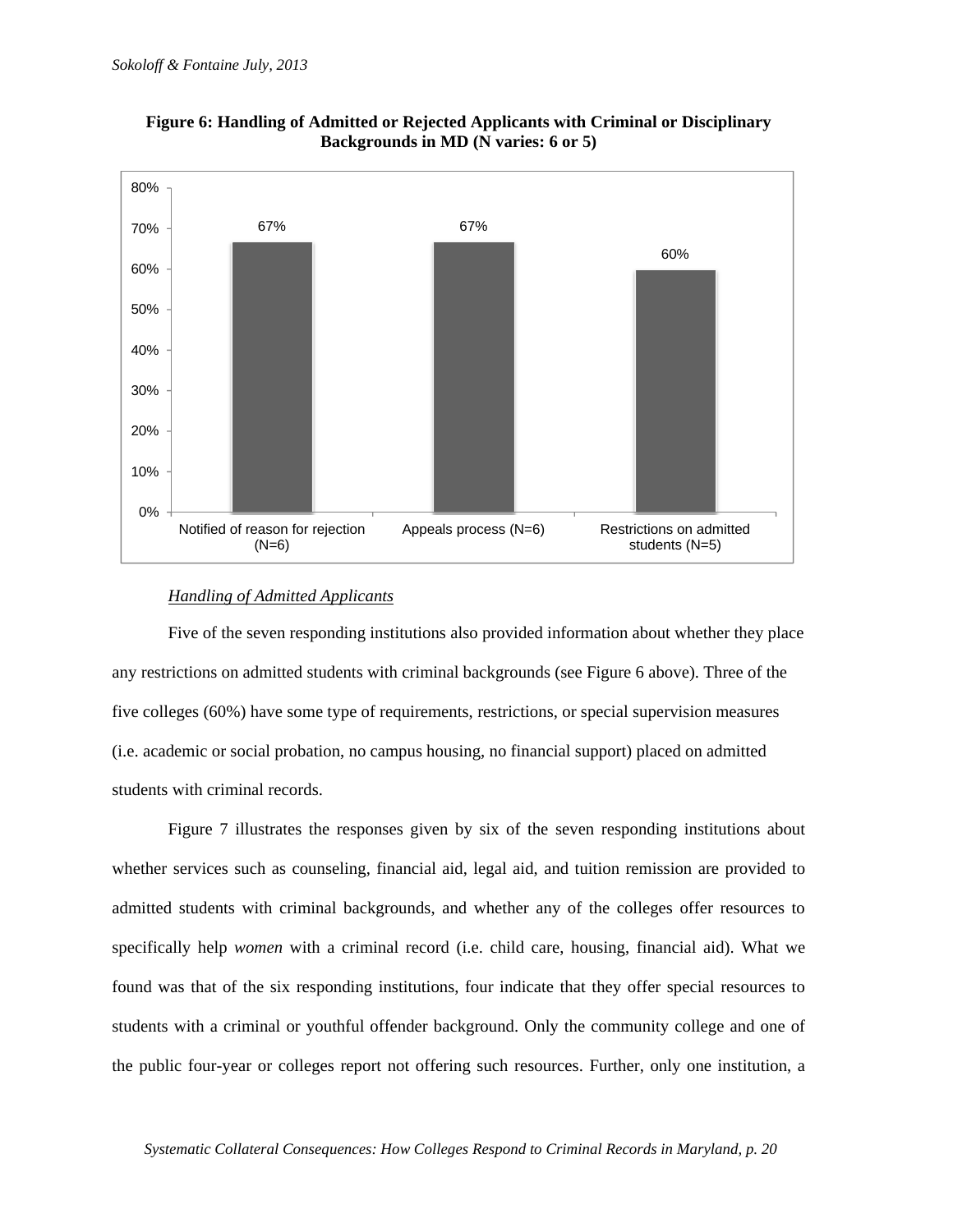public four-year school, offers special resources to support women with criminal records. However, in each of these cases, we do not know the types of specific resources offered.



**Figure 7: Resources for Students with Criminal Background in MD (N=6)**

### *Data Collection Related to Admitted Students with Criminal Backgrounds*

 To determine whether any of these institutions have a data-driven policy on the admission of students with a youthful offense or criminal background, we included a question about whether the institutions collect any data about the crime rates of students with a criminal background. None of the schools collect this kind of information.

### *Interest in Partnering with Correctional Institutions*

One of the final questions on the questionnaire was whether the responding institution would be interested in exploring how it might partner with the Maryland Correctional Institute for Women (MCIW) to help incarcerated women pursue or continue their college educations. Three of the six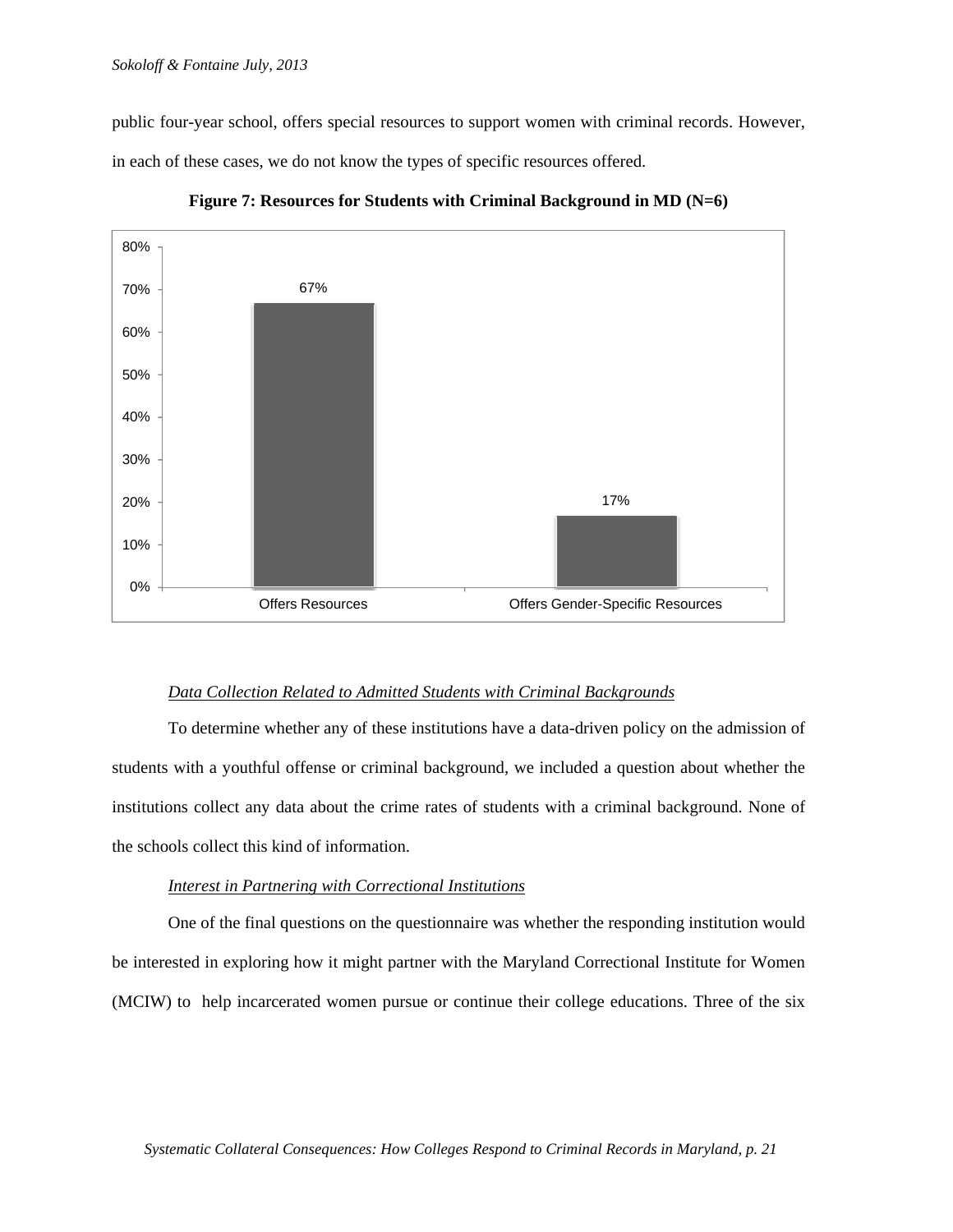(50%) responding schools answered that they would be interested. All of these schools are public institutions and two of them are four-year colleges.<sup>18</sup>

#### *Limitations and Challenges*

 $\overline{a}$ 

The questionnaire findings in this study are limited by several factors. A significant limitation of the study is the low response rate. While the overall response rate, including telephone interviews and e-mail communications was 24%, significantly higher than the response rate of the CCA National Study (8%), the response rate for the actual questionnaire is only 14%. Moreover, the number of responses is very low. Only 12 of the 50 colleges responded to our communication and only 7 colleges completed the questionnaire. We believe that the response rate is low for at least two reasons. First, admissions policies around applicants with criminal backgrounds is a politically charged issue and colleges were likely concerned about answering such a questionnaire. This is similar to what happened in the national study. Second, we contacted colleges in November and December of 2009, when college applications were being submitted. The Admissions Offices may have been too busy to complete the questionnaire at that time. In the future it would be good to send a follow-up at a more opportune time in the academic calendar.

### **V. Comparative Findings from the Maryland and CCA National Studies**

To determine whether Maryland's barriers to higher education differ from the national picture, we compared the findings of our study with the findings from the CCA National Study. However, before comparing the findings, we first compared the target populations, which we found to differ significantly. While the distribution of two-year and four-year colleges is unknown for the national sample, Maryland has more four-year colleges than two-year colleges (64% and 36%

<sup>&</sup>lt;sup>18</sup> When this study was done, one community college provided individual courses to students at different prisons in Maryland including the women's prison (MCIW). Currently, with support from an OSI grant to the Bard Prison Initiative, the Goucher Prison Education Program (2013) teaches college classes at MCIW and at one of the men's prisons, the Maryland Correctional Institution-Jessup. Goucher is an elite private college outside Baltimore city and teaches the same classes in the prison as at the main college campus.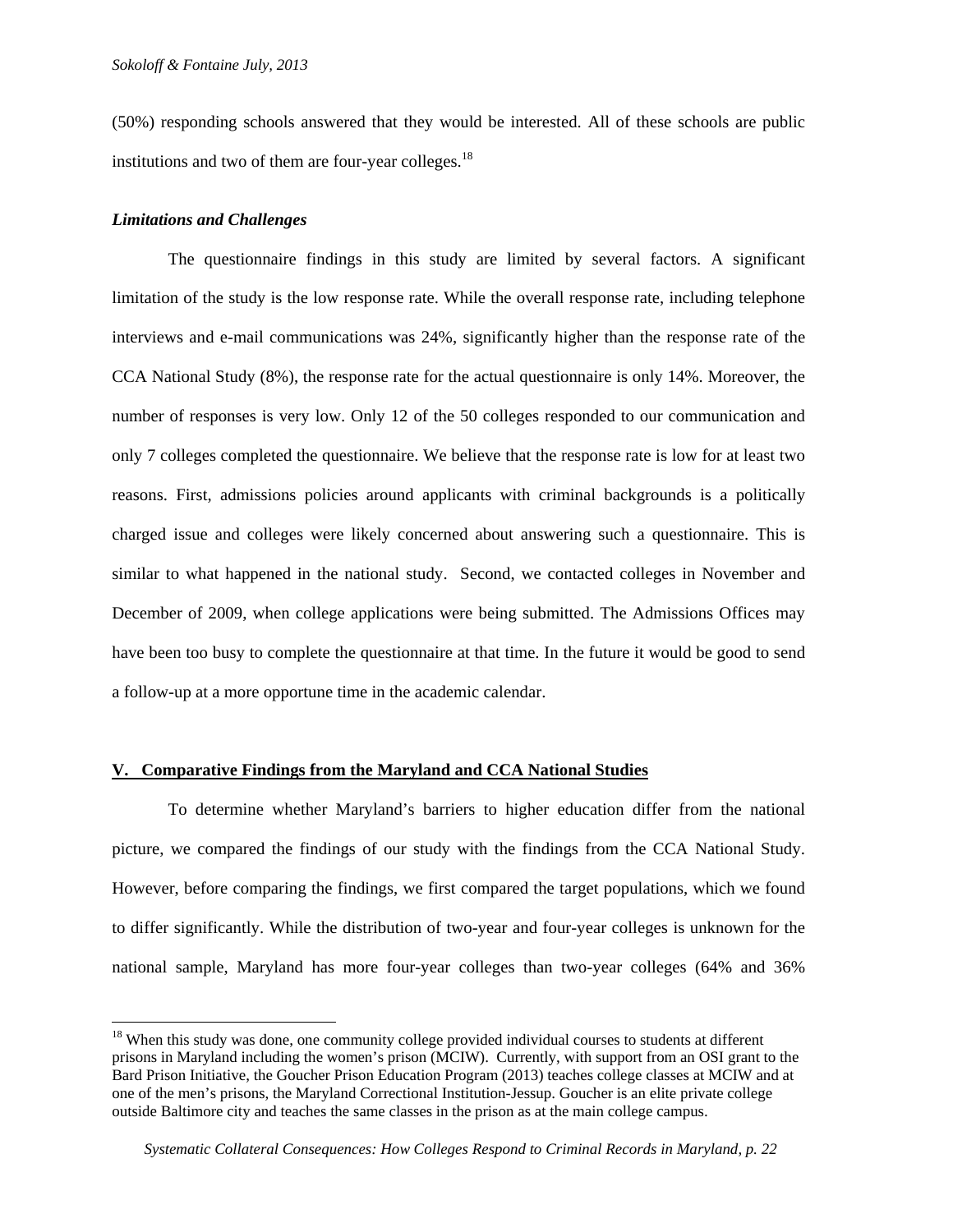respectively). However, the distribution by type of endowment is known for both the national and Maryland samples (see Figure 8). The CCA National Study surveyed a pool of colleges that included a higher percentage of private colleges than our pool of Maryland colleges (*The Use of Criminal History Records in College Admissions Reconsidered,* 2011). The CCA National Study target population consisted of 44% public colleges and 56% private colleges, compared to our target population in Maryland of 58% public colleges and 42% private colleges (AACRAO Demographics 2011). It is unclear whether these sample differences impact the differences in findings discussed below.



**Figure 8: Total Distribution of Maryland (N=50/50) and National (N=273/3248) Colleges** 



In comparing the findings from our preliminary review of Maryland college applications with findings of the CCA National Study, it is important to note that the Maryland findings reflect 100% of Maryland colleges while the CCA National Study findings only reflect 8% of national institutions (as per their response rate). While the preliminary application review is challenging to compare with the CCA National Study survey results, we felt it was important to supplement the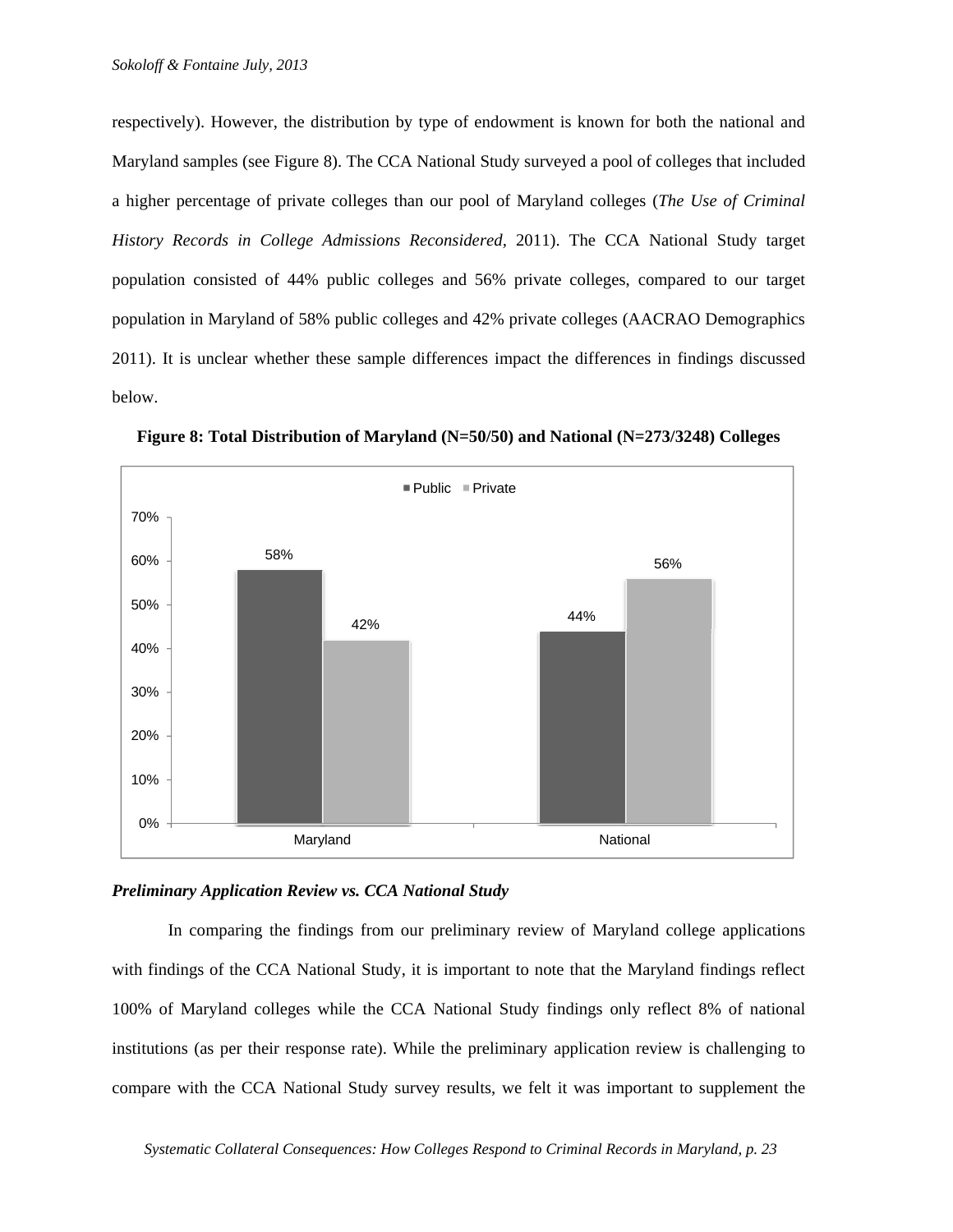information gathered from Maryland's limited survey responses. The more complete information allows us to draw more meaningful conclusions

Figure 9 shows that Maryland colleges are less likely overall to include a question about criminal or disciplinary background on their applications (44% of all Maryland colleges compared to 66% of responding colleges in the CCA National Study). However, it is unclear whether this difference is due to the greater proportion of private colleges in the national sample, since private colleges are generally more likely to include such questions.





Even when controlling for the type of college by endowment and time to degree, Maryland colleges are consistently less likely to include such a question on their applications (see Figure 10). However, in both the Maryland and the national studies, private and four-year institutions are more likely to include a question on their application than public and two-year institutions.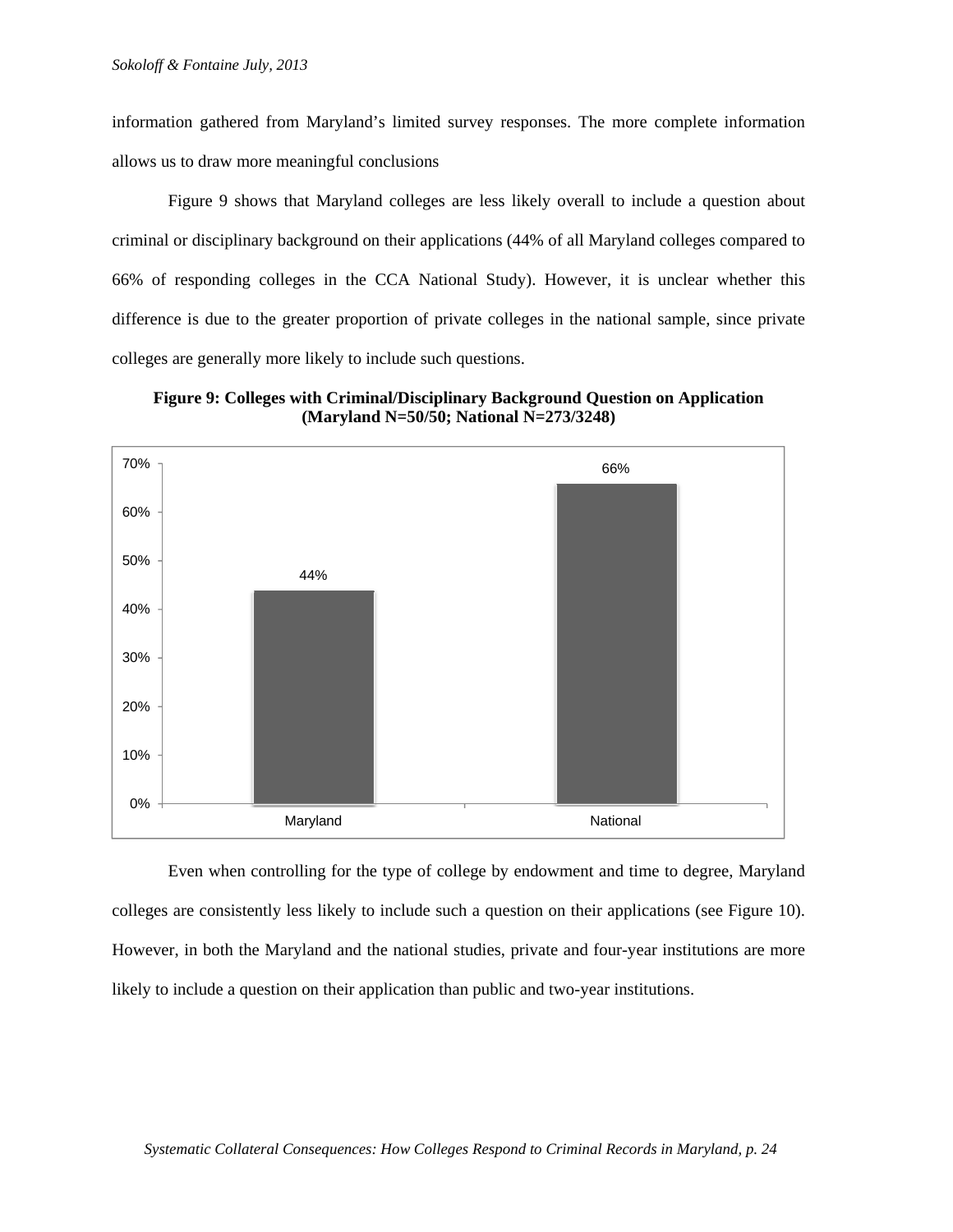

# **Figure 10: Colleges with Criminal/Disciplinary Background Question on Application, by Type**



#### *Maryland Questionnaire vs. CCA National Study*

The comparison below comes from the findings from the questionnaire sent to Maryland colleges (14% response rate:  $N=7/50$ ) and the findings of the CCA National Study (8% response rate: N=273/3,248). Neither group of findings necessarily represents all Maryland or national colleges accurately.

Both studies found that, at this point in time, only a minority of colleges (14% in the Maryland study and 20% in the CCA National Study) actually use criminal background checks to collect or confirm this information. Another similarity between the studies is that, as in the CCA National Study, all of the responding schools in our Maryland study have additional steps to the admission decision process for applicants with criminal or disciplinary backgrounds (100% in our Maryland questionnaire compared to 94% in the CCA National Study).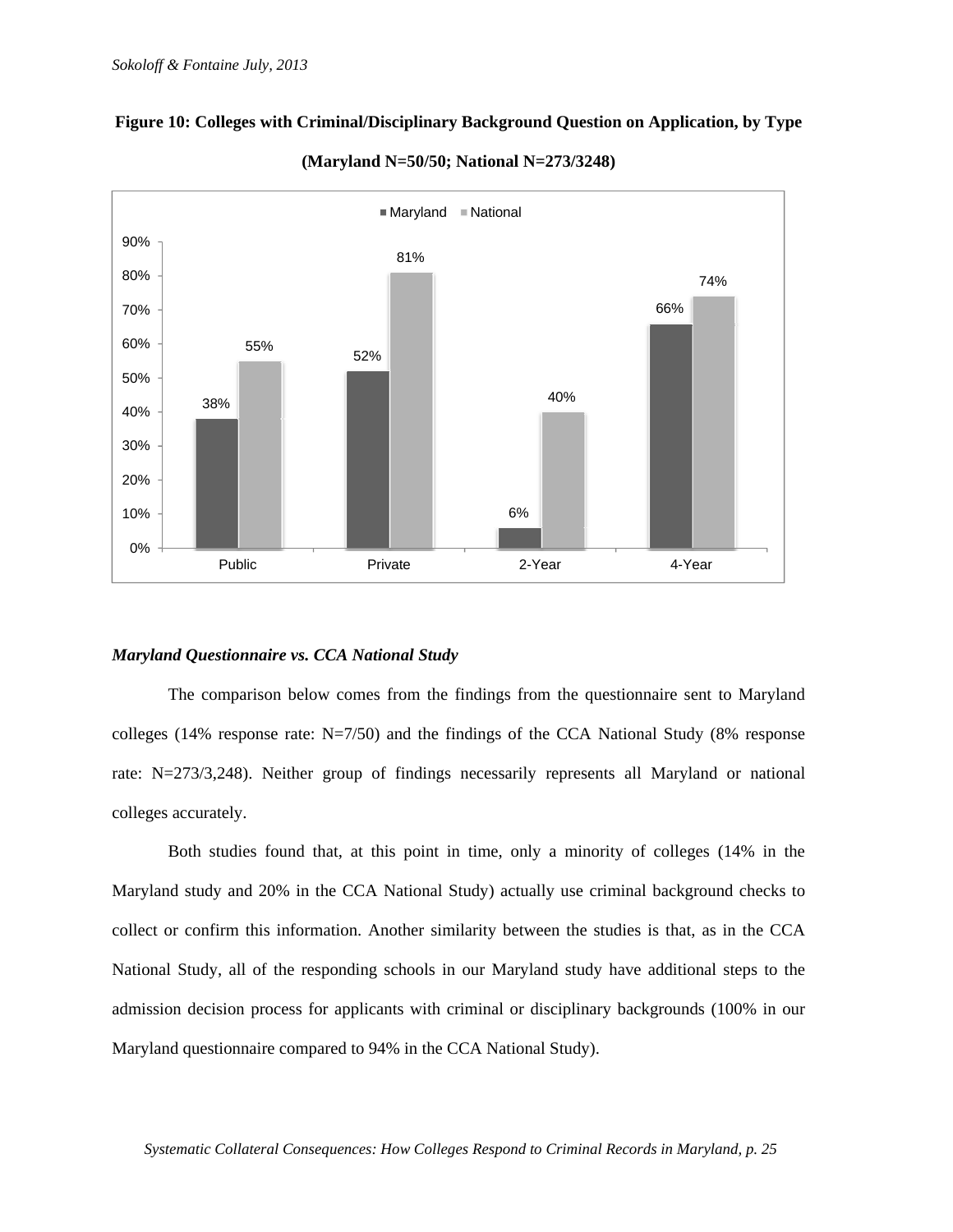On the other hand, if an applicant has a criminal or disciplinary background, colleges in the Maryland study are significantly more likely to bring in decision makers who are not usually involved in the admissions process via a special review board (100% in the Maryland Study compared to 43% in the CCA National Study). However, 75% of colleges in the CCA National Study bring in decision makers who are not usually involved in the admissions process through other means, such as consultation or inter-departmental meetings.

If an applicant with a criminal or disciplinary background is denied admission, 67% of colleges in both the Maryland study and the CCA National Study are notified of the reason for denial and 67% of colleges in both studies say they have an appeals process available for denied applicants. However, significantly more of the Maryland higher education institutions place special restrictions or requirements on admitted students with a criminal or disciplinary background than responding institutions in the CCA National Study (80% compared to 55%).

#### **VI. Discussion and Conclusion**

The findings presented in this report provide insight into Maryland colleges' policies and practices around the admission of applicants with criminal or disciplinary backgrounds. In sum, the findings of the application review and the questionnaire responses include:

- Of the 50 Maryland colleges, only 22 of the on-line *applications* ask a question about criminal or disciplinary background. Private and 4-year colleges are more likely to include a question about criminal or disciplinary background. A smaller number (16 of the 22) include a question about a youthful offense or disciplinary action at an educational institution that resulted from academic or behavioral misconduct. Private colleges are more likely than public colleges to include a question about youthful offenses or disciplinary action
- Of the small number of colleges responding to our *questionnaire*, all of them send applications with a disclosed criminal background to a special review committee.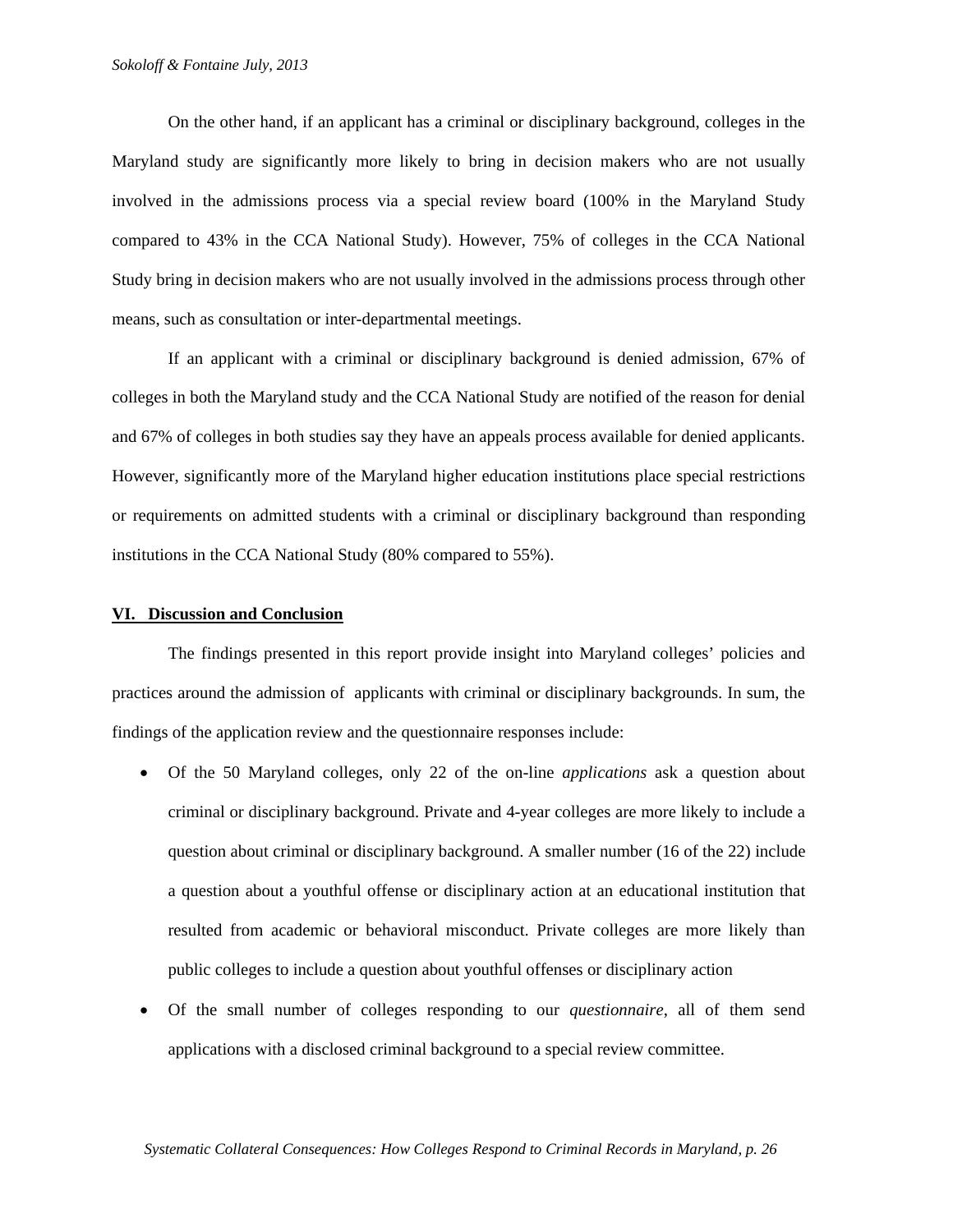- Most responding colleges consider all types of crime in the admissions decision process, but one of the seven responding colleges does not consider youthful offenses and disciplinary backgrounds.
- Two responding colleges provided information about which types of crimes trigger an automatic bar to admission. Both colleges included offenses against children, while one of the colleges also included sex offenses and felonies, and the other college included only some felonies.
- Four of six responding colleges offer an appeals process to applicants who were rejected due to a criminal background.
- Three of five responding colleges have some type of requirements, restrictions, or special supervision measures (i.e. academic or social probation, no campus housing, no financial support) placed on admitted students with criminal records.
- Four of six responding colleges offer supportive resources to admitted students with criminal backgrounds, but only one says it offers resources specific for female students.
- None of the responding colleges collects data on admitted students with criminal backgrounds (or those without criminal backgrounds) and campus crime.

Generally, this study of Maryland colleges confirms the findings of the national study published by the Center for Community Alternatives in 2011. Both studies find that two-year and public colleges are most open to applicants with criminal backgrounds, while such applicants face greater barriers when applying to private and four-year colleges. A comparison of the studies shows that, overall, Maryland colleges are less likely to include questions about criminal or disciplinary background on their applications than colleges across the country. It is also important to note that both studies had low response rates, which shows a reluctance on the part of colleges to share information about admissions policies and protocols related to applicants with criminal backgrounds.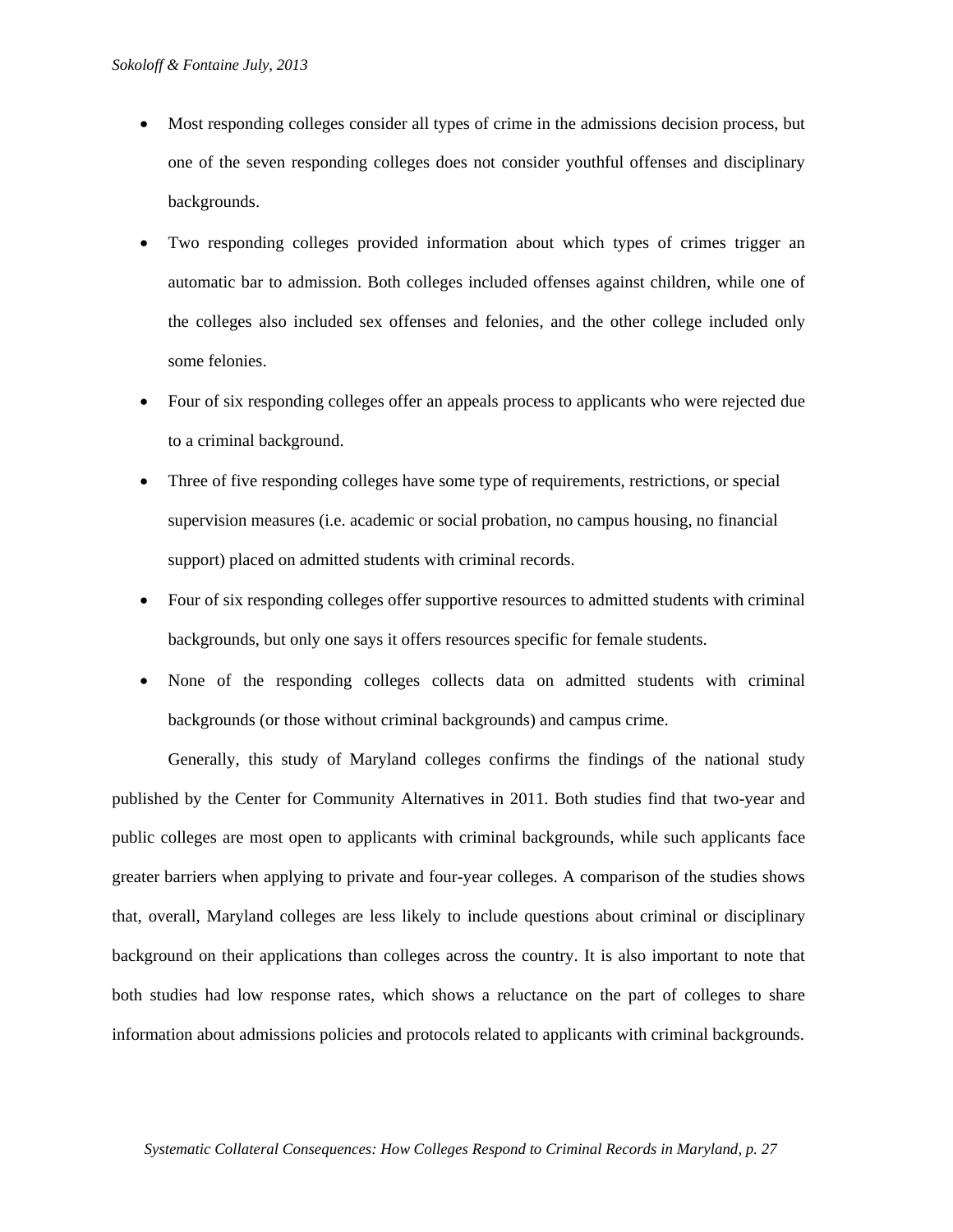#### *A Need for Further Research*

While these studies create a helpful baseline of information, additional research is necessary to better understand the circumstances and processes of college admissions for applicants with criminal backgrounds. Topics and issues that warrant further research include: the roles of race and gender, unique experiences and needs of female applicants and students, the role of primary and secondary educational disciplinary practices and records, prison-community and prison-college partnerships, reintegration from prison post-secondary educational programs to community-based colleges, the impact of students with (and without) criminal records on campus safety, and the application of this kind of research to individuals incarcerated in jails, not only prisons.

### *Social and Structural Barriers*

The policy and practice reforms recommended below are critical in providing better opportunities to individuals with criminal backgrounds and, thus, building safer and healthier communities. However, social structures of racism, class bias, and sexism remain embedded in our society and culture and constrain system-level improvements that are required for real change for marginalized groups, like people with criminal records. The impact of policy and practice reforms, such as those recommended here, will necessarily be limited without significant social structural and economic change toward building a strong foundation in equality of opportunity, treatment, and outcome. In order to support holistic and sustainable reforms, we must be committed to *preventing* the social problems that the recommended policies and practices below are intended to ameliorate. This can best happen as we continue to recognize the role of social structural and economic change committed to a social justice approach must play in prevention.

#### *A Need for Policy and Practice Reforms*

Although it is true that the findings from this report and from the CCA National Study are limited, they do provide a platform from which to consider policy and practice implications and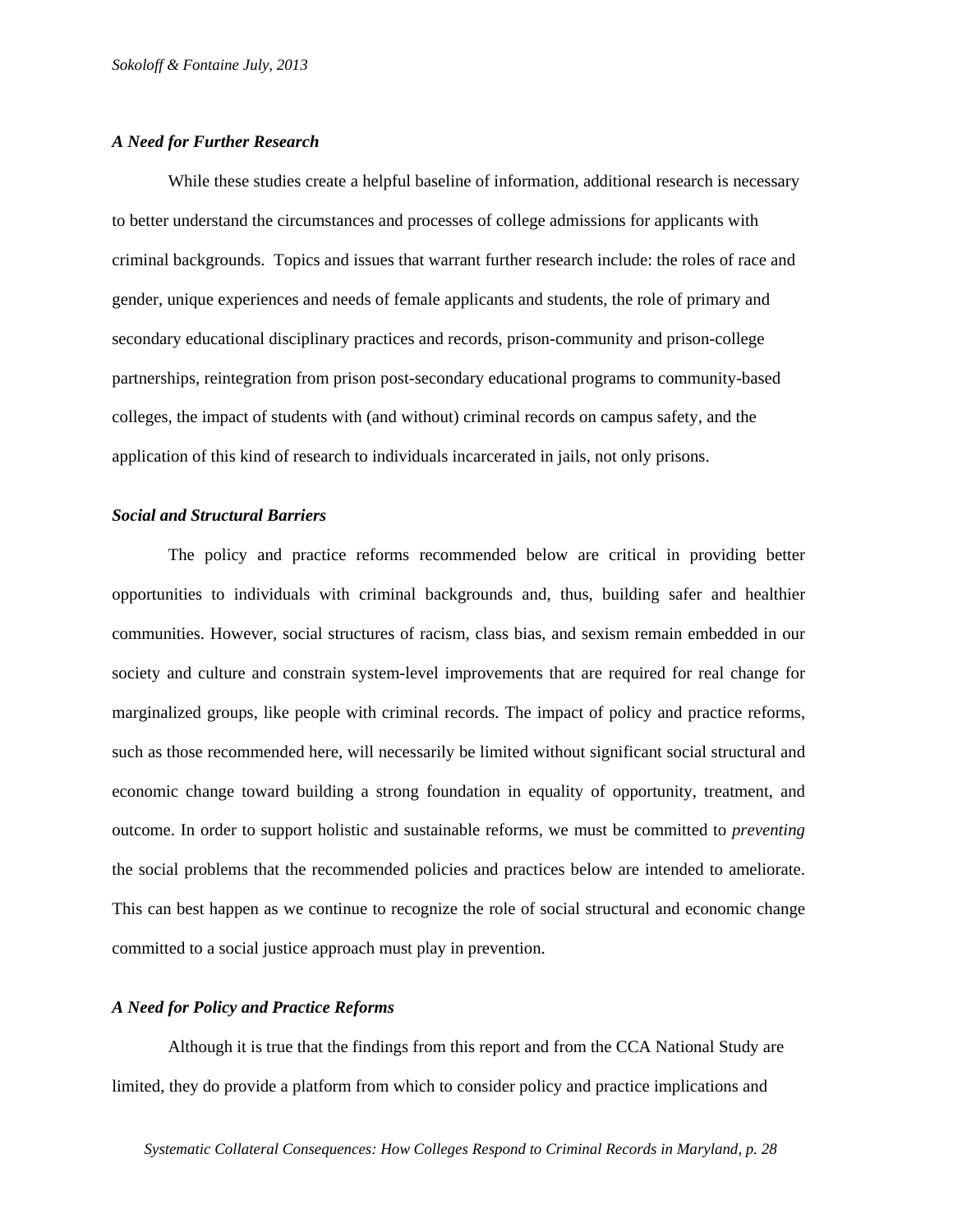recommendations. It is important, first, to note that discrimination against individuals with criminal backgrounds in the admission to higher education can impair public safety. Research shows that higher education is directly correlated with reduced recidivism rates, and making higher education available to individuals with criminal backgrounds is, therefore, a keystone strategy to promoting public safety (Batiuk, et al., 2005). The research by Steurer, Smith, and Tracy (N.D.) in Maryland, Minnesota, and Ohio, demonstrates that simply attending school behind bars reduces the likelihood of reincarceration by 29%. Furthermore, while there is great concern that admitting students with criminal backgrounds will lead to higher rates of campus crime, a 2013 study found that criminal behavior prior to attending college can be a risk factor for campus misconduct, but it is not a reliable predictor of campus misconduct (Runyan, et al., 2013; Background Checks and College Admission Questions…, 2013).

For too long, the *barriers to obtaining a college education have been ignored as a collateral consequence of incarceration.* This can have life-long negative and continuing effects on a person's ability to function once returned to their communities after prison. Colleges must be more mindful of the possible unintended consequences of admissions policies and practices related to applicants with criminal or disciplinary backgrounds. Criminal backgrounds represent a wide variety of lived experiences and considering nuances in *context, character, and possible mitigating factors*, would lead to a more just approach to college admissions. Without taking into account, for example, *context*, colleges may be preventing far too many good people from accessing one of the most critical factors to building healthy and productive lives––a college education.

In the CCA National Study, the authors made the following policy and practice recommendations, among others (*The Use of Criminal History Records in College Admissions Reconsidered* , 2011):

- 1. Colleges should *not* collect and use criminal background information in admission decisions.
- 2. If colleges do collect and use criminal background information, they should:
	- Collect this information only *after* conditional admission

 *Systematic Collateral Consequences: How Colleges Respond to Criminal Records in Maryland, p. 29*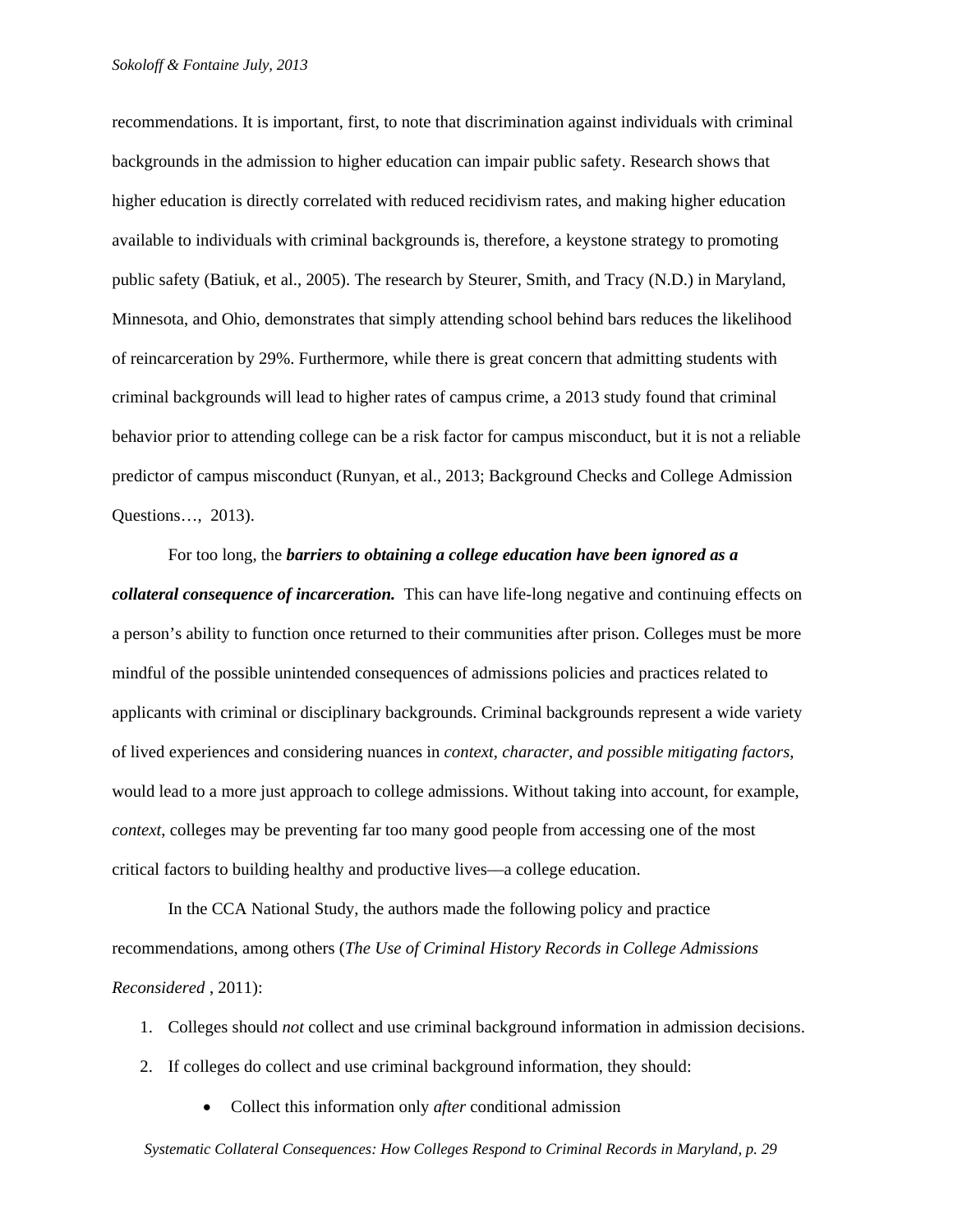$\overline{a}$ 

- Limit the disclosure question to specific types of convictions (felonies and adult only)
- Make admissions criteria evidence-based and avoid policies to deny admission to an applicant solely because of a criminal or juvenile record, even for specific crimes.
- Ensure that assessments of criminal backgrounds are informed and unbiased and are done by appropriately trained personnel
- Establish transparent policies and procedures and allow due process
- Offer support and advocacy for admitted students
- 3. Because of the huge racial disparities throughout the criminal legal system, policies excluding people with criminal records from college must make conscious efforts to not set back gains earned through the struggle of civil rights activists to open higher education to all people, regardless of race or ethnicity.19

We strongly support these recommendations as critical to the improvement of admissions policies in relation to applicants with criminal backgrounds in Maryland. Further, we would like to add several general recommendations based on our findings.

We consider it critical that any college that is funded at least in part by tax dollars, which includes all public colleges and most private colleges, should have *transparent policies* that are available in the public domain. Not only should these policies be transparent, the state legislature and governing agency should develop *mandated guidelines* for admission policies regarding applicants with criminal backgrounds. It is important that these mandated guidelines explicitly set forth the level of training required for personnel who review criminal records and how mitigating

<sup>&</sup>lt;sup>19</sup> The need for colleges to be more mindful of the barriers for applicants with criminal records is even more important in light of the recent 2013 U.S. Supreme Court's negative decisions on voting rights, striking down essential elements of the Voting Rights Act (Nichols, 2013), and the continual attacks against affirmative action (Fletcher, 2013). Given the racial disparities in incarceration and their implications for voting rights and educational opportunity, colleges must be even more vigilant in not allowing criminal records to hinder an applicant's acceptance to their schools.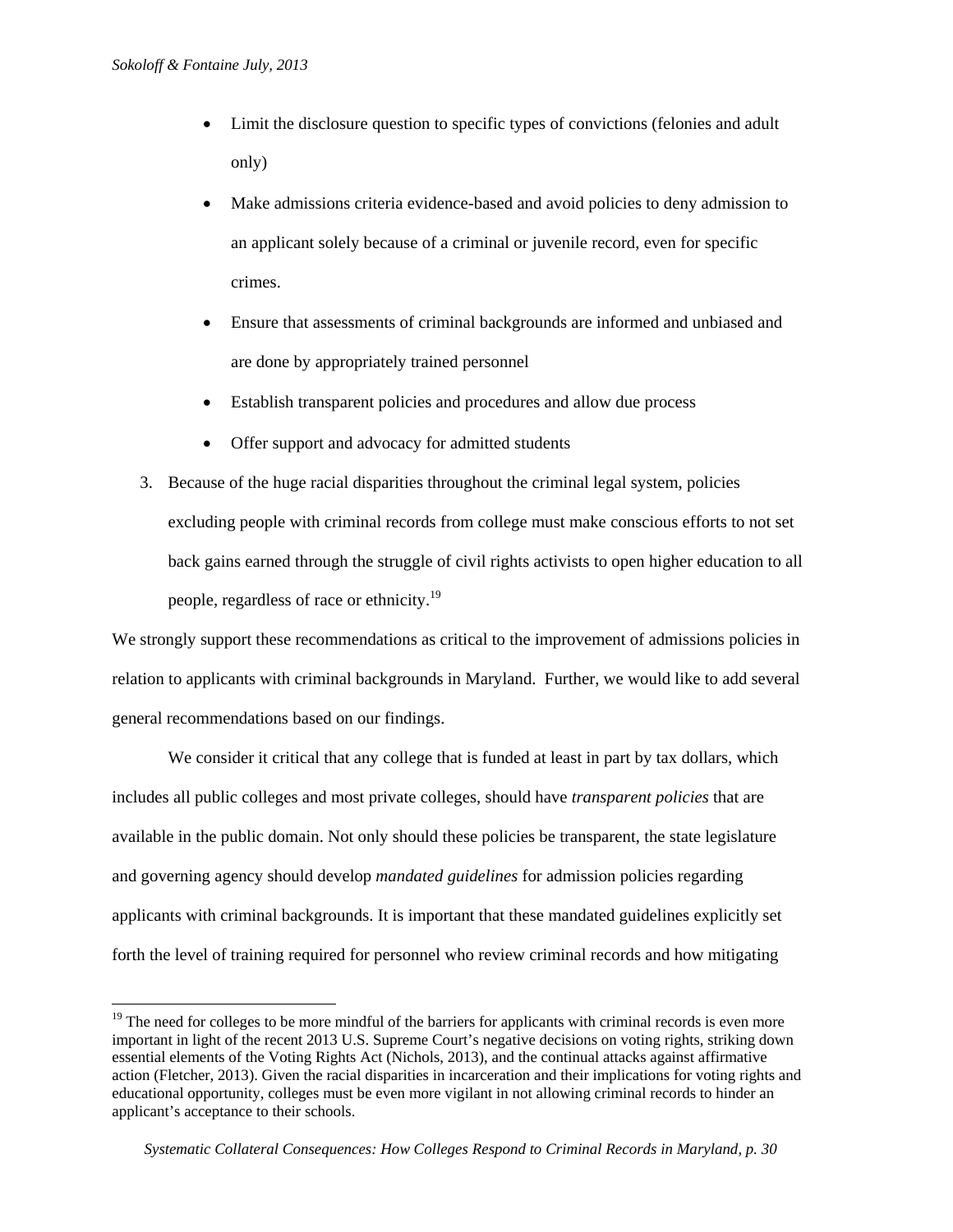$\overline{a}$ 

factors such as *length of time passed since sentencing, character, and context* factor into the admissions decision process. Such decisions should be made in an *informed and holistic* way and must consider that criminal convictions represent a wide variety of lived experiences.

It is clear that public community colleges play an important role in providing an accessible college education to individuals who have criminal backgrounds. We encourage four-year colleges, both public and private, to also recognize the need to support the communities in which they are established by making a college education more accessible to individuals with criminal backgrounds. Furthermore, departments of corrections and other actors in the criminal legal system should partner with schools to encourage and support the process of making a college education more accessible.

We also suggest that supervision or restrictions should not apply to admitted students with criminal backgrounds. Supportive services, such as those suggested by the authors of the CCA National Study, should be provided. See, for example, College and Community Fellowship for women and Medgar Evers College, which has special supports for men returning to college after time in prison. Both programs are part of the City University of New York (CUNY) where no conviction question currently is found on the CUNY application.<sup>20</sup> Since women are more likely to be poor and more likely to be responsible for child care and family functioning, added genderspecific supportive services (i.e. child care, special housing, etc.) should also be available for women returning to their communities (Morash, Bynum & Koons, 1998; Wright, Salisbury & Van Voorhis, 2007).

As background checks get easier and less expensive for the colleges, we can assume more such checks will occur. Thus, criminal histories will become a greater part of the collateral consequences for college applications – even more so than today. These checks should be done sparingly and without prejudice against poor and marginalized women and men of color. In addition,

<sup>&</sup>lt;sup>20</sup> Personal communication with College and Community Fellowship (see Smith, 2013). However, according to the memo to CUNY College Presidents of December 5, 2012 from Frederick Schaffer, General Counsel and Senior Vice Chancellor for Legal Affairs at CUNY referring to applicants with prison records, "…the colleges have the right to deny admission to students who may pose a risk to the college." *Risk* is undefined.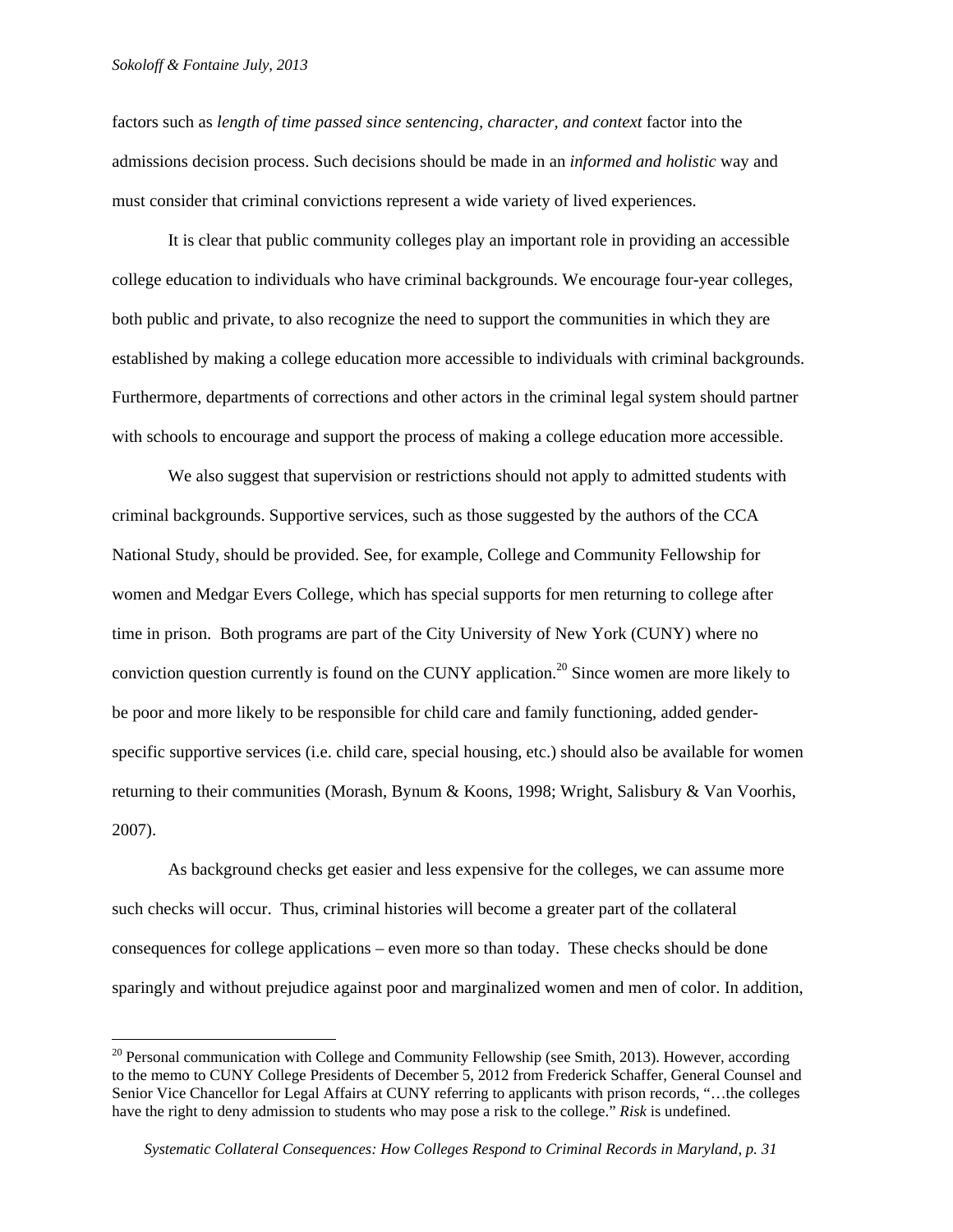special reporting issues apply to those with youthful offender status. Thus, applications should provide warning language to applicants, explaining that they are *not* required to self-report youthful offenses or school disciplinary actions. This is important because the CCA National study found that most acknowledgments of youthful offender status were done by *self-report*, not by background checks, and this is too often harmful to one's chance of acceptance by colleges—to say nothing of the fact that these statuses are not supposed to be available by and large because of the *harm* they can do to a young person's future. Departments of Corrections should develop relationships with colleges and encourage admissions departments to treat applicants with a history of youthful offenses or school disciplinary actions with lenience. Moreover, advocates and policy makers should develop legislation preventing colleges from using youthful offenses and school disciplinary actions as a factor in admission decisions. Lastly, and most importantly, advocates and policymakers should continue to fight the disproportional impacts of school disciplinary policies that push poor youth of color out of schools and into the streets and, all too often, the juvenile legal system which reinforce the disproportionate impact these policies have on people of color, especially young African American and Latino men (and since 1980 increasingly African American and Latina, and most recently poor white women).

Finally, a diversity of learning approaches and college programs should be available to men and women in prison and upon their return to the community in order to make a college education accessible to more individuals with a criminal background. Thus, for example, access to collegelevel courses and degree-seeking programs should be increased for individuals while they are incarcerated through partnerships between colleges and facilities and continued back in the community. The Inside-Out Prison Exchange Program is an example of a program that creates such opportunities. This initiative, begun 3 decades ago, provides *individual* college classes to over 10,000 students (5,000 traditional college students and 5,000 students who are incarcerated) (Inside-Out Center, http://www.insideoutcenter.org/index.html). Through this program, college students learn together with men and women who are incarcerated to study as co-equals—as peers—in a

 *Systematic Collateral Consequences: How Colleges Respond to Criminal Records in Maryland, p. 32*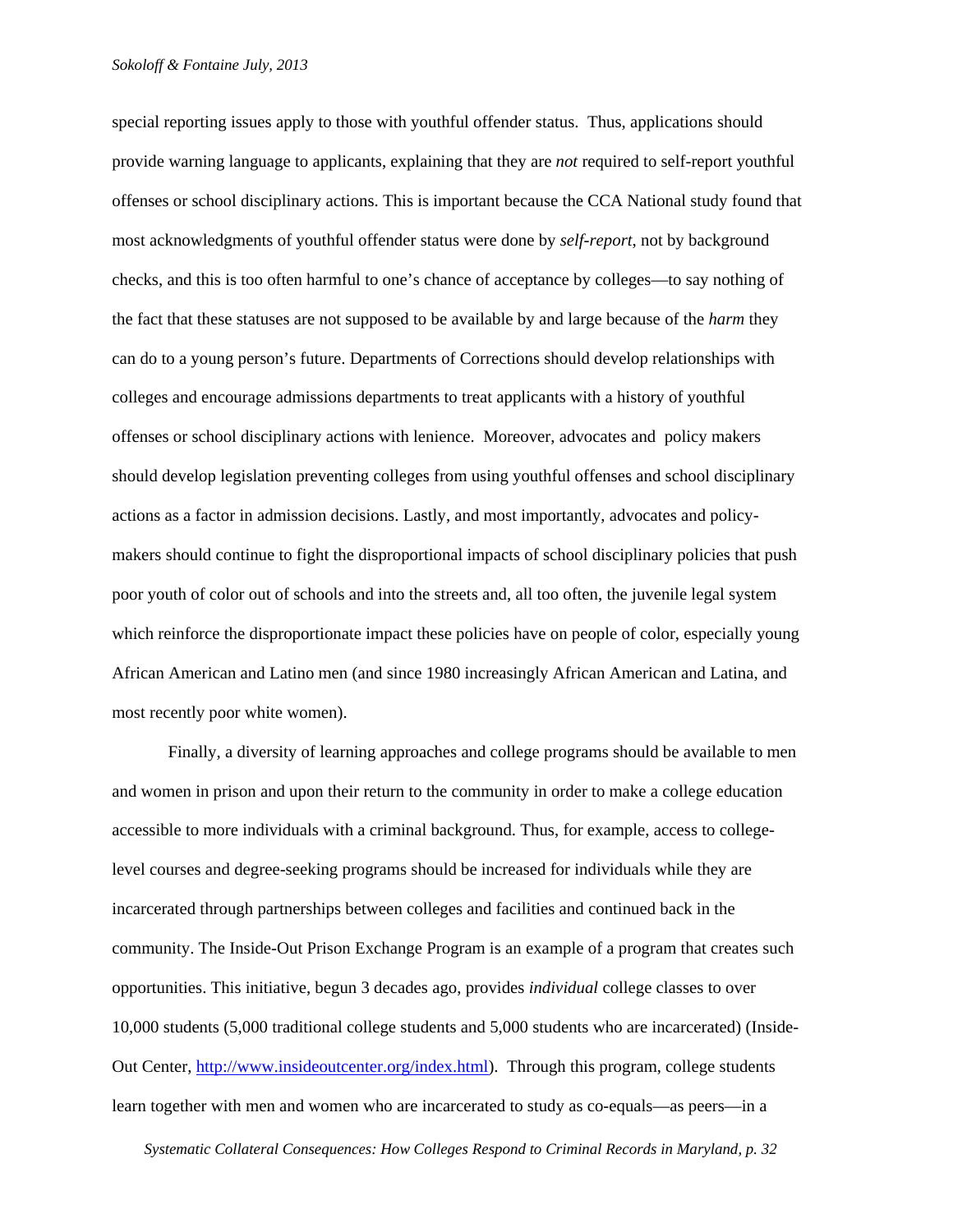college seminar taught behind prison walls, making college education available to incarcerated and formerly incarcerated people alike. Another example of such a program is the new Pathways from Prison to Postsecondary Education project sponsored by the VERA Institute of Justice and funded by the following foundations: Bill and Melinda Gates, Ford, Kellogg, Open Society and Sunshine Lady. It is a five-year initiative, currently being implemented in North Carolina, Michigan, and New Jersey, that relies on state-local and cross-agency partnerships to create a continuum of support services around higher education and reentry beginning in prison and extending into the community. This particular initiative's goal is to provide two full years of college (or intensive vocational) education while people are in prison, followed by an additional two full years of college education and connection with committed employers—when they are back in the community (*Pathways from Prison*, 2013).

#### *Conclusion*

 While there is much we do not yet know about collateral consequences of incarceration and criminal legal system involvement in general, and about the barriers to higher education in particular, the findings from this and other recent studies provide us with a baseline of steps we, as a society, can take to improve the lives and opportunities of individuals with criminal or prison records. It is critical that we allocate resources to increasing our knowledge base and creating improved policies and practices based on existing knowledge. However, we must not forget the importance of also addressing social structural barriers, such as racism, poverty, sexism and class inequality, as men and women with criminal records, academics, agencies—including supportive members of the criminal legal system, schools, and communities work together to improve the health and well-being of our society and its most disadvantaged members.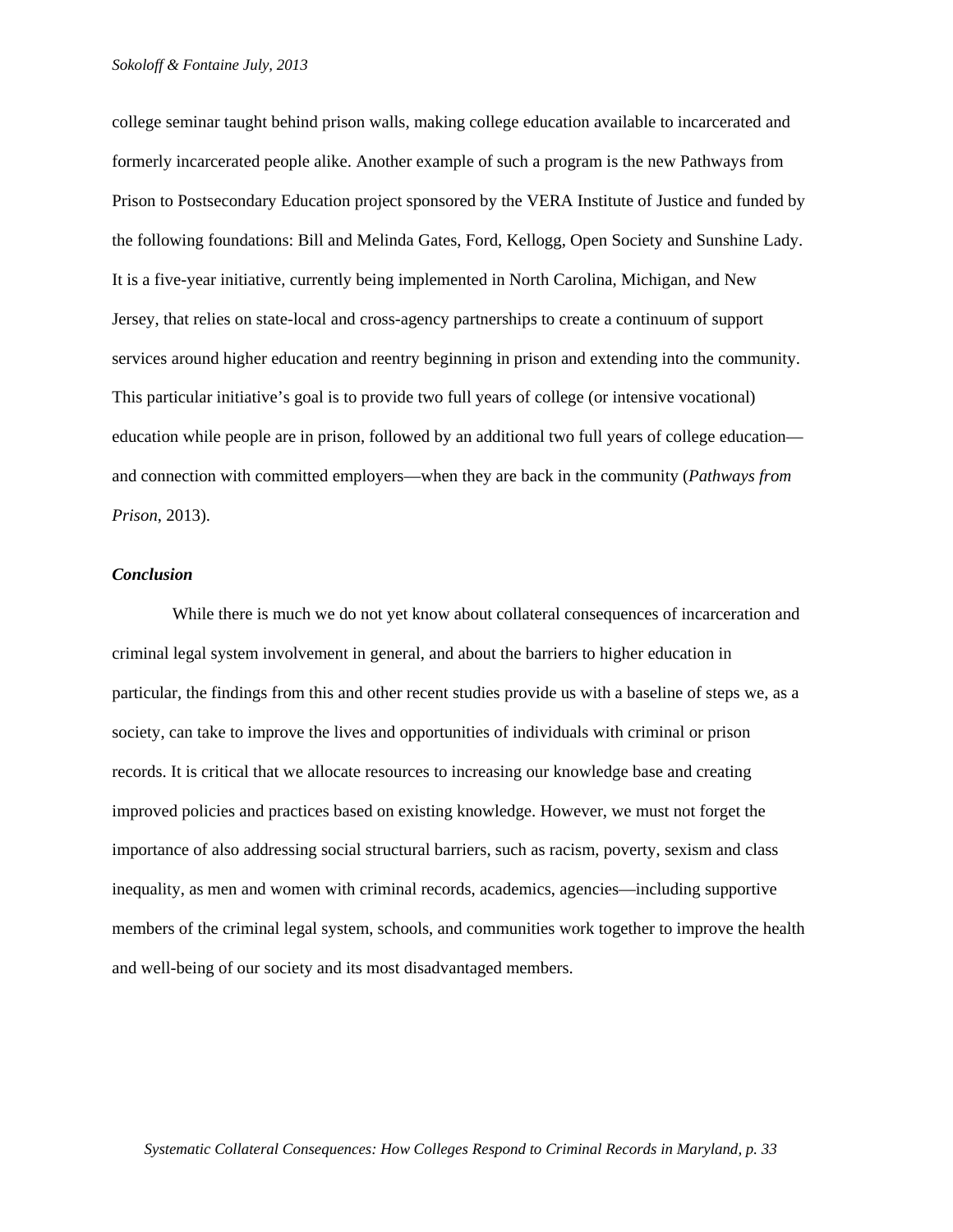# **References**

*(AACRAO Demographics)American Association of Collegiate Registrars and Admissions Officers Demographics 2011*. (2012). Retrieved May 17, 2012: http://www.aacrao.org/About-AACRAO/demographics/2011demographics.aspx#.T5Ro1Jwu4o8

Background Checks and College Admission Questions Don't Predict Criminal Behavior (But Gun Clubs Do). (2013). *News* (April 16). Retrieved May 19, 2013: http://www.sciencecodex.com/college\_admission\_questions\_rarely\_identify\_criminal\_behavior-110471

Batiuk, M., Lahm, K., McKeever, M., Wilcox, N., & Wilcox, P. (2005). Disentangling the Effects of Correctional Education: Are Current Policies Misguided? An Event History Analysis. *Criminal Justice*, 5(1): 55-74.

Baum, S, & Payea, K. (2005). *Education Pays, 2004: The Benefits of Higher Education for Individuals and Society*. College Board.

Belknap, J. (2001). *The Invisible Woman: Gender, Crime, and Justice*, 2<sup>nd</sup> ed. Belmont: Wadsworth.

*Benefits of Higher Education – In Prison and After Prison (N.d.).* Retrieved May 7, 2013 from The Center for Community Alternatives: http://www.communityalternatives.org/pdf/passport/Benefitsof-Higher-Ed.pdf

College Admission Questions Rarely Identify Criminal Behavior. (2013). *@ The Forefront. Colorado School of Public Health Online* (April 16). Retrieved May 1, 2013: http://attheforefront.ucdenver.edu/?p=3585

Contardo, J., & Tolbert, M. (N.d.). *Prison Postsecondary Education: Bridging Learning from Incarceration to the Community.* John Jay College of Criminal Justice.

Crayton, A., & Neusteter, S. R. (N.d.). *The Current State of Correctional Education.* John Jay College of Criminal Justice, Prisoner Reentry Institute.

*Criminal History Screening in College Admissions: A Guide for Attorneys Representing College Applicants and Students during and after Criminal Proceedings*. (2013). Center for Community Alternatives.

Collateral Consequences Assessment Tool (N.d.). University of North Carolina, School of Government. Retrieved May 6, 2013: http://ccat.sog.unc.edu/

Davis, M. J. (2006). (N. Sokoloff, Interviewer).

Erisman, W. & Contardo, J. (2005). *Learning to Reduce Recidivism: A 50-state Analysis of Postsecondary Correctional Education Policy*. Institute for Higher Education Policy. Retrieved May 9, 2013: http://www.ihep.org/assets/files/publications/g-l/LearningReduceRecidivism.pdf

Fabelo, T., Thompson, M. D., Plotkin, M., Carmichael, D., Marchbanks, M. P., Booth, E. A. (2011). *Breaking Schools' Rules: A Statewide Study of How School Discipline Relates to Students' Success and Juvenile Justice Involvement.* The Council of State Governments Justice Center and the Public Policy Research Institute.

 *Systematic Collateral Consequences: How Colleges Respond to Criminal Records in Maryland, p. 34*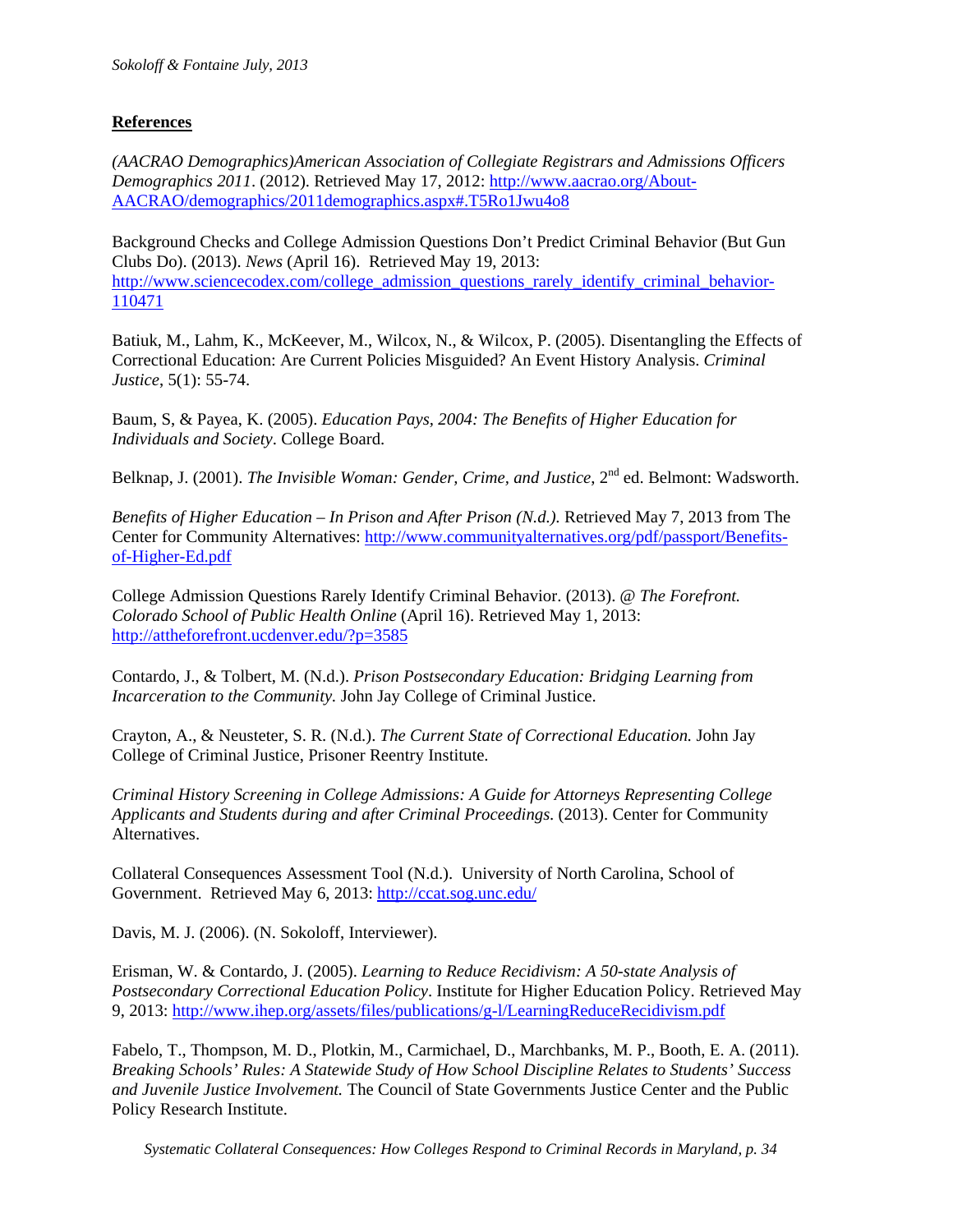Fine, M., Torre, M. E., Boudin, K., Bowen, I., Clark, J., Hylton, D., et al. (2001). *Changing: The Impact of College in a Maximum Security Prison: Effects on Women in Prison, the Prison Environment, Reincarceration Rates, and Post-Release Outcomes.* Graduate Center of the City University of New York.

Flanders, L. (2011, December 26). Immigration: A Feminist Issue. *The Nation* , pp. 17-20.

Fletcher, Jr., B. (2013, June 24). Responding to Supreme Court's Affirmative Action Decision. *Portside*. Retrieved June 27, 2013: http://portside.org/2013-06-25/responding-supreme-courtsaffirmative-action-decision

Flower, S. (2009). *Baltimore City REP/PI Window Replication Project: Preliminary Analysis of Survey Results .* Greenbelt, MD: Choice Research Associate.

Gaes, G. G. (2008). *The Impact of Prison Education Programs on Post-Release Outcomes.* Reentry Roundtable on Education, March 31 and April 1, 2008.

Glaze, L. (2011). *Correctional Population in the United States, 2010.* Washington, DC: Bureau of Justice Statistics.

Glaze, L., & Bonczar, T. P. (2011). *Probation and Parole in the United States, 2010.* Washington, DC: Bureau of Justice Statistics.

Glaze, L., & James, D. J. (2006). *Mental Health Problems of Prison and Jail Inmates*. Washington, DC: Bureau of Justice Statistics.

Gonnerman, J. (2004). Million-Dollar Blocks. *Village Voice* (Nov. 9). Retrieved May 19, 2013: http://www.villagevoice.com/2004-11-09/news/million-dollar-blocks/

Gorgol, L. & Sponsler, B. (2011). *Unlocking Potential: Results of a National Survey of Postsecondary Education in State Prisons.* Institute for Higher Education Policy.

Goucher Prison Education Program. Retrieved May 1, 2013: http://www.goucher.edu/academics/other-academic-offerings/goucher-prison-education-partnership

Gudrais, E. (2013).The Prison Problem. *Harvard Magazine*. Retrieved April 20, 2013: http://www.hks.harvard.edu/news-events/news/articles/bruce-western-harvard-magazine-profile

Guerino, P., Harrison, P.M., & Sabol, W.J. 2011. *Prisoners in 2010*. Retrieved April 1, 2012: http://www.bjs.gov/index.cfm?ty=pbdetail&iid=2230

Harrison, P.M., Beck, A.J. (2007). *Prisoners in 2005*. Washington, DC: Bureau of Justice Statistics.

Henry, M. (2011, August 24). Pell Grants for Prisoners. *The Cornell Daily Sun* .

Holding, C., Dace, T., Schocken, S., Ginsburg, R. (2010). Prison Higher Education Programs: An Incomplete Assessment. University Beyond Bars.

The Inside Out Center – The Inside Out Prison Exchange Program. Retrieved June 28, 2013: http://www.insideoutcenter.org/

 *Systematic Collateral Consequences: How Colleges Respond to Criminal Records in Maryland, p. 35*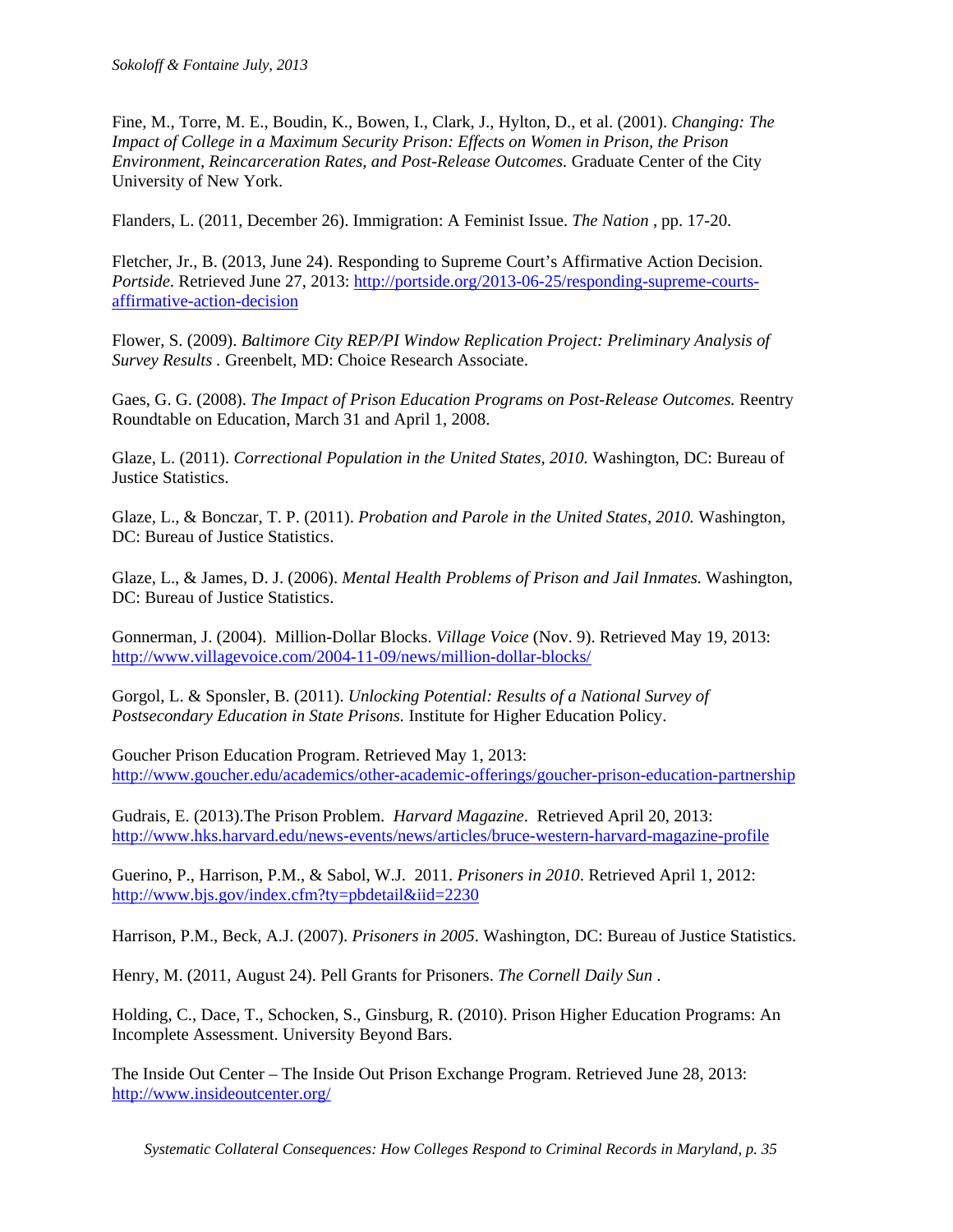Jacobs, A. L. (2005). Improving the Odds: Women in Community Corrections. *Women, Girls & Criminal Justice , 6* (5), 65-80.

*Juvenile Collateral Consequences in the State of Maryland.* (N.d). Retrieved July 17, 2012 from Think BeforeYou Plea: http://www.beforeyouplea.com/md .

Justice Mapping Center. (2010). Justice Mapping Center Launches First National Atlas of Criminal Justice Data (October 5). Retrieved May 19, 2013: http://www.justicemapping.org/archive/category/news/

Karpowitz, D. (2005). Prison, College, and the Paradox of Punishment, Crimes and Punishment. *Perspectives from the Humanities Studies in Law, Politics and Society , 37*, 305-331.

Karpowitz, D., & Kenner, M. (N.d.). *Education as Crime Prevention: The Case for Reinstating Pell Grant Eligibility for the Incarcerated.* Bard College: Bard Prison Initiative.

Langan, P. A., & Levin, D. J. (2002). *Recidivism of Prisoners Released in 1994*. Washington, DC: Bureau of Justice Statistics.

Mauer, M. (2013). *The Changing Racial Dynamics of Women's Incarceration.* The Sentencing Project. Retrieved May 1, 2013: http://www.sentencingproject.org/doc/publications/rd\_Changing%20Racial%20Dynamics%202013. pdf

Michalsen, V. (2007). *Going Straight for Her Children? Mothers' Desistance after Incarceration.* City University of New York, Graduate Center.

Morash, M., Bynum, T. & Koons, B. (1998). Women Offenders: Programming Needs and Promising Approaches. *Research in Brief*. National Institute of Justice. Retrieved July 4, 2012: https://www.ncjrs.gov/pdffiles/171668.pdf.

Ney, B., Ramirez, R., & Van Dieten, M. (2012). *Ten Truths That Matter When Working With Justice Involved Women*. National Resource Center on Justice Involved Women.

Nichols, J. (2013, June 25). SCOTUS Voting Rights Act Decision Means We Need "Right to Vote" Amendment. *Portside*. Retrieved June 27, 2013: http://portside.org/2013-06-25/scotus-votingrights-act-decision-means-we-need-right-vote-amendment

*Pathways from Prison to Postsecondary Education Project*. (2013). VERA Institute for Justice. Retrieved May 1, 2013: http://www.vera.org/project/pathways-prison-postsecondary-educationproject .

*Reentry MythBusters* (2011). Federal Interagency Reentry Council. Retrieved May 2, 2013: (http://www.nationalreentryresourcecenter.org/reentry-council

Richie, B. (2001). Challenges Incarcerated Women Face as They Return to Their Communities: Findings from Life History Interviews. *Crime & Delinquency , 47* (3), 368-389.

Ross, J., & Gangi, R. (2009). *Education from the Inside, Out: The Multiple Benefits of College Programs in Prison.* Correctional Association of New York.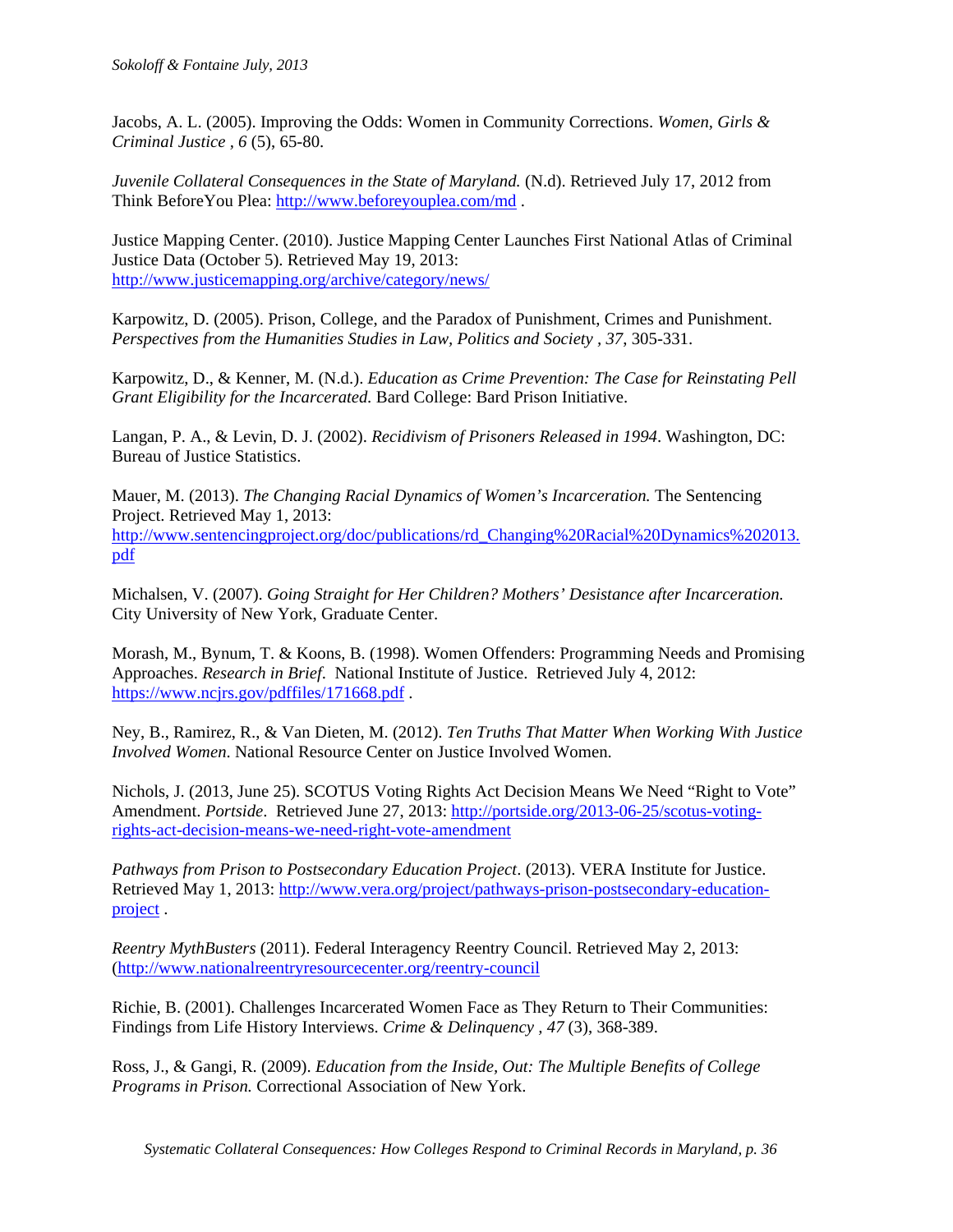Runyan, C. W., Pierce, M. W., Shankar, V., & Bangdiwala, S. I. (2013). Can Student-Perpetrated College Crime Be Predicted Based on Precollege Misconduct? *Injury Prevention*, 10: 1136-. (Published online first 2012).

Smith, N. (2013). Email Correspondence. (N. Sokoloff, Interviewer).

Solomon, A.L., Johnson, K. D., Travis, J., & McBride, E. C. (2004). *From Prison to Work: The Employment Dimensions of Prisoner Reentry*. Washington, DC: The Urban Institute.

Spycher, D., Shkodriani, & G., Lee, J. (N.d). *The Other Pipeline: From Prison to Diploma: Community Colleges and Correctional Education Programs*. College Board and JBL Associates, Inc.

Stephan, J.J. (2001). *Census of Jails, 1999*. Washington, DC: Bureau of Justice Statistics.

Stephan, J.J, & Walsh, G. (2011). *Census of Jail Facilities, 2006.* Washington, DC: Bureau of Justice Statistics.

Steurer, S., & Smith, L. G. (2003). *Education Reduces Crime: Three-State Recidivism Study Executive Summary.* Lanham, MD: Correctional Education Association and Management & Training Corporation Institute.

*The Use of Criminal History Records in College Admissions Reconsidered* (2011). Center for Community Alternatives.

Travis, J. (2002). Invisible Punishment: An Instrument of Social Exclusion. In M. Mauer, & M. Chesney-Lind (Eds.), *Invisible Punishment: The Collateral Consequences of Mass Imprisonment.* New York: New Press.

Travis, J., Solomon, A. L., & Waul, M. (2001). *From Prison to Home – The Dimensions and Consequences of Prisoner Reentry*. Washington, DC: The Urban Institute.

VERA Institute of Justice, Center on Sentencing and Corrections. (2012). *The Price of Prisons - Maryland.*

VERA Institute of Justice. (2013). *North Carolina Joins Pioneering Initiative to Expand Access to Higher Education for People in Prison and After Release*. Retrieved February 14, 2013: http://www.vera.org/news/north-carolina-joins-pioneering-initiative-expand-access-highereducation-people-prison .

Visher, C., LaVigne, N., & Travis, J. (2004). *Returning Home: Understanding Challenges of Prisoner Reentry - Maryland Pilot Study: Findings from Baltimore.* Washington, DC: The Urban Institute.

*The War on Marijuana in Black and White*. Rep. New York: American Civil Liberties

Williams, P. (2013). Lessons from the Central Park Five, *The Nation*, May 6. Retrieved May 16, 2013: http://www.thenation.com/article/173910/lessons-central-park-five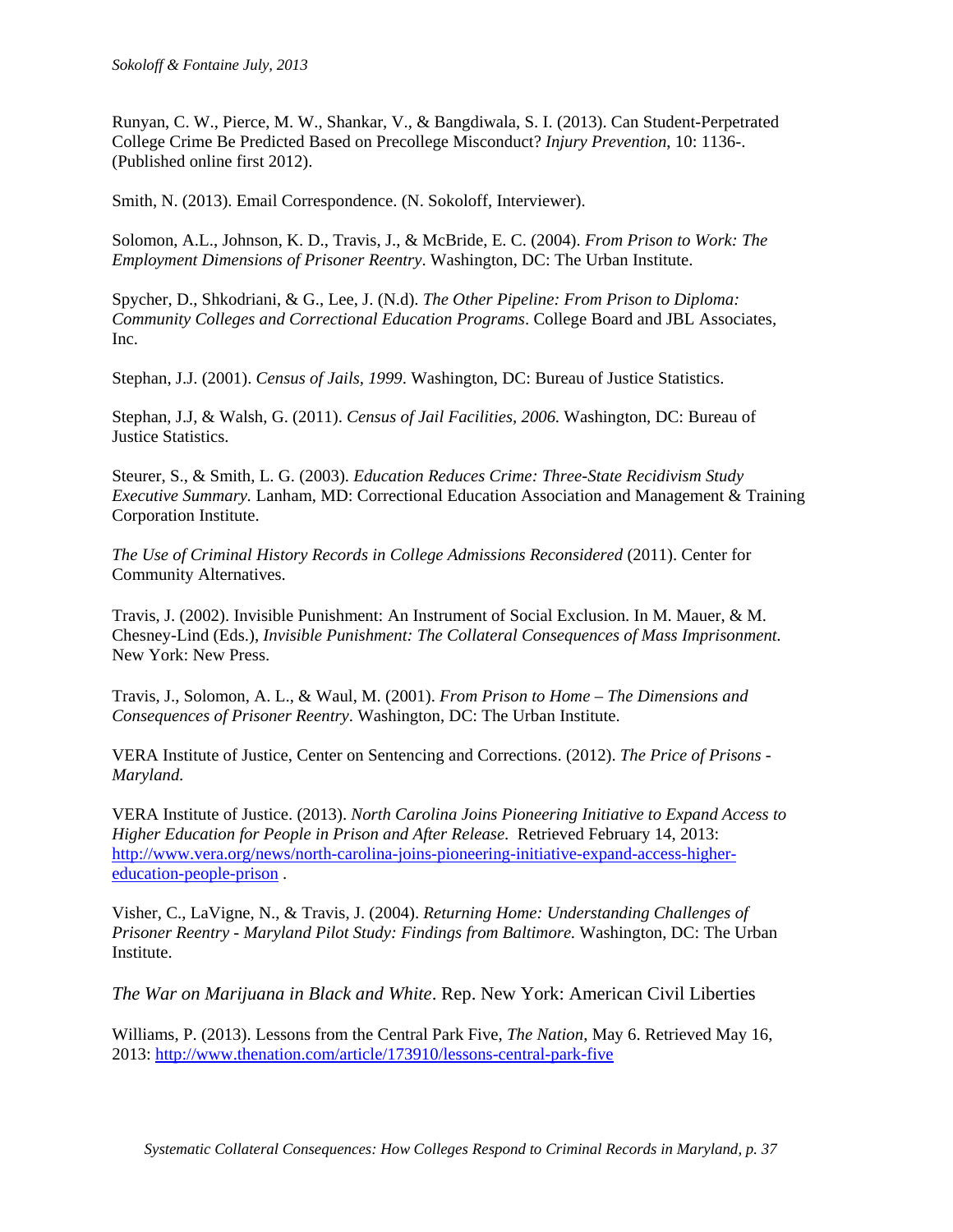Wright, E. M., Salisbury, E. J., & Van Voorhis, P. (2007). Predicting the Prison Misconducts of Women Offenders: The Importance of Gender-Responsive Needs. *Journal of Contemporary Criminal Justice*, 23, 310-340.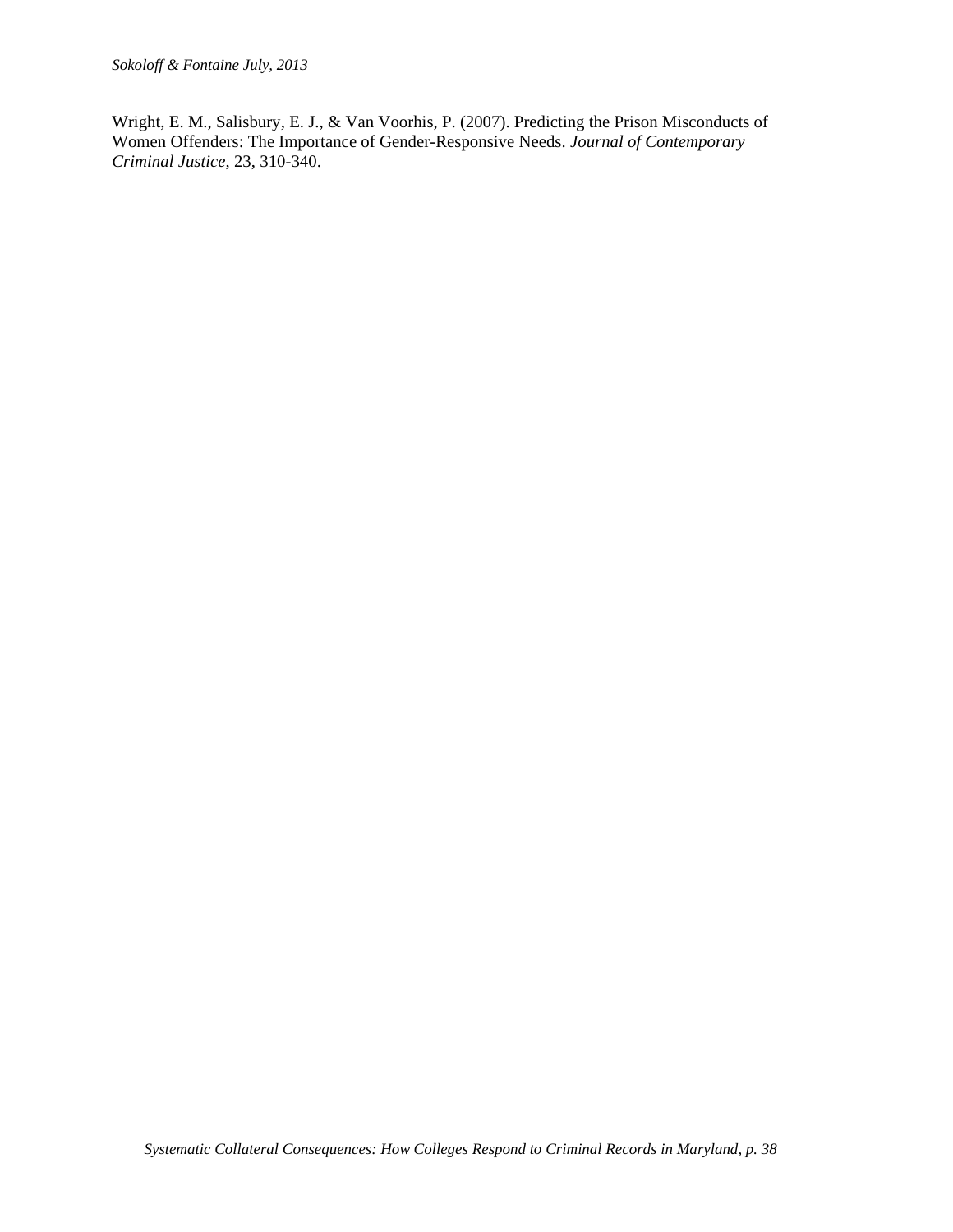# **Appendix A – Maryland Correctional Data**

# **Prison Population**

| Year | <b>Total Population</b> | <b>Female Population</b> | <b>Source</b>                      |
|------|-------------------------|--------------------------|------------------------------------|
| 1995 | 20,450                  | .079                     | (Harrison $\&$ Beck, 2005)         |
| 2000 | 23,538                  | 1,219                    | (Guerino, Harrison, & Sabol, 2011) |
| 2005 | 22,737                  | .097                     | (Harrison $\&$ Beck, 2005)         |
| 2010 | 22,645                  | 959                      | (Guerino, Harrison, & Sabol, 2011) |

# **Jail Population**

| Year | <b>Total Population</b> | <b>Source</b>                      |
|------|-------------------------|------------------------------------|
| 1999 | 10.945                  | (Stephan J. J., 2001)              |
| 2006 | 13.097                  | (Stephan & Walsh, 2011)            |
| 2010 | 11.849                  | (Guerino, Harrison, & Sabol, 2011) |

# **Probation/Parole Population**

| Year | <b>Probation</b><br><b>Population</b> | <b>Parole</b><br><b>Population</b> | <b>Total</b><br><b>Population</b> | <b>Source</b>               |
|------|---------------------------------------|------------------------------------|-----------------------------------|-----------------------------|
| 1995 | 71,029                                | 15,748                             | 86,777                            | (Adults on Probation,       |
| 2000 | 81,523                                | 13,666                             | 95,189                            | Federal And State-By-       |
| 2005 | 75,593                                | 14,271                             | 89,864                            | State, 1977-2010, 2011)     |
| 2010 | 88,181                                | 13,195                             | 101,376                           | (Glaze $& \text{Bonczar}$ ) |
|      |                                       |                                    |                                   | 2011)                       |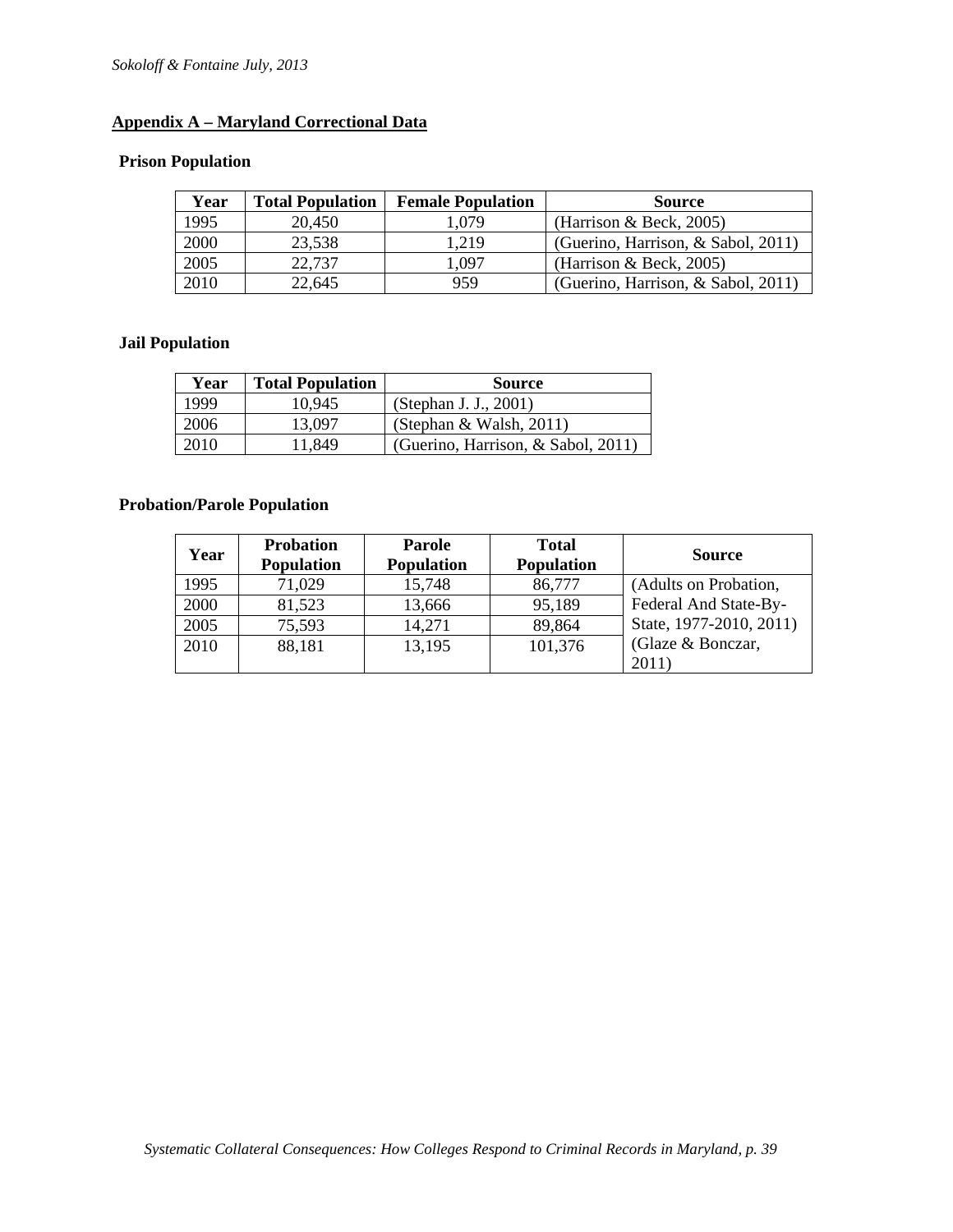# **Appendix B – Questionnaire**

# **College Survey Data Collection Form for "Policies for College Education for People with a Criminal Record in Maryland"**

Date and Time of Call: Name of School Called (*Optional*): \_\_\_\_\_\_\_\_\_\_\_\_\_\_\_\_\_\_\_\_\_\_\_\_\_\_\_\_\_\_\_\_\_\_\_\_\_\_\_\_\_\_\_\_\_\_

1. Does your college/university *ask about or consider an applicant's juvenile offender, suspension status OR criminal record* as part of your admissions process?

 JUVENILE Offender: Yes: \_\_\_ No: \_\_\_ CRIMINAL Record: Yes: \_\_\_ No: \_\_\_ Comments:

1a. Do you *do a criminal background check*? (By this we mean a criminal history check or another kind of investigation other than the applicant's self disclosure) Yes: \_\_\_ No: \_\_\_

1b. If you answered yes to 1a, do you do the criminal background check before or After you extend an offer of admission? Before: \_\_\_ After: \_\_\_

2. If the applicant has a criminal record, but is otherwise qualified, does is application considered by a special committee or individual for further review or is the applicant automatically rejected?

Special review/committee: \_\_\_ Automatically rejected: \_

If not automatically rejected, specify who leads the special review of the application:

- \_\_\_ Admissions Director
- \_\_\_ Undergraduate Dean
- \_\_\_ Security
- \_\_\_ Other
- 3. If you in any way consider an applicant's criminal record, **what types of crimes** *are considered*? (Please check all that apply)
	- \_\_\_ Felony (i.e.: murder, arson, burglary)
	- \_\_\_ Misdemeanor (i.e.: petty theft, prostitution, disorderly conduct)
	- \_\_\_ Youthful Offense (any crime committed by a person under the age of 18)
	- \_\_\_ Violent Crime
	- \_\_\_ Non-violent Crime
	- \_\_\_ Drug-related Crime (i.e. possession, use, sale)

3(a). Are there any crimes or classes of crimes for which there is an *automatic bar* **to admission**? If yes, check all that apply:

- \_\_\_ For all felonies
- \_\_\_ For specific felonies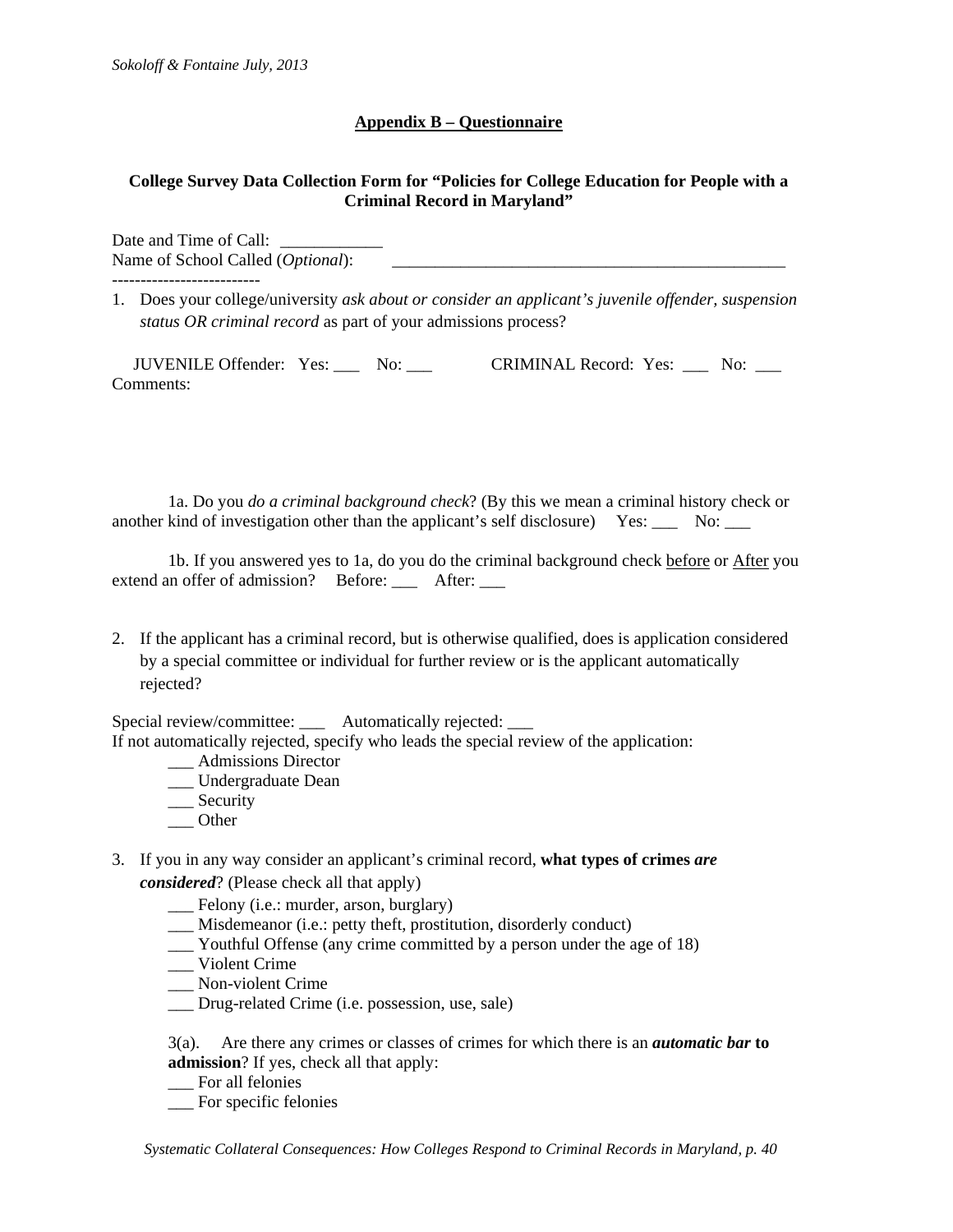- \_\_\_ Violent felonies only \_\_\_ Drug offenses
- \_\_\_ Sex offenses
- \_\_\_ Offenses against children
- \_\_\_ Other

|                            |  | 3(b). Does the length of time passed since the crime was committed play a role in the |  |  |
|----------------------------|--|---------------------------------------------------------------------------------------|--|--|
| admission decision? Yes No |  |                                                                                       |  |  |
| If yes, specify how:       |  |                                                                                       |  |  |

- 4. If an applicant is denied admission to your college because of their criminal record, would they be *given notification* that their criminal record was the reason for the denial? Yes \_\_\_\_  $No$ <sub>\_\_\_</sub> Comments:
- 5. Is there an *appeals process* if an applicant is denied because of a criminal record?

 $Yes$  No \_\_\_\_\_

If yes, how does the appeals process work:

- 6. Once accepted, are there any *requirements, restrictions, or special supervision measures* placed on students who are admitted with a criminal record? (For example, are they allowed to live in a dormitory? Are they placed on academic or social probation? Are they able to receive financial support?)
	- Yes No

If yes, please explain the requirements, restrictions or supervision measures:

7. Are there any resources at your school to help a student with a youthful offender or criminal record? (For example counseling, legal aid, transportation etc.)

 $Yes \_\_\_$  No  $\_\_\_$ 

Please describe any resources you may offer: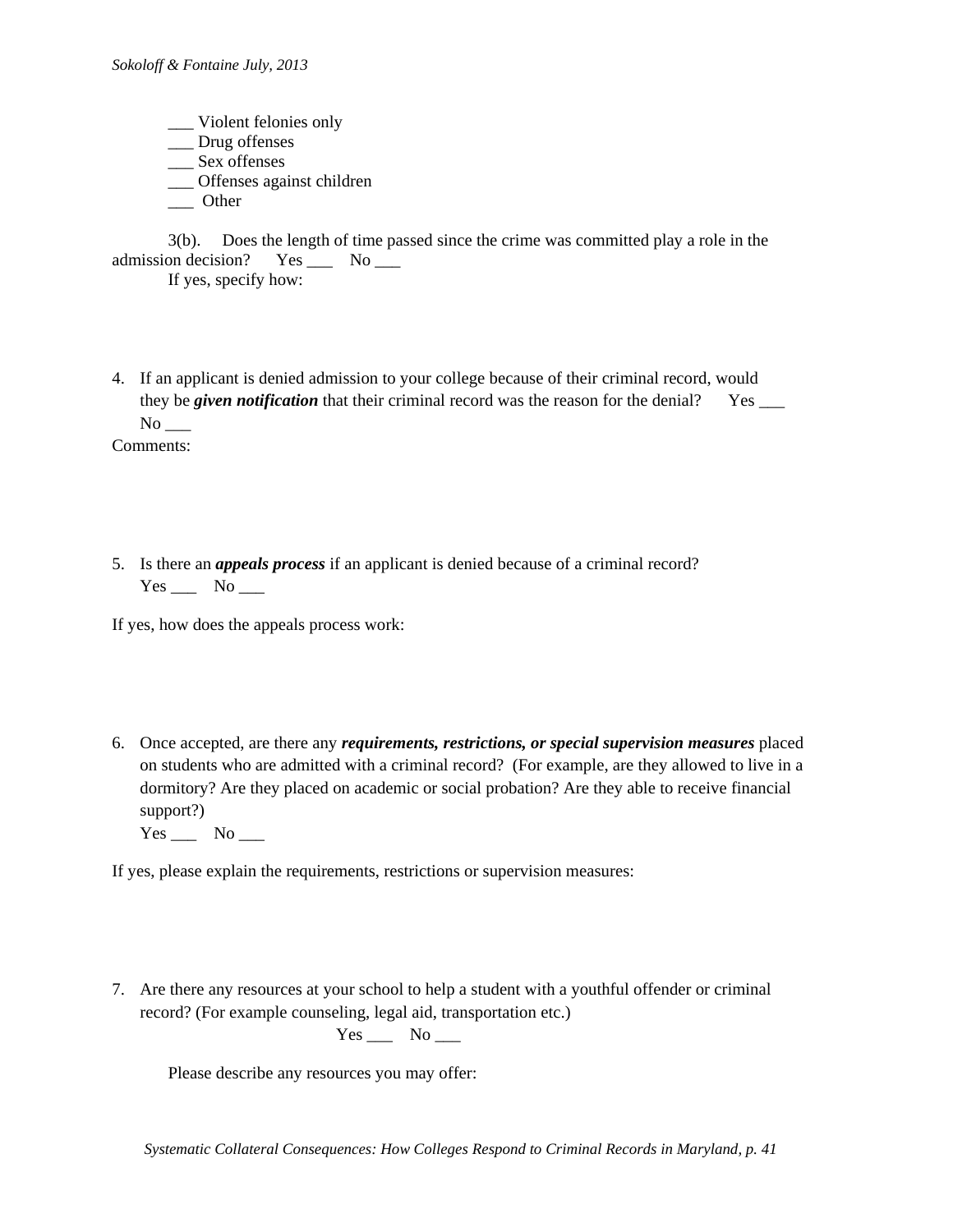7(a). Are there any resources at your school to specifically help *a woman* with a criminal record? (For example child care, housing,

 $Yes$  No  $\_\_$ Please describe any resources you may offer:

7b. Would you be interested in exploring how your school might partner with the **Maryland Correctional Institute for Women (MCIW)** to help their women pursue—or continue to pursue—their college educations. Yes \_\_\_ No \_\_\_ Comments:

8. Have you collected any data that might indicate students who attend your college who have a youthful offender or criminal record *have committed a crime on campus at greater or lesser rate than* **students who do not have a criminal record?** 

If yes, what have you learned from these data?

Is there a written report?

Who should we contact about this data?

9. Is there anybody else we should talk to?

# **General Comments**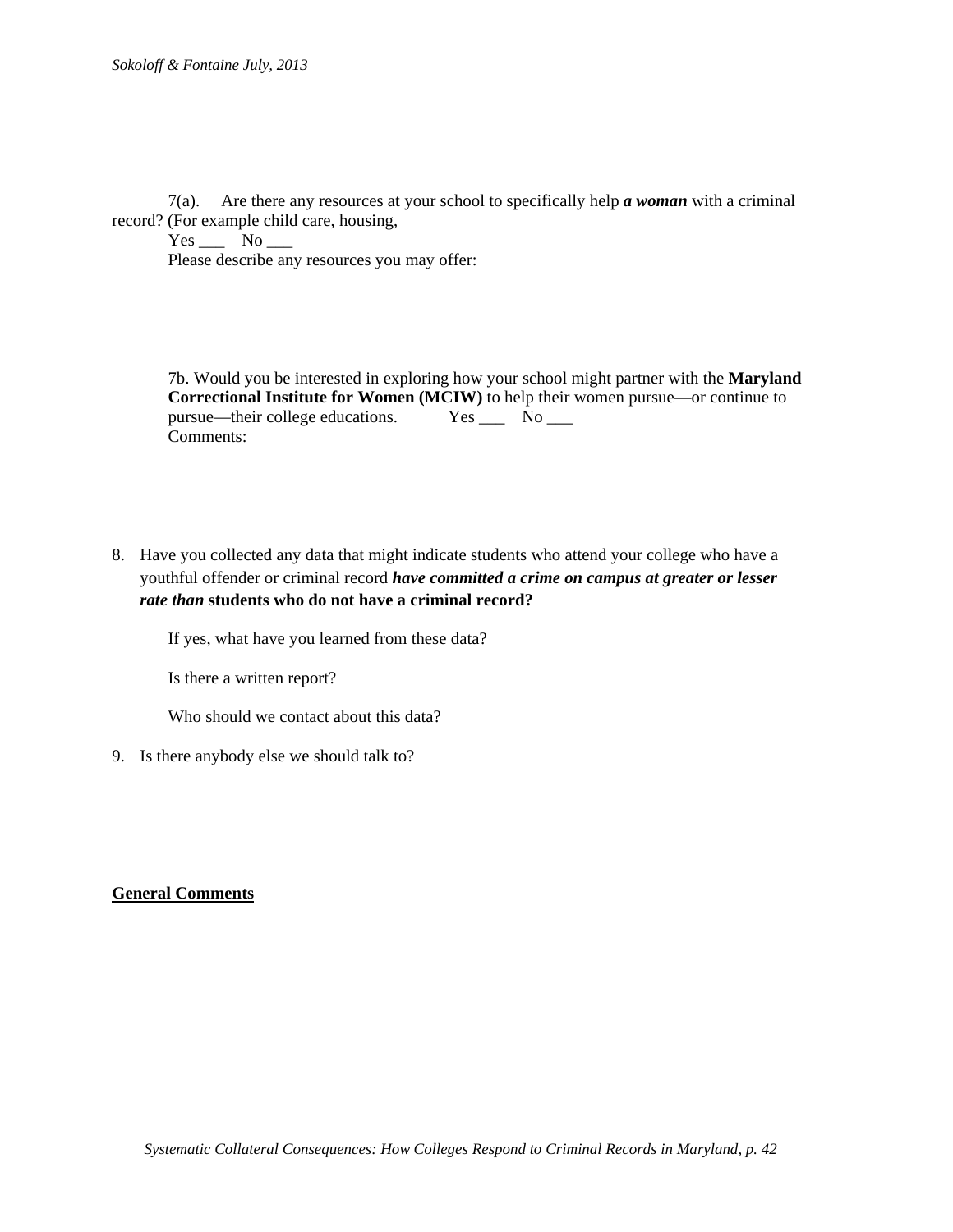| <b>Institution</b>                                      | <b>Type</b>              |
|---------------------------------------------------------|--------------------------|
| <b>Bowie State University</b>                           | Public, 4 Year           |
| Coppin State University                                 | Public, 4 Year           |
| <b>Frostburg State University</b>                       | Public, 4 Year           |
| Salisbury University                                    | Public, 4 Year           |
| <b>Towson University</b>                                | Public, 4 Year           |
| University of Baltimore                                 | Public, 4 Year           |
| University of Maryland - Baltimore County               | Public, 4 Year           |
| University of Maryland - College Park                   | Public, 4 Year           |
| University of Maryland - Eastern Shore                  | Public, 4 Year           |
| University of Maryland - University College             | Public, 4 Year           |
| Morgan State University                                 | Public, 4 Year           |
| St. Mary's College of Maryland                          | Public, 4 Year           |
| <b>United States Naval Academy</b>                      | Public, 4 Year           |
| Alleghany College of Maryland                           | <b>Community College</b> |
| Anne Arundel Community College                          | <b>Community College</b> |
| <b>Baltimore City Community College</b>                 | <b>Community College</b> |
| <b>Carroll Community College</b>                        | <b>Community College</b> |
| The Community College of Baltimore County - Catonsville | <b>Community College</b> |
| Cecil College                                           | <b>Community College</b> |
| College of Southern Maryland                            | <b>Community College</b> |
| Chesapeake College                                      | <b>Community College</b> |
| <b>Frederick Community College</b>                      | <b>Community College</b> |
| <b>Garrett College</b>                                  | <b>Community College</b> |
| <b>Hagerstown Community College</b>                     | <b>Community College</b> |
| <b>Harford Community College</b>                        | <b>Community College</b> |
| <b>Howard Community College</b>                         | <b>Community College</b> |
| Montgomery College - Rockville                          | <b>Community College</b> |
| Prince George's Community College                       | <b>Community College</b> |
| Wor-Wic Community College                               | <b>Community College</b> |
| <b>Baltimore International College</b>                  | Private, 4 Year          |
| Capitol College                                         | Private, 4 Year          |
| College of Notre Dame of Maryland                       | Private, 4 Year          |
| Goucher College                                         | Private, 4 Year          |
| <b>Hood College</b>                                     | Private, 4 Year          |
| <b>ITT Technical Institute</b>                          | Private, 4 Year          |
| Johns Hopkins University                                | Private, 4 Year          |
| Lincoln College of Technology                           | Private, 4 Year          |
| Loyola University Maryland                              | Private, 4 Year          |
| Maryland Institute College of Art                       | Private, 4 Year          |
| McDaniel College                                        | Private, 4 Year          |
| Mount St. Mary's University                             | Private, 4 Year          |
| St. John's College                                      | Private, 4 Year          |
| <b>SANS</b> Institute                                   | Private, 4 Year          |
| Sojourner-Douglass College                              | Private, 4 Year          |

# **Appendix C – Institutions Surveyed**